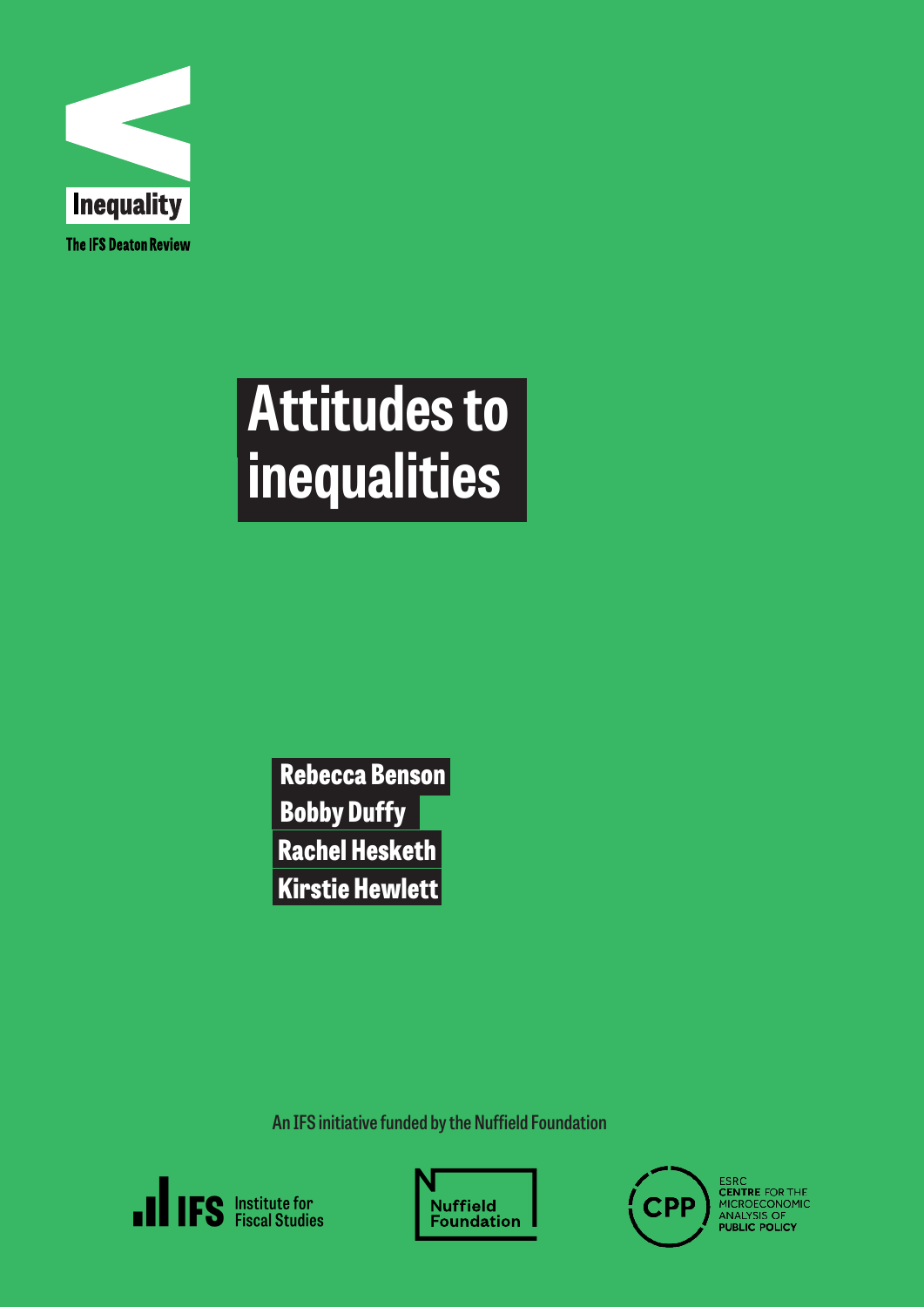# Attitudes to inequalities

# Rebecca Benson, Bobby Duffy, Rachel Hesketh and Kirstie Hewlett (Policy Institute, King's College London)

### Executive summary

#### Attitudes to inequalities have important real-world implications

Perceptions of the extent and causes of inequalities are vitally important to the functioning of societies, economies and politics. If the public thinks that inequalities are large – and, crucially, that they are *unfair –* this can undermine faith in political and economic systems as a whole.

Public perceptions of and attitudes towards these inequalities have important real-world implications. There is plenty of evidence that people's concerns about inequalities in society can spill over into the political sphere – movements such as *Occupy*, the *gilets jaunes* in France and *Black Lives Matter* have all given voice to the concerns of those who feel disadvantaged or marginalised in society. The election of populist leaders in many advanced economies may also in part reflect frustrations about inequalities.

#### People are generally uncomfortable about inequalities but are split on what action should be taken to address them

While inequality is only infrequently flagged as an issue of public concern in unprompted questions, when people are asked explicitly how they feel about specific types of inequality, they typically express concern and discomfort with them, and wish for them to be reduced. Despite this apparent disapproval of inequalities (or the scale of them), people seem to be more reticent to support action by government to address them. In particular, there appears to be hostility towards more interventionist remedies, such as the redistribution of income or affirmative action, though lighter-touch measures or those with widely shared benefits garner more support.

#### Whether people think inequalities are fair is partly a result of how they are thought to arise

In general, inequalities that arise through merit or effort are more acceptable than those that arise through luck. Data from the International Social Survey Programme (ISSP) indicate that a majority of people believe they live in societies where hard work is the most important determinant of getting ahead, a trend observed across countries and increasing since the 1980s. Conversely, people are less accepting of income inequality when it is seen to be undeserved. They are more concerned when they perceive income inequality to be driven by structural barriers (such as family background) than by effort.

#### The Individualists versus the Structuralists

Two competing explanations for the existence of inequalities dominate: that systematic features of social arrangements create and perpetuate inequalities (the structuralist view) on one hand and that outcomes are determined entirely by individual efforts (the individualist view) on the other.

We divided the sample into groups, based on responses to questions about structural and individual causes of inequalities, fairness, and perceptions of inequalities in the UK: what it takes to get ahead, the reasons for economic differences between black and white people, the equality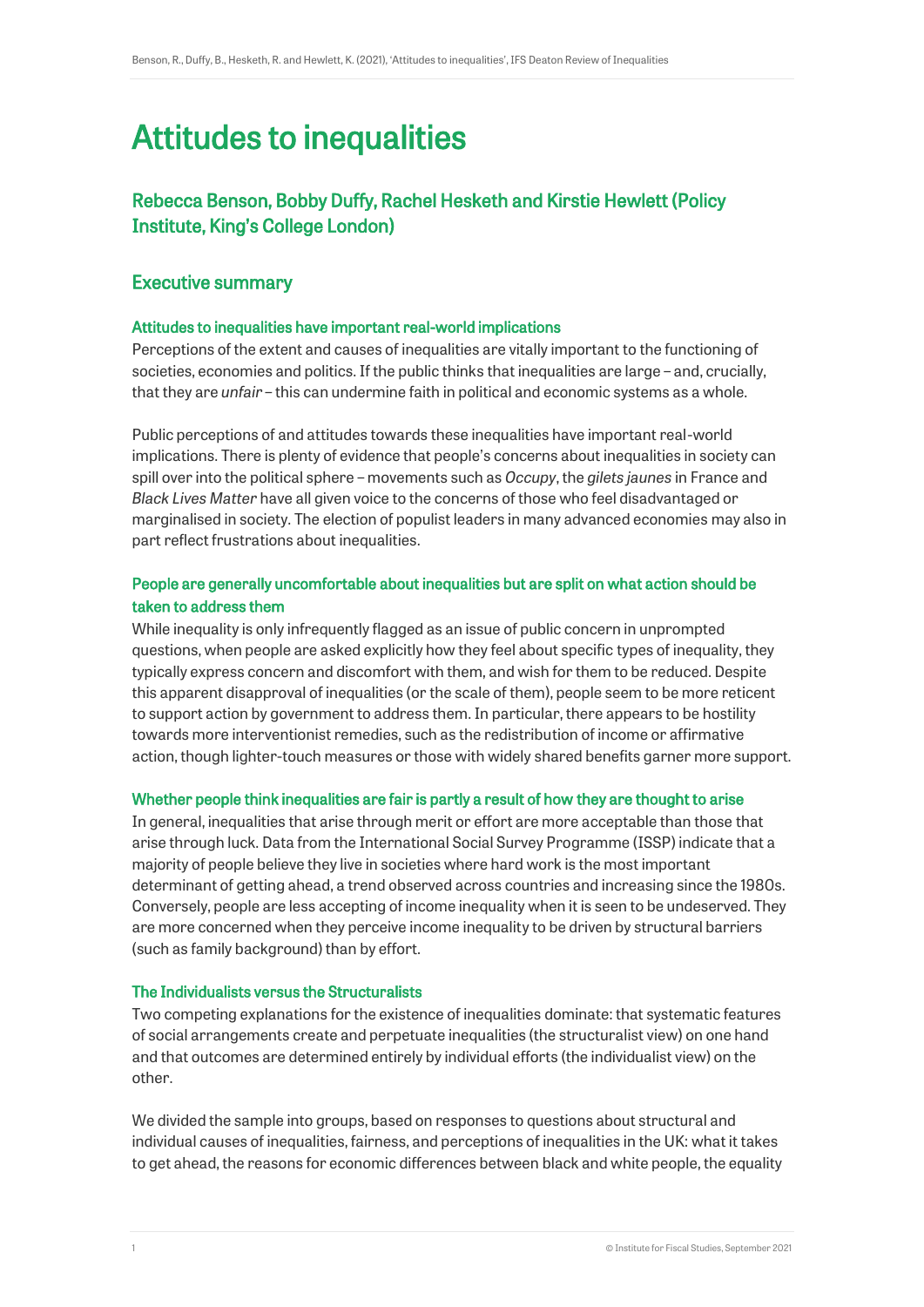of UK society prior to the coronavirus pandemic, and equality of opportunity in education, health and the application of law (full details of the model used are provided in the appendix).

Three distinct groups within the population emerged from this analysis:

- *'The Structuralists', 32% of the sample.* When it comes to what it takes to get ahead, this group recognises characteristics outside the individual's control, such as coming from a wealthy family, more than do other groups. Strong majorities in this group attribute economic differences between black and white people to discrimination and a lack of educational opportunities. This group is most likely to recognise inequalities and to describe UK society as unequal before the COVID-19 pandemic. Large majorities, around 75%, strongly agree that there is a different law for the rich and the poor and believe people with money are a lot better able to live healthy lives. This group also rates the fairness of educational opportunities in the UK lower than the rest of the sample.
- *'In the Middle', 39% of the sample.* This group tends not to use the extreme options when responding to our questions: almost nothing is 'essential' or 'not at all' important for getting ahead; almost no one in this group described society as 'very' equal or 'very' unequal. This group seems to recognise inequalities and a range of external and individualistic causes. From these data, it is not possible to tell whether this group is genuinely some intermediate mixture of the other two groups on questions of inequalities, or whether these people are relatively disengaged from these issues and therefore less inclined to express any view.
- *'The Individualists', 29% of the sample.* This group is eager to see the world as fair. It strongly rejects roles for coming from a wealthy family, race and religion in getting ahead, and generally does not consider factors beyond the individual's control to be important. Views are spread on whether there is a different law for rich and poor, whether money facilitates a healthier lifestyle, and whether society was equal before COVID-19 – in all these domains, there is a slight tendency to recognise the inequality, but there is also quite a lot of endorsement for responses that deny these inequalities.

These attitudinal segments capture something distinct from political identities: while, for example, just over half of the Structuralist group are Labour supporters, a large proportion support other parties. There are significant proportions of both Leave and Remain supporters in each group. They are also not that different from each other in age, social grade, geography and gender. The segmentation therefore seems to be capturing additional aspects of perceptions of inequalities, beyond these characteristics. However, there are some notable differences in education, with more highly educated people tending to be Structuralists.

#### Key findings

- Both Structuralists and Individualists prioritise inequalities in income and between places, but Individualists are generally less concerned about most types of inequality. Among Individualists, 55% identified area-based inequality as one of the most serious – more than any other type of inequality for this group – but this was still less than the 68% of Structuralists who responded similarly.
- Structuralists are most likely to believe the pandemic will deepen inequalities in Britain, and are most likely to consider this a problem. More than 60% of Structuralists expect the pandemic to increase inequalities in the UK, compared with 39% of people In the Middle and 31% of Individualists. Structuralists were more likely to say increasing inequalities in incomes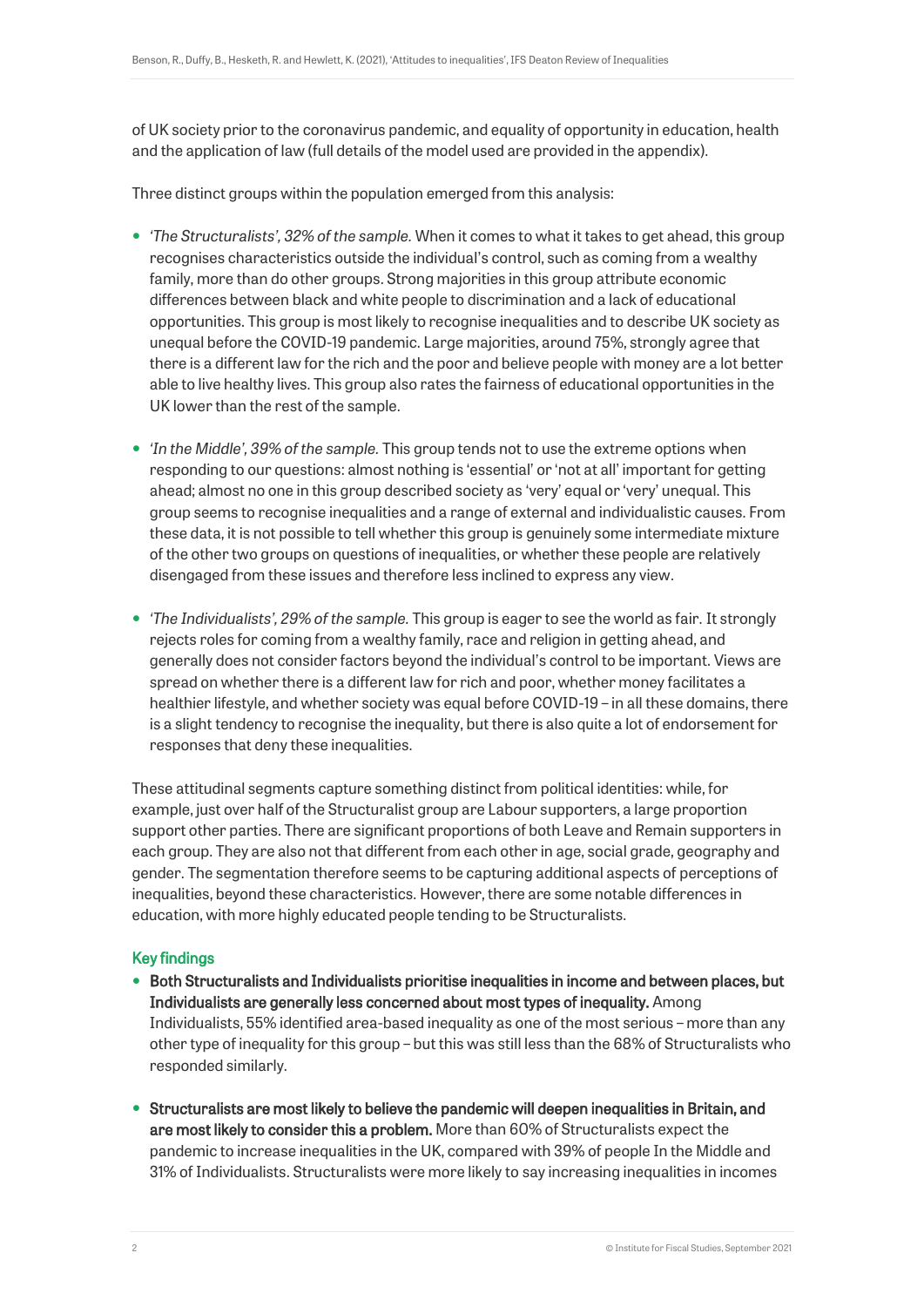or life expectancies between various groups would be a problem than were the group In the Middle or Individualists.

- Structuralists are more likely to think benefits for unemployed people are too low. In contrast, more Individualists believe they are too high (38%) than too low (28%).
- Structuralists are more positive about the furlough scheme than other groups. People In the Middle and Individualists are more likely to agree that the furlough scheme causes reliance on the state and/or discourages jobseeking than Structuralists.

#### **Conclusions**

- There is no one national set of attitudes towards inequalities. Instead, a few distinct world views are discernible. These cut across traditional political party affiliations, indicating that we cannot rely on voting patterns as a perfect proxy for attitudes to inequalities. It also suggests that action to address inequalities can garner cross-party support, if framed and targeted correctly.
- **Some types of inequality worry us more than others.** Area-based inequality (between more and less deprived areas) tops the list of the most serious inequalities among our respondents. Crucially, this concern is seen pretty equally across our three groups of Structuralists, Individualists and those In the Middle, and supporters of different political parties. These findings provide a strong endorsement for 'levelling up', and for this to be a central component of the coronavirus recovery strategy.
- Our views of fair inequalities are nuanced merit matters, but so does need. While all groups (Individualists, Structuralists and those In the Middle) emphasise the importance of a fair society rewarding hard work, there is also a shared belief that those who are in need should be taken care of, irrespective of their reciprocal contribution to society.
- Though there is some wariness of the term 'redistribution', there is clearer support for government action to address inequalities. Framing is therefore an important aspect of winning over sceptical groups. Notably, Conservative support is markedly higher when intervention is framed as 'taking measures' to address inequalities, rather than redistribution specifically. Understanding what these 'measures' are should be a key area for further testing.
- Our attitudes are not necessarily fixed, and the coronavirus crisis may provide an opening for a more interventionist approach to tackling inequalities. Time-series data show oscillations in support for redistribution, and quite a pronounced softening in attitudes towards the generosity of benefit support, for example. Moreover, there are indications that the pandemic has in some ways provided a window for change: more than a third of each group believe the COVID-19 crisis increases the need for government to redistribute income from rich to poor, and almost half of us believe the experience of the pandemic has strengthened the case for a more active role for government in the future.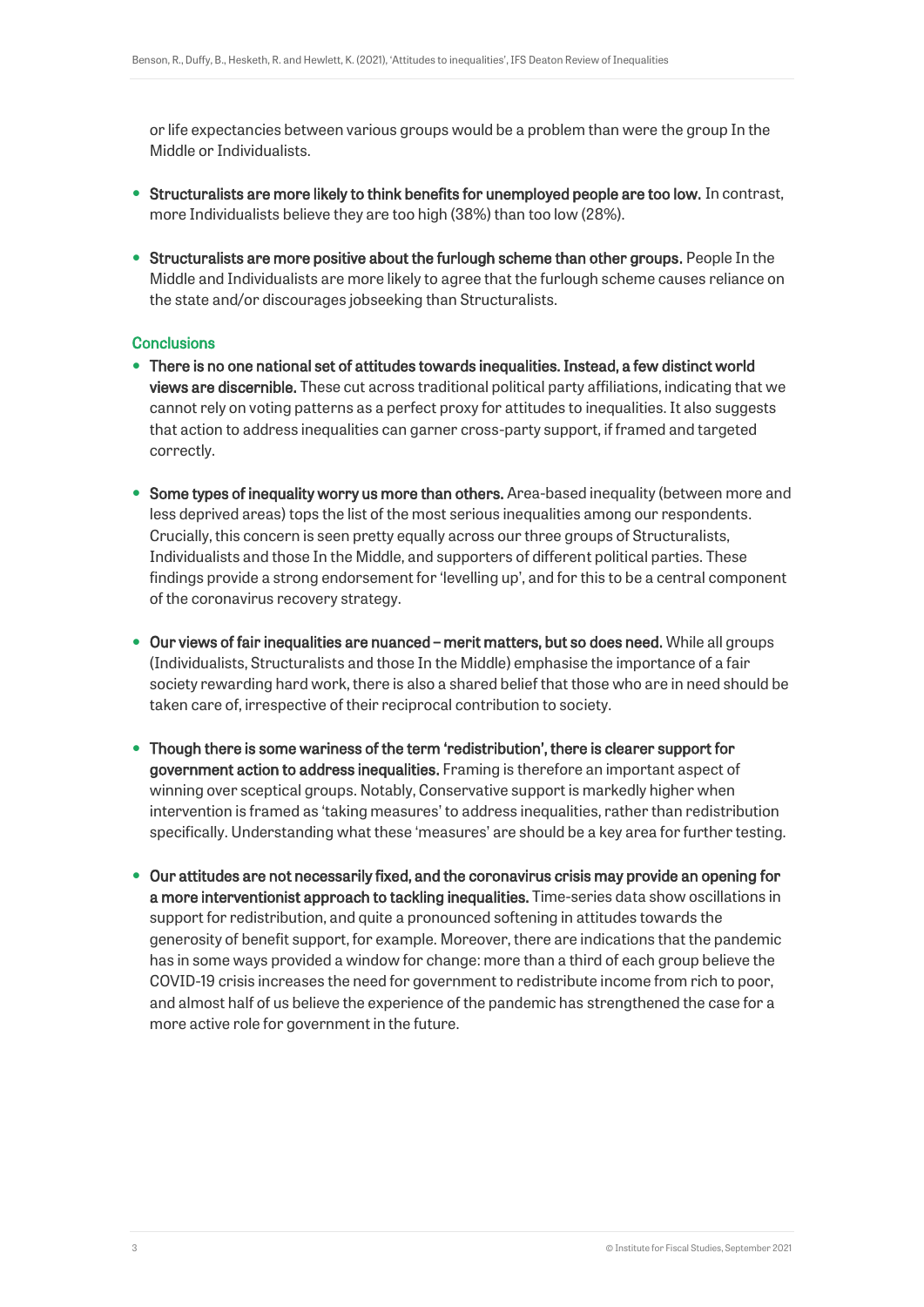# 1. Introduction

#### Why are attitudes to inequalities important?

Perceptions of the extent and causes of inequalities are vitally important to the functioning of societies, economies and politics. If the public thinks that inequalities are large – and, crucially, that they are *unfair –* this can undermine faith in political and economic systems as a whole (Deaton, 2013).

This applies not only to economic forms of inequality (such as the unequal distribution of income and wealth), but across a wide range of domains, including unequal outcomes in health and education, and across characteristics such as gender, ethnicity, geography and age. As the launch report of the IFS Deaton Review of Inequalities points out, 'Inequality cannot be reduced to any one dimension: it is the culmination of myriad forms of privilege and disadvantage' (Joyce and Xu, 2019).

Public perceptions of and attitudes towards these inequalities have important real-world implications. There is plenty of evidence that people's concerns about inequalities in society can spill over into the political sphere – movements such as *Occupy*, the *gilets jaunes* in France (Guilluy, 2018) and *Black Lives Matter* have all given voice to the concerns of those who feel disadvantaged or marginalised in society. The election of populist leaders in many advanced economies may also in part reflect frustrations about inequalities (Pastor and Veronesi, 2019).

Empirical research into the political and social implications of inequalities perceptions and attitudes is limited (and largely focuses on the implications of perceived economic inequality), but does provide indications that these beliefs matter. Looking at South Korea, Jo (2016) finds the belief that income differences are too high and a perception that education inequality exists are positively correlated with taking part in political protest. In Chile, Castillo et al. (2015) find that those who believe economic inequality to be unjust and who prefer redistributive policies are more likely to participate politically, including in protests. Similarly, in China, Lei (2020) finds that concern about income inequality can impact trust in the political system. In the same study, those who believed income differences to be too large were more likely to distrust county and provincial governments, though this did not apply to trust in the central government. Those who believed that the prevailing level of income inequality violated socialist principles were more likely to distrust all levels of government.

However, such findings are not always replicated across different national contexts. In a multicountry study using data from the World Values Survey, Jo and Choi (2019) find the relationship to be less straightforward. While they do not observe a link between perceptions of economic inequality and involvement in protests at the whole-sample level, the relationship does appear stronger in OECD countries. Further, the relationship between seeing society as unequal and protest participation is stronger for those with higher levels of education or who are members of a union.

Studies also look at the impact of economic inequality perceptions on other indicators of satisfaction with prevailing social, political and economic systems. In a cross-country study, Kuhn (2019) finds that when levels of perceived wage inequality are higher, belief in the role of meritocratic processes in shaping outcomes tends to be weaker. For Kuhn, this implies that the perception of living in an unequal society can erode trust in the market economic system. In a separate multi-country study, Gimpelson and Treisman (2018) find that perceived income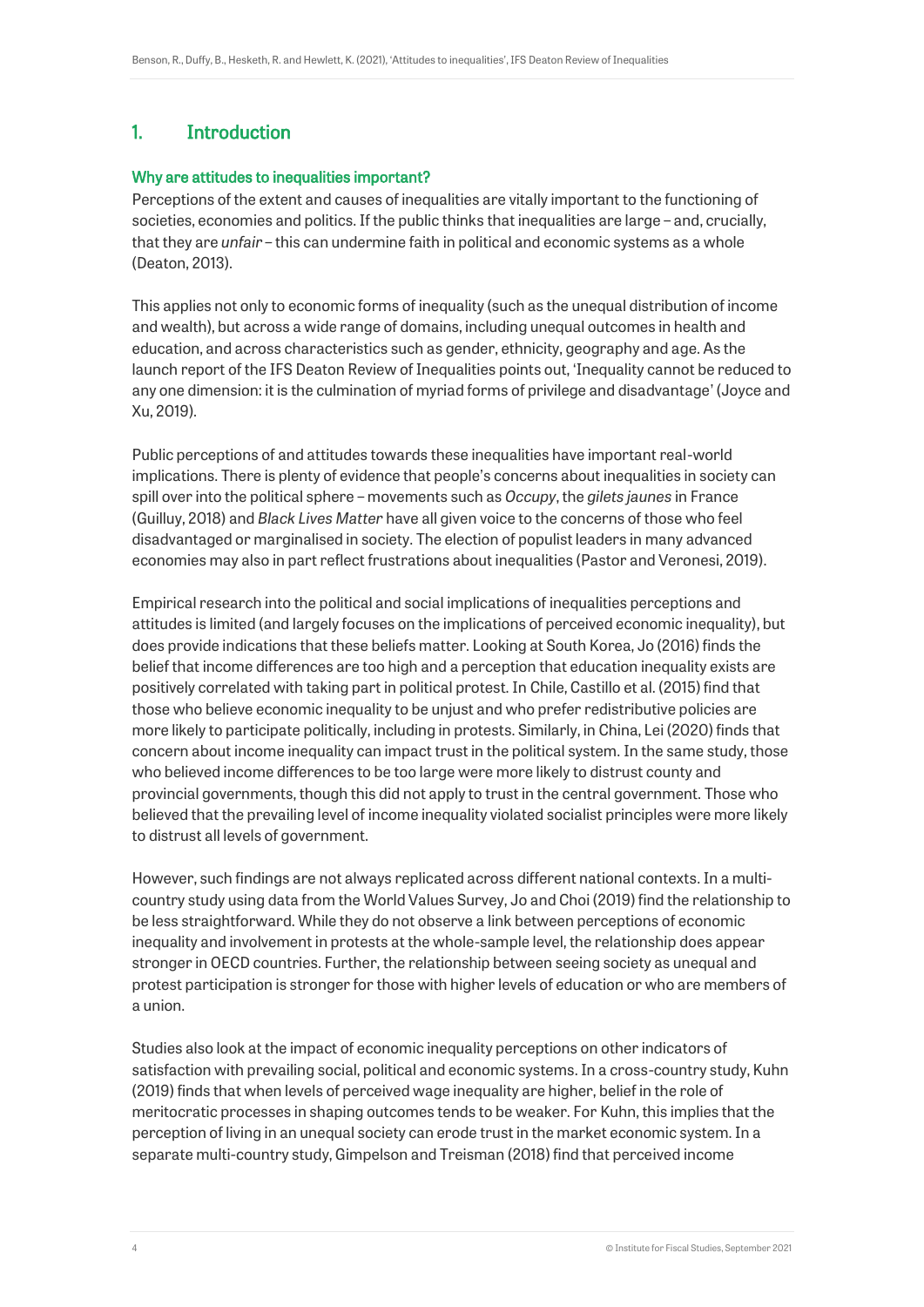inequality may matter for social cohesion, identifying a positive association between inequality perceptions and reported conflict between rich and poor.

Judgements about the extent of economic inequality also relate to what is demanded from government in response. Gimpelson and Treisman (2018) find that it is perceived, rather than actual, levels of income inequality that are correlated with public preferences for redistribution. This may be related to the degree of concern about inequalities. Niehues (2014) finds that while actual income inequality has little bearing on whether people believe income gaps to be too high, a positive relationship does exist when looking at data on perceptions of inequalities.

Alesina, Stantcheva and Teso (2018) look not at perceived economic inequality per se, but perceptions of intergenerational mobility in a set of five countries (including the US and the UK). They find that individuals who are more pessimistic about opportunities for progression tend to support more intervention and redistribution by government, particularly in the form of spending on public services such as education and health. The relationship is weaker for 'equality of outcome' policies such as progressive taxation or social safety nets, and also differs according to the political views of the respondent. Right-wing respondents who hold more pessimistic views of mobility do not tend to support the government intervening to address inequalities.

These findings point towards the importance of public attitudes to and perceptions of inequalities in shaping political and policy agendas; however, the relative shortage of research in this area has been noted (see, for example, Jo and Choi (2019)). Janmaat (2013) points to a gap in empirical work looking at the links between attitudes towards economic inequality and social outcomes, in contrast with the large body of research looking at these relationships for objective levels of inequalities. Where research has been carried out, there is a further challenge in disentangling causality. Even if attitudes to inequalities correlate with other attitudes, such as political trust or attitudes towards redistribution, it is impossible to say which attitude causes the other, or whether both are part of a wider set of beliefs or values (Janmaat, 2013).

#### Our study

In this chapter, we look not just at economic inequality, but at attitudes towards other types of inequalities that also have an important bearing on people's lives, including in health and education, and inequalities between genders, ethnic or racial groups, generations and people living in different areas. This list is clearly far from exhaustive. Important inequalities exist across many other aspects of society – for example, on the basis of religion, immigration or disability status, and in political power, among others – but given space constraints and available data, we have focused on these seven inequality types as they have been the most extensively studied in the existing literature. Though attitudes to these types of inequality are the most studied, there is still considerably less work exploring attitudes to these types of inequality than to economic inequality.

We believe this look across inequality types to be valuable given the lack of research into how we think and feel about non-economic types of inequality. Views on different types of inequality have tended to be studied in isolation, with few attempts to compare attitudes across inequality types, partly due to the difficulties inherent with such an exercise. Relatively few studies also look at how attitudes to and perceptions of inequalities differ across the population, focusing instead on the public overall. But how different groups think about inequalities, including their causes and appropriate responses, is likely to have significant implications for policymaking.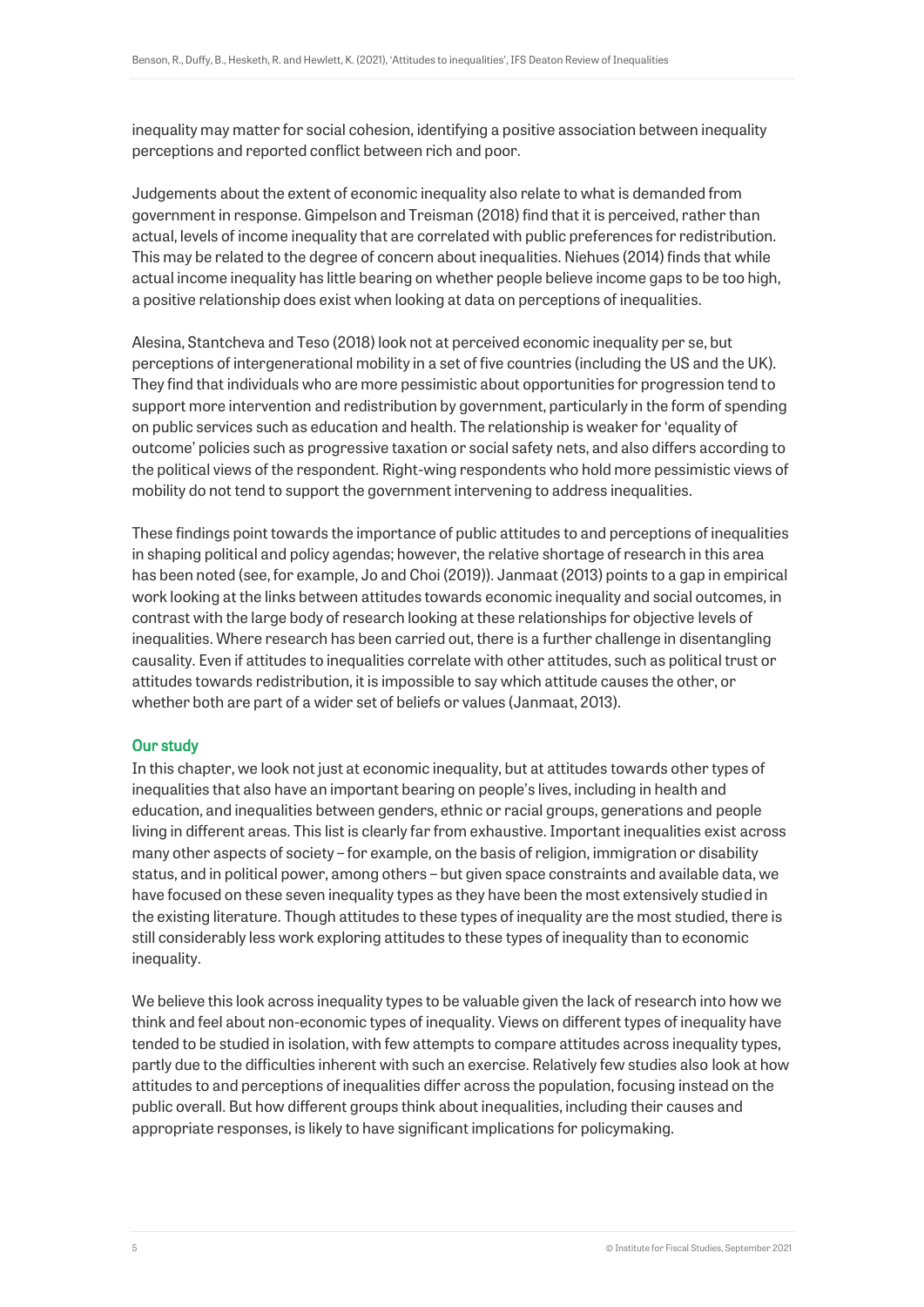We look to address these research gaps and provide new insight into attitudes towards inequalities in this chapter, using a range of approaches and data sources. These include a review of the existing literature and public opinion data, as well as new data collected through a dedicated survey. To shed light on how attitudes might differ across the population, we also conducted a latent class analysis using these new data, which points to three groups with distinct sets of attitudes – the Structuralists, the Individualists and those 'In the Middle'.

- *'The Structuralists', 32% of the sample.* When it comes to what it takes to get ahead in life, this group recognises characteristics outside people's control, such as coming from a wealthy family, more than do other groups.
- *'The Individualists', 29% of the sample.* This group is eager to see the world as fair. It strongly rejects the influence of coming from a wealthy family, race and religion in getting ahead, and generally does not consider factors beyond the individual's control to be important.
- *'In the Middle', 39% of the sample.* This group tends not to select the more extreme options in response to questions about inequalities. It is difficult to tell whether this group is an intermediate mixture of the other two groups in terms of its views, or whether it is just less inclined to describe anything in the extreme.

We are conscious too of the unique context engendered by the COVID-19 crisis. The experience of the pandemic has brought a range of inequalities into sharper relief, and highlighted the relationships between them. Large-scale government intervention through the furlough scheme and other forms of support may also have implications for the public's views on the role of the state. This only adds to the need to understand attitudes across inequality types, and the sorts of responses that people would like to see. We therefore explore both the direct impact of COVID-19 on perceptions of inequalities and early indications of whether the crisis has affected perspectives on government intervention to address them.

More specifically, we look to address the following research questions in this chapter:

- What inequalities do people perceive in society, and how important are these inequalities considered to be? Are some seen as more important than others?
- How do beliefs in the role of individual effort or merit interact with attitudes towards different types of inequality, and the extent to which each inequality type is seen to be fair?
- What are people's attitudes towards policy measures to address inequalities? Does how these measures are framed affect support for them?
- How do different groups in society think about inequalities and responses to them? In particular, is there a difference between those who believe in 'structural' causes of inequalities and those who believe personal effort and merit are more important?
- What are people's perceptions of and attitudes towards inequalities in the context of COVID-19? Are there indications that the experience of the pandemic may be shifting attitudes to both inequalities and government intervention?

We turn first to the existing data and research, summarising key findings on why attitudes to inequalities matter, and what is known about perceptions of and attitudes towards different types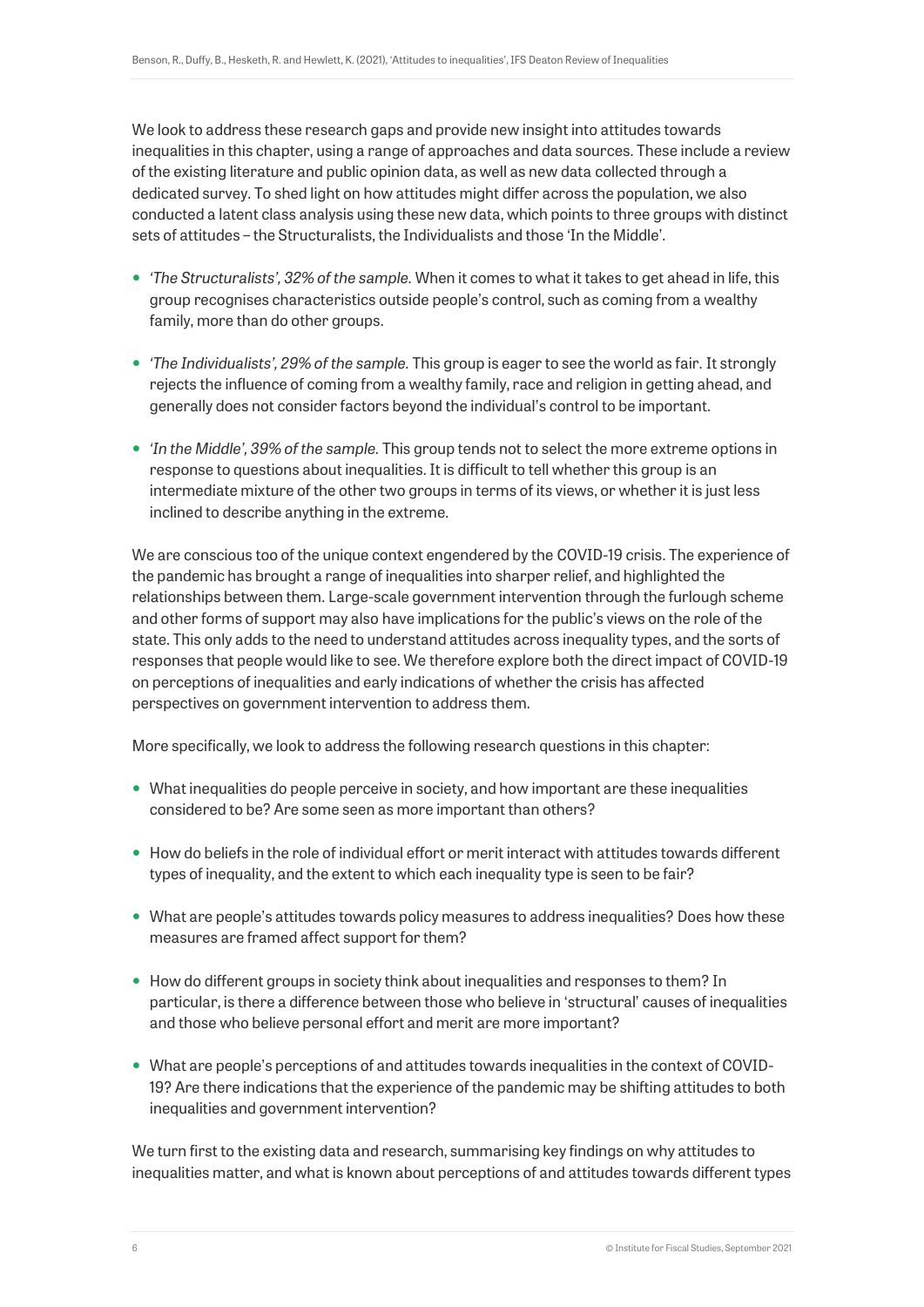of inequality. We then explore the literature on what might shape these attitudes, drawing on theories of fairness and meritocracy. We next introduce our own analysis of new survey data on attitudes towards inequalities, focusing in particular on the results of our segmentation analysis and on the differing attitudes of the Structuralists, Individualists and those In the Middle. We conclude with reflections on what these findings might mean for policymakers.

## 2. What does the research reveal about attitudes to inequalities?

We provide here a short survey of the existing literature and data on perceptions of and attitudes towards inequalities, focusing as far as possible on the UK evidence. Given the breadth of this issue, this is not intended as an exhaustive review, but as an overview of key themes and trends.

### When considered against other public policy issues, inequality in material circumstances does not come out explicitly as an important public concern, though its salience has increased in recent years

The Ipsos MORI Issues Index asks Britons what they consider to be the most important issues facing the country today, and tracks their responses over time. Figure 1 shows the long-term trend for the share of respondents identifying 'poverty/inequality' as one of the most important issues facing the country, with an uptick visible in recent years. While there is no clear pattern of differences in concern between generations, it is the oldest age groups who tend to be least likely to view poverty and/or inequality as nationally important issues.



#### Figure 1. Main issues facing Britain today

Note: Question wording: 'What would you say is the most important issue facing Britain today?'. Categories: pre-war probably born before 1945; baby boomers probably born 1945–65; Generation X probably born 1966–79; millennial probably born 1980–95; Generation Z probably born 1996 onwards.

Source: Ipsos MORI Issues Index.

In spite of this recent increase in recognition, poverty and/or inequality remain minority concerns, with issues such as the economy, health services, crime, immigration and, currently, the coronavirus crisis all much more likely to be chosen as the most important issues facing the country. It is possible, though, that some concern about inequality could be being expressed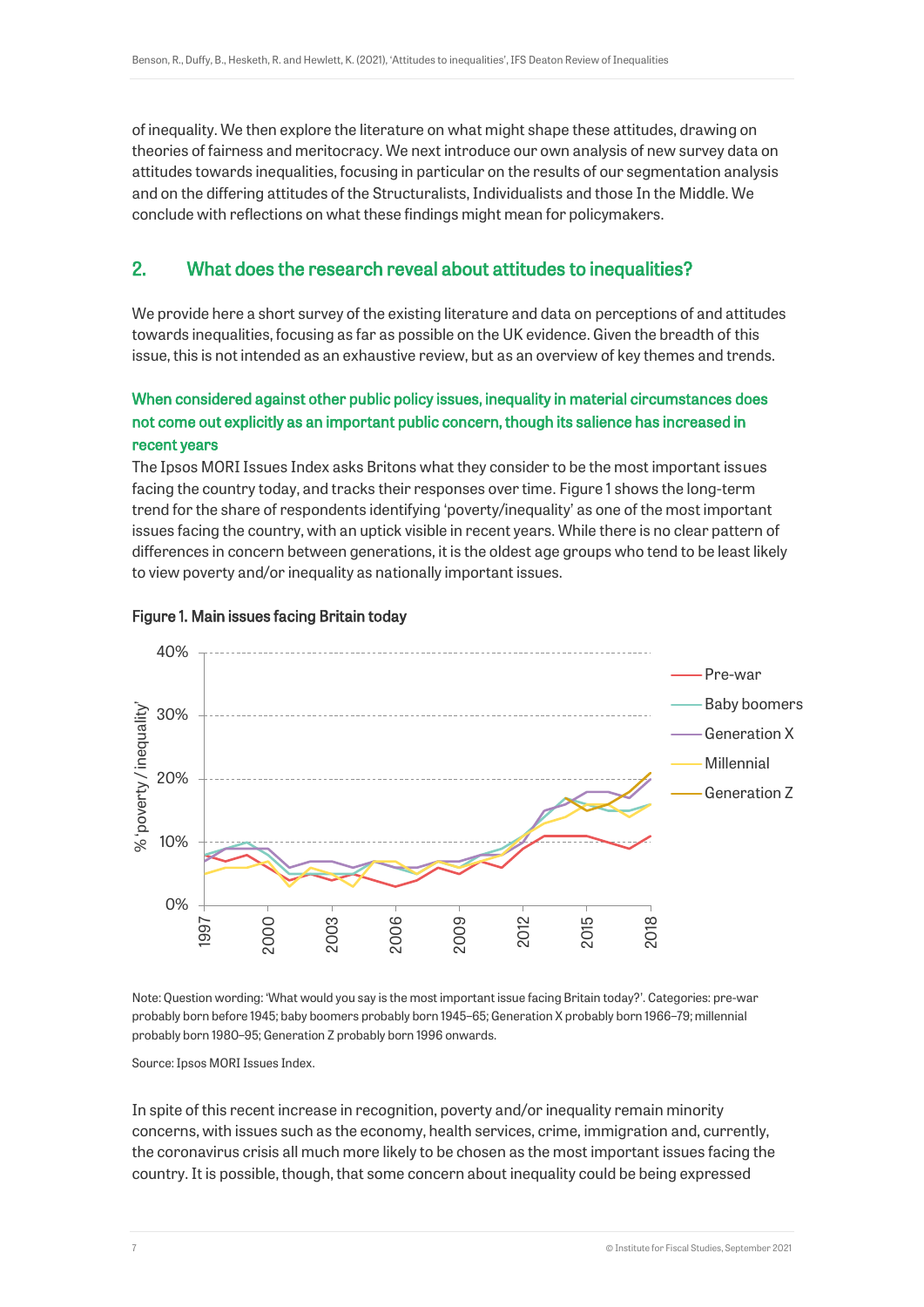indirectly via these issues. The economy, unemployment, the state of public services and many other public policy issues that are highly salient can have an important bearing on inequalities, though it obviously is not possible to know whether this is what respondents have in mind when choosing their response. As outlined in the introduction, it is important to think of inequality as multifaceted, and we should not take its apparent low salience among the public as indicating a lack of concern.

#### When asked explicitly about specific inequalities, people consistently express concern and disapproval, and support greater equality

Across many different contexts, it is clear that people consider current income gaps to be too high, and would prefer lower levels of income inequality (Clark and D'Ambrosio, 2015; Heuer, Mau and Zimmerman, 2018). And the same is true for the UK. Since the early 1980s, the British Social Attitudes Survey (BSA) has consistently found that around four in five people say that income differences are too high (see Figure 2), a remarkably large and relatively stable level of agreement.



#### Figure 2. Belief that income gap is too large

Note: 'About income levels generally in Britain today. Would you say that the gap between those with high incomes and those with low incomes is too large, about right or too small?'. % too large.

Source: British Social Attitudes Survey (National Centre for Social Research, 2020).

While we do not have the same time-series data for other types of inequality, one-off polling suggests that large segments of the British public are generally uncomfortable with them. For example, a 2017 poll found a majority (55%) believed racial inequalities to be a very or fairly serious problem, a view that was relatively consistent across age groups and social grades (YouGov, 2017). Looking at health inequalities, polling in Scotland found almost half of people (48%) both recognised the existence of health inequalities between deprived and affluent areas and considered them to be a big problem (Bardsley et al., 2016).

Studies also show Britain to be relatively exercised by gender inequality. A 2019 cross-national survey asked respondents whether they agreed that achieving equality between men and women was important for them personally (GIWL and Ipsos MORI, 2019). In the UK, 62% of respondents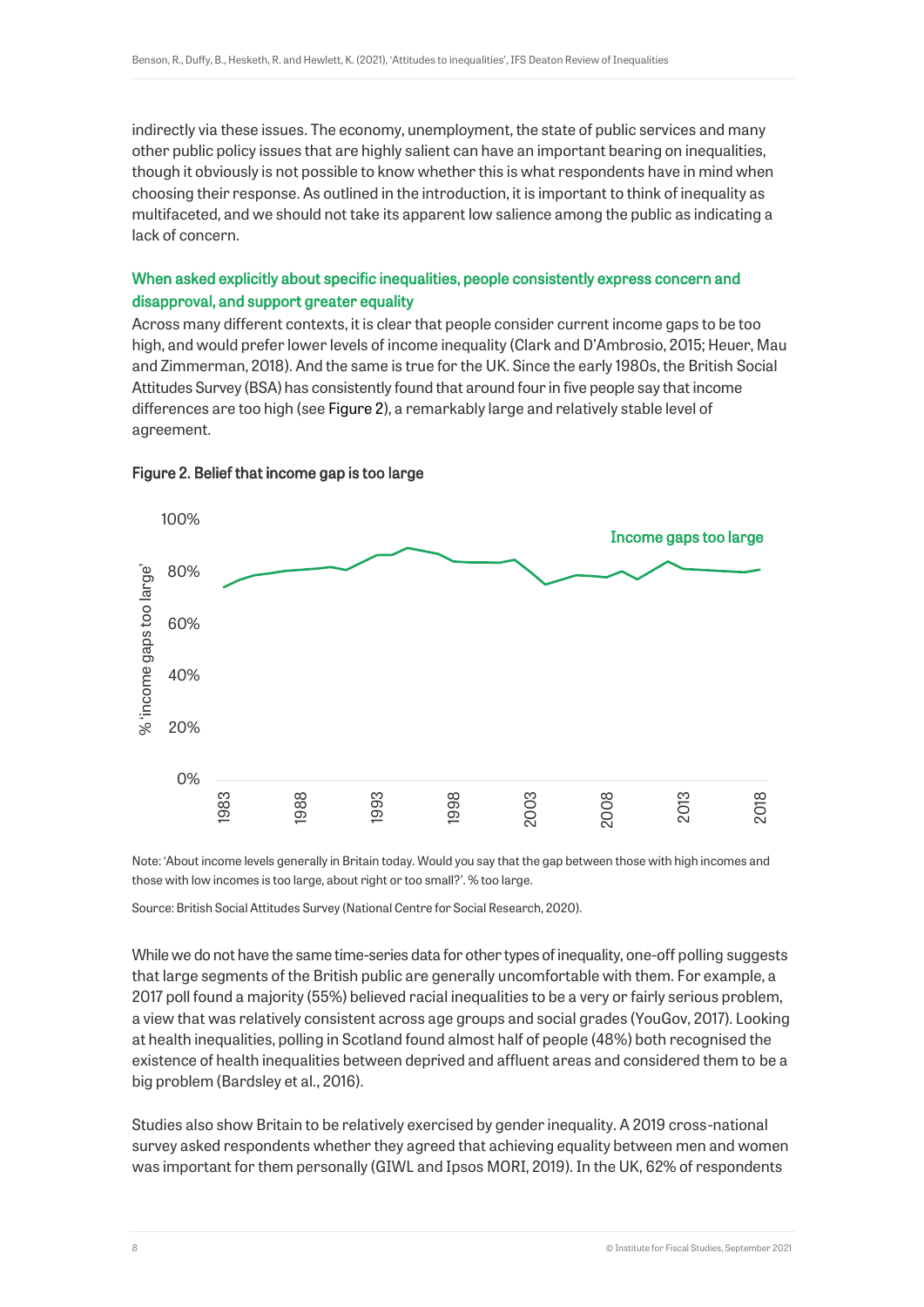agreed, similar to the rates seen in other high-income countries such as the US, Germany and Australia. In a separate multi-country survey, British respondents were among the *least* likely to agree with the statement 'When it comes to giving women equal rights with men, things have gone far enough in my country', with 31% in agreement (GIWL and Ipsos MORI, 2020).

#### Despite these expressions of concern about inequalities, people are more hesitant to support action to address them

#### Government action to address income inequalities

In theory, greater income inequality is expected to result in more redistribution via its impact on the preferences of voters (Meltzer and Richard, 1981; Pontusson et al., 2020). This relationship does not appear to hold up well in reality (Niehues, 2014; Trump, 2018), including in the UK (Georgiadis and Manning, 2012). As discussed in the introduction, however, *perceptions* of income inequality do seem to be better predictors of public support for redistribution, though it may be more accurate to speak of our *misperceptions*. Many studies have shown that our estimates of economic inequalities often diverge markedly from reality (see, for example, Niehues (2014), Hauser and Norton (2017), Gimpelson and Treisman (2018) and Kuhn (2019)), with the underestimation of inequality tending to be more common, particularly in the US and the UK (Hauser and Norton, 2017).

We also see a disconnect between *concern* about income inequality and support for action to address it. In Britain, data from BSA show the belief that income differences are too high has consistently and significantly outstripped public support for redistribution (see Figure 3). Similarly, views on inheritance tax, which seeks to reduce the consolidation of wealth inequalities between generations, are relatively negative. YouGov polling since 2019 finds a consistent 50% of the public see inheritance tax as 'unfair' or 'very unfair', compared with about 20% who see it as 'fair' or 'very fair' (YouGov, 2021a).



Figure 3. Acceptability of income gaps versus support for redistribution

Note: Top line, 'Thinking of income levels generally in Britain today, would you say that the gap between those with high incomes and those with low incomes is too large, about right or too small?'. Bottom line, 'How much do you agree or disagree that … government should redistribute income from the better-off to those who are less well off?'.

Source: British Social Attitudes Survey (National Centre for Social Research, 2020).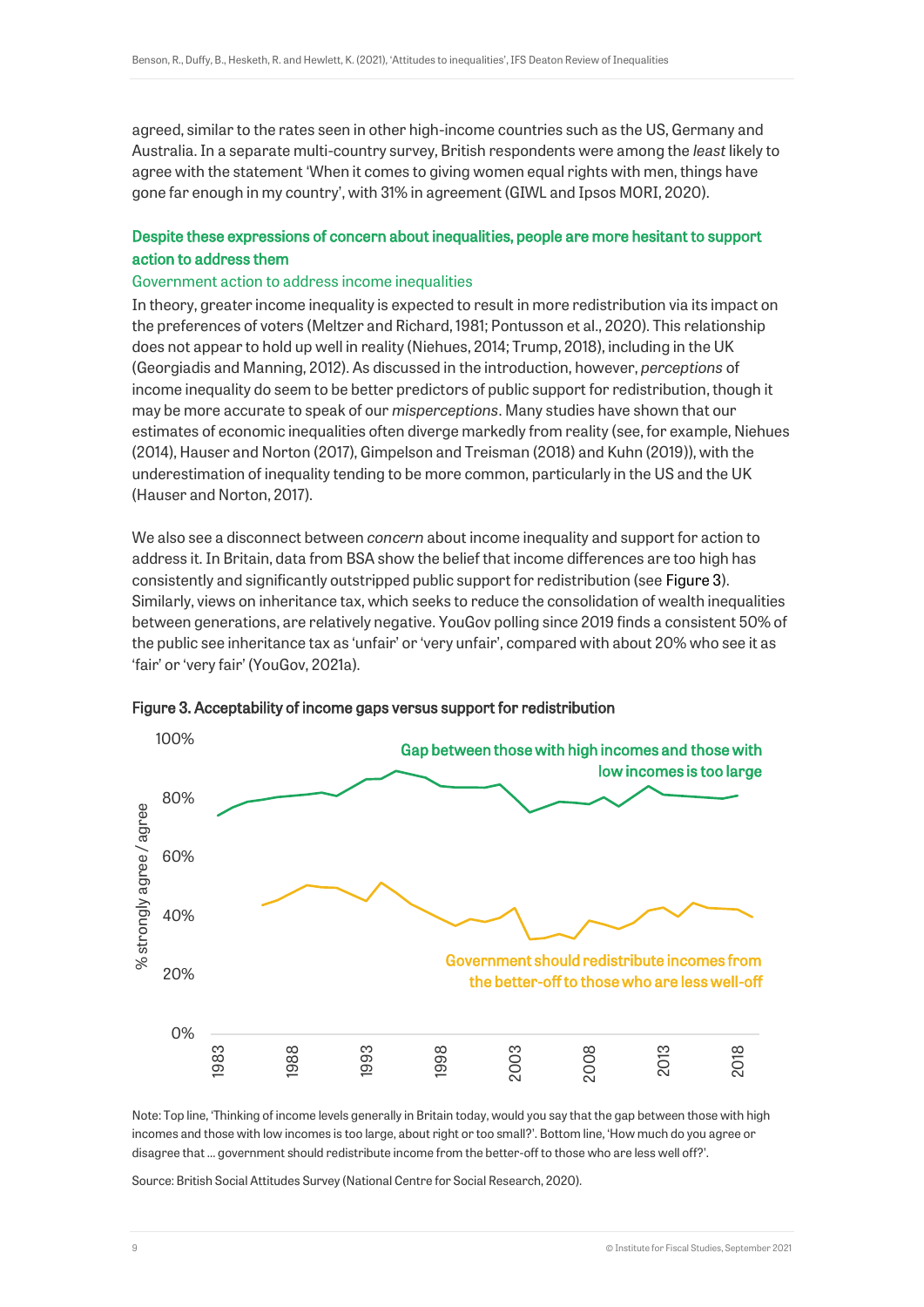The available evidence suggests a range of factors that appear to affect support for redistribution. Self-interest is one such factor – individuals with the highest incomes tend to be least likely to support redistribution (Dallinger, 2010; Clark and D'Ambrosio, 2015; Pontusson et al., 2020). Political ideology may also have an effect (Bobzien, 2020), while those with strong beliefs in meritocracy also appear to be less likely to back redistribution (Orton and Rowlingson, 2007). Looking at country-level characteristics, Dallinger (2010) finds a lack of support for the hypothesis that demands for redistribution vary systematically between different types of national welfare regime.

Experimental evidence from the US suggests that it may be possible to influence preferences for redistribution. Condon and Wichowsky (2020) find that encouraging people to compare themselves with those in higher socio-economic positions leads them to perceive more distance between themselves and the wealthy, and consequently to be more supportive of redistribution. On the other hand, Kuziemko et al. (2015) find that while providing people with information about inequality and taxes can substantially increase concern about inequality, the impact on support for redistribution is only limited.

The degree of support for redistribution may also depend on the *type* of redistribution. Pontusson et al. (2020) find more support for benefits for the elderly than for the unemployed, which chimes with the hostile attitudes towards the unemployed observed in the UK (Taylor-Gooby, 2013). However, a recent softening of attitudes to welfare is discernible in Britain. In the most recent round of the BSA (2019), people were as likely to say that unemployment benefits are too low and cause hardship as they were to say they are too high and discourage job searching (both at 37%) (Hudson et al., 2020) (see Figure 4).



#### Figure 4. Increased belief that unemployment benefits are too high

Note: 'About the level of benefits for unemployed people. Which of these two statements comes closest to your own view: benefits for unemployed people are too low and cause hardship; or, benefits for unemployed people are too high and discourage them from finding jobs?'.

Source: British Social Attitudes Survey (National Centre for Social Research, 2020).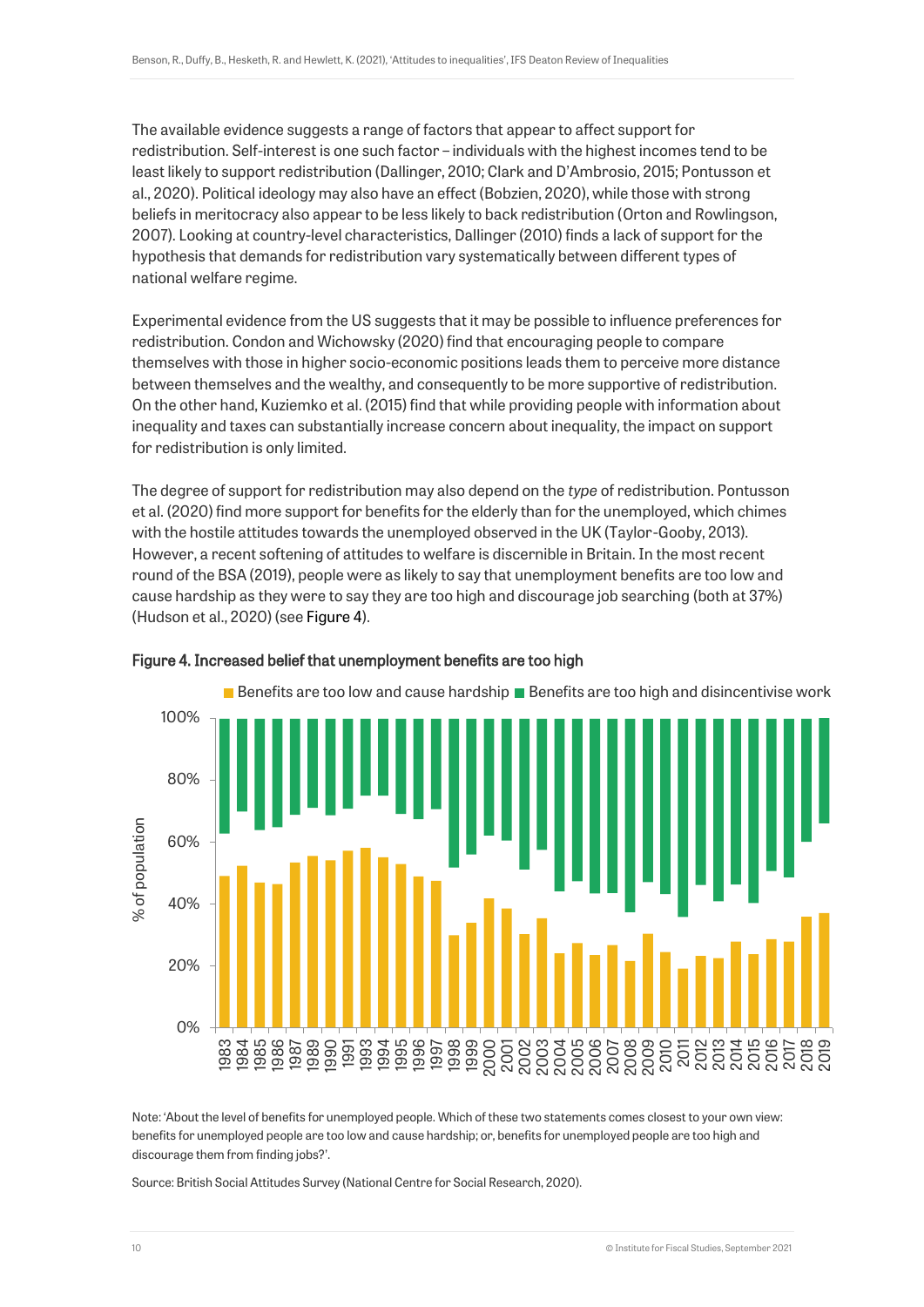#### Government action on other types of inequalities

The evidence on attitudes towards intervention to address other types of inequalities is much more limited. In general, however, it seems to point towards support for addressing inequalities in principle, but for more general or hands-off measures over more direct interventionist approaches.

Looking at racial and ethnic inequalities, survey data from the UK point to majority support for a requirement on firms to publish their ethnicity pay gap (57% support; YouGov, 2015), and growing support over time for national laws against racial or ethnic discrimination in the workplace. According to the European Social Survey, the proportion of UK respondents who believe such legislation to be extremely good increased from 23% in 2002 to 43% in 2014 (European Social Survey, 2020). Support for the more interventionist measure of using quotas or ethnic minority shortlists to increase representation in top jobs appears to be more muted – Number Cruncher Politics (2020) found that just 11% of white respondents said they strongly supported the measure, though a further 28% expressed general support for it.

Findings from the US, where the body of research on attitudes towards racial inequalities is more developed, indicate that support for government intervention to improve outcomes for black Americans is relatively low among white Americans, and has not increased over recent decades (Samson and Bobo, 2014).

Looking at beliefs about the appropriate response to educational inequalities, the most developed sources of evidence relate to inequalities in access to higher education. While BSA data show high and sustained levels of support for government providing financial support to students from low-income backgrounds (see Figure 5), support for contextual admissions – i.e. where contextual information, such as where a student lives or the school they attend, is considered as part of the assessment of their attainment and potential – is lower, and outweighed by opposition (see Figure 6). However, while support for contextual admissions has been level at around 35% (except in Summer 2020, perhaps in response to the COVID-19-related controversy over A levels), opposition has been steadily declining over the same period, from 47% in July 2019 to 38% in May 2021.

While there is little survey evidence on support for action to address generational inequalities in the UK context, qualitative research has been undertaken, including a Citizen Jury assembled by Britain Thinks in 2016. The public in this exercise recognised the advantages enjoyed by older generations, but were reluctant to support redistribution between the generations (Britain Thinks, 2016). This is mirrored in survey work by the Resolution Foundation (Shrimpton, Skinner and Hall, 2017), which showed support for policy actions to improve the situation for all age groups, such as promoting economic growth, building more homes and increasing access to education and healthcare, but not shifting resources from old to young (see Figure 7).

#### Concluding remarks

To sum up, while inequalities/poverty might be only infrequently flagged as an issue of public concern in unprompted questions, when people are asked explicitly how they feel about specific inequalities, they typically express concern and discomfort with them, and wish for them to be reduced. Despite this apparent disapproval of inequalities (or the scale of them), people seem to be more reticent to support action by government to address them, apart from supporting lowincome students. In particular, there appears to be hostility towards more interventionist remedies, such as the redistribution of income or affirmative action, though lighter-touch measures or those with widely shared benefits garner more support.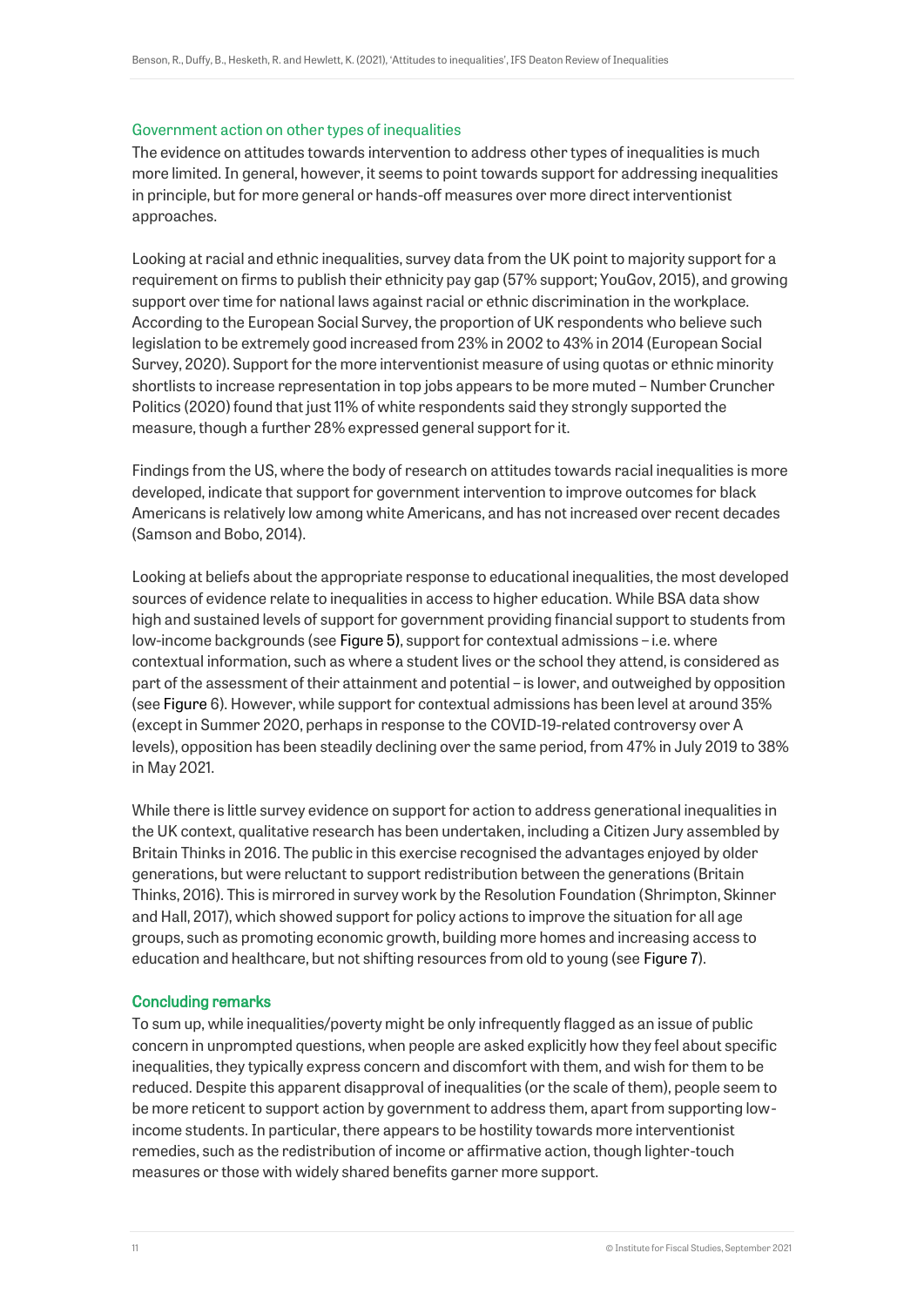

Figure 5. Belief that it should be the government's responsibility to give financial help to university students from low-income families

Note: 'Do you think it should or should not be the government's responsibility to … give financial help to university students from low-income families?'. % saying definitely or probably should be.

Source: British Social Attitudes Survey (National Centre for Social Research, 2020).



#### Figure 6. Trends in support for contextual admissions

Note: 'Would you support or oppose universities giving applicants from underperforming state schools lower entry requirements than applicants from higher performing private schools?'.

Source: YouGov, 2021b.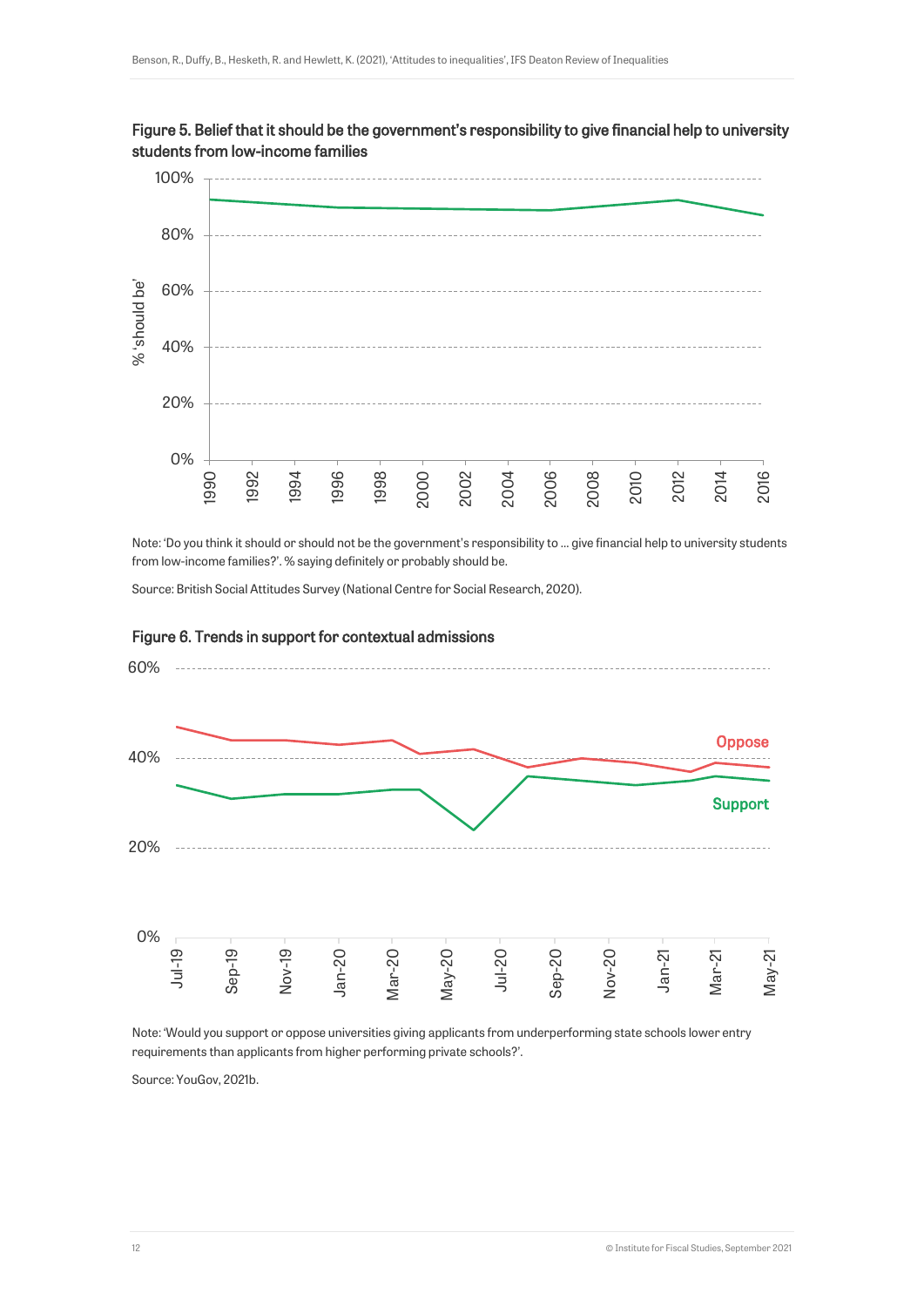

#### Figure 7. Support for policy measures to address intergenerational inequality

Note: 'Of the following areas, which two or three, if any, do you think are most and least important for the government to focus on in order to improve the chances of young adults having a better life than their parents?'.

Source: Resolution Foundation (Shrimpton, Skinner and Hall, 2017).

### 3. What shapes our attitudes towards inequalities and fairness?

#### Beliefs about how inequalities arise: structuralism versus individualism

The causes of inequalities are contested – both in the theoretical literature and in public attitudes. Two competing explanations dominate: that systematic features of social arrangements create and perpetuate inequalities (the structuralist view) on one hand and that outcomes are determined entirely by individual efforts (the individualist view) on the other.

These views are closely tied to the traditional left–right political ideologies. In practice, both theory and individual beliefs often allow both positions to coexist depending on context. For example, theories around equality of opportunity tend to be concerned with categorising causes as structural or individual (Ferreira and Peragine, 2015).

Several authors have written about the causes of inequalities for a lay audience, with a particular focus on critiquing meritocracy. Among their critiques are (1) that the differences between the educational pathways and types of jobs held by people from different family backgrounds demonstrate there is not a meritocratic system in operation (Bloodworth, 2016; Markovits, 2019; Sandel, 2020), (2) that meritocracy limits the opportunities of people without university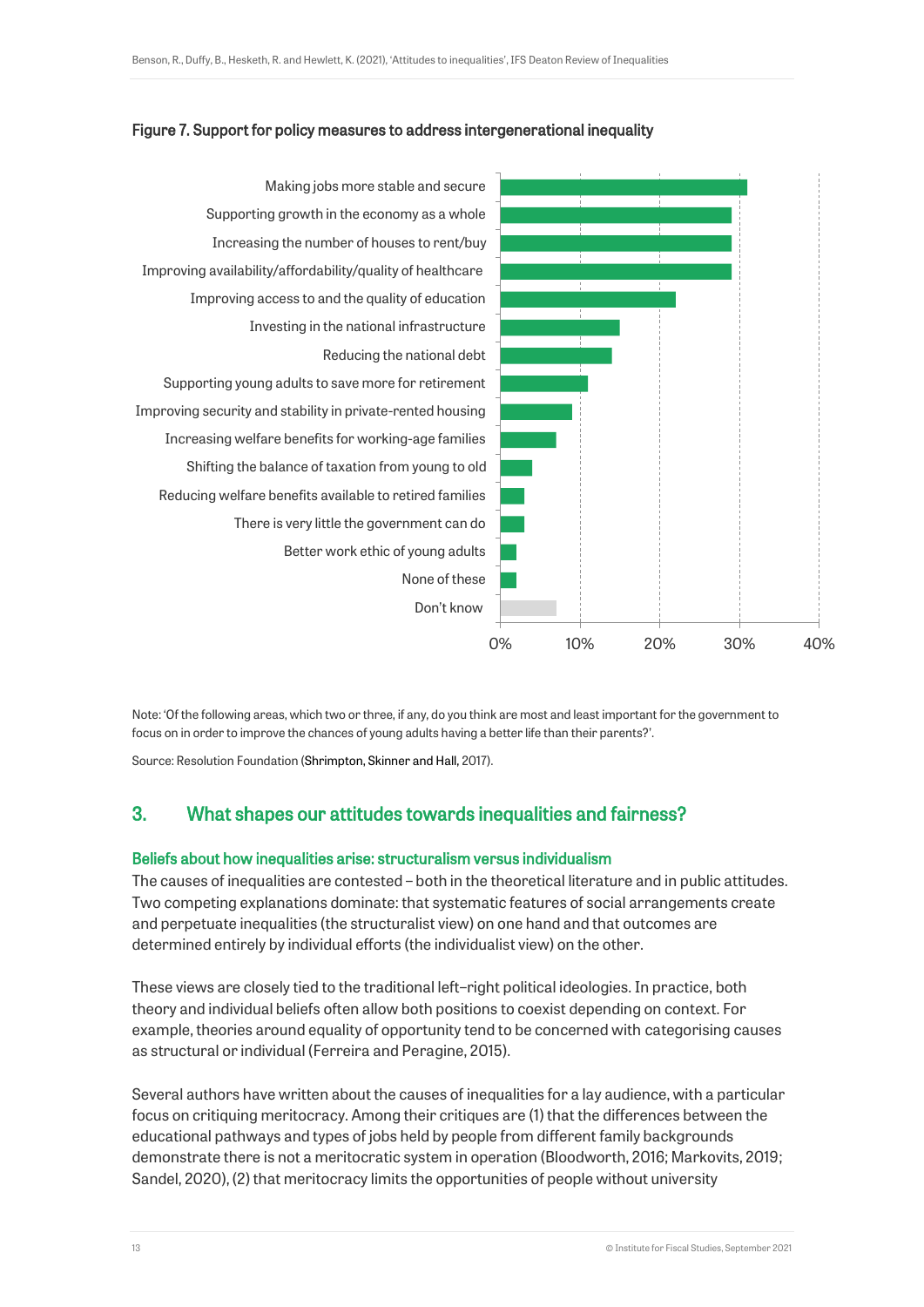educations, and a societal belief in a functioning meritocracy means that these people deserve to live with insufficient resources and a lack of dignity (Markovits, 2019; Sandel, 2020) and (3) that supposedly meritocratic systems promote populism (Young, 1994; Sandel, 2020).

Understanding the public's *perceptions* of structural versus individual factors as the causes of inequalities is just as important for policymaking as understanding the *actual* importance of structural and individual causes. Just as different policies will be more or less *effective* depending on whether causes are structural or individual, different policies will be more or less *acceptable*  to the public if causes are *seen to be* structural or individual.

Characteristics of both individuals and the settings they are in predict tendencies towards structuralist or individualistic views. At the individual level, a higher income strongly predicts favouring individualistic over structural explanations (Smith, 1985, 2010). People who have a high sense of autonomy or internal locus of control are more likely to perceive hard work and ability rather than luck as determinants of income inequality (Aldama et al., 2021). At higher levels, countries' welfare regimes and economic trajectory explain differences across Europe in attributions for poverty (Lepianka, Gelissen and van Oorschot, 2010; Kallio and Niemelä, 2014).

Beliefs in structural and individual causes of non-economic inequalities have also been explored. In the UK, a mixture of qualitative and quantitative research has shown the public tends to favour individual explanations over structural ones for inequalities in health (Blaxter, 1997; Macintyre, McKay and Ellaway, 2006; L'Hote, Fond and Volmert, 2018). But there is also evidence that there is some nuance to the public's views: Garthwaite and Bambra (2017) find initial responses tended to invoke lifestyle factors, but further probing showed respondents had more nuanced understandings that incorporated material causes such as income and housing, and psychosocial causes such as stigma and community connections.

As for economic inequalities, different lived experiences seem to be related to different understandings of the causes of ill health. Focus groups conducted with more affluent participants talked about the role of poor choices in health outcomes, while similar focus groups with less affluent participants gave more attention to structural/environmental causes. The latter group did consider lifestyle and health behaviour, but in the context that these were constrained directly by economic circumstances and indirectly by the effect of these circumstances on mental well-being and especially stress (Davidson, Kitzinger and Hunt, 2006).

Racial/ethnic inequalities are another area where we see divided views among the public on the role of structural factors and individual effort. Studies have found that white Americans tend to have a strong belief in individualism and that hard work is all that is required for success, attributing their own achievement to this and seeing it as an important explanation for African American disadvantage (DiTomaso, Parks-Yancy and Post, 2011; Croll, 2013).

However, the prevalence of belief in such meritocratic explanations for unequal outcomes between ethnic groups has diminished over time. Since 1977, the General Social Survey has asked Americans whether they attribute the unequal distribution of good-quality jobs, income and housing between black and white people to discrimination, motivation or willpower, access to education, and an innate ability to learn. As shown in Figure 8, the proportion of respondents who believe that motivation or willpower plays a role in unequal outcomes for African Americans has declined considerably since the question was first asked to the full population in 1985, falling from 55% to 36% in 2018. In recent years, this has been overtaken by a belief that discrimination explains the unequal distribution of jobs, income and housing.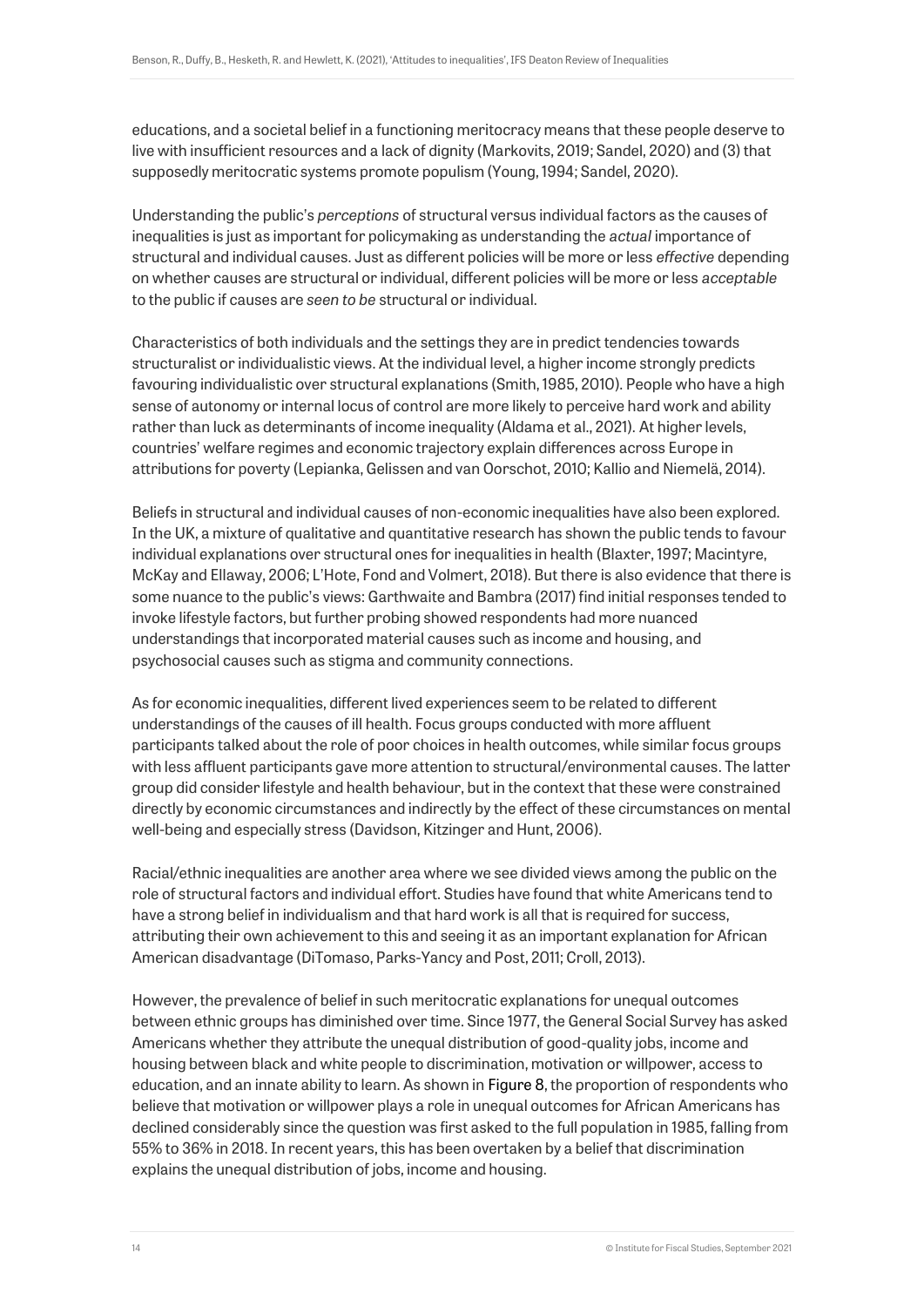

Figure 8. Factors associated with unequal economic outcomes between ethnic groups in the US

Note: 'On the average African Americans have worse jobs, income, and housing than white people. Do you think these differences are: mainly due to discrimination; because most African Americans have less in-born ability to learn; because most African Americans don't have the chance for education that it takes to rise out of poverty; because most African Americans just don't have the motivation or will power to pull themselves up out of poverty?'. Response scale: yes, no, don't know.

Source: General Social Survey (Smith et al., 2019).

As well as these shifts over time, studies of beliefs about the causes of racial/ethnic inequalities suggest that individual propensities to see inequalities as driven by structural or individual factors are not fixed; instead, they are amenable to intervention. In the specific case of university students in the US, educational interventions, such as on the history of housing policy, made white students more likely to detect racism (Lopez, Gurin and Nagda, 1998; Bonam et al., 2019).

#### How people think inequalities arise contributes to whether they are thought to be fair

There are two, not unrelated, literatures dealing with the question of which inequalities are fair. The first, dominated by philosophers and economists, takes an intellectual and normative approach, drawing on early theories of distributive justice from Rawls, Hayek and others. There are a range of principles common to such theories for determining fairness. Some are based on relative principles, such as equality, priority and merit, and others based on absolute principles, such as sufficiency, utility and liberty (von Platz, 2020). In economics, the study and definition of equality of opportunity has developed in recent decades, and rests largely on appropriately categorising determinants of inequalities as being circumstances beyond the individual's control, or else something over which the individual has responsibility (see Ferreira and Peragine (2015)), a view that corresponds with the philosophical position of 'luck egalitarianism'. (Luck egalitarianism is discussed in Satz and White's chapter *What is wrong with inequality?* elsewhere in this review. See also Lippert-Rasmussen (2015).)

The second stream of literature is empirical and applied, seeking to understand how *people* judge what is fair in terms of distribution and inequalities. In a summary of both theoretical work and empirical work from sociology and psychology, Hegtvedt and Isom (2014) highlight the situational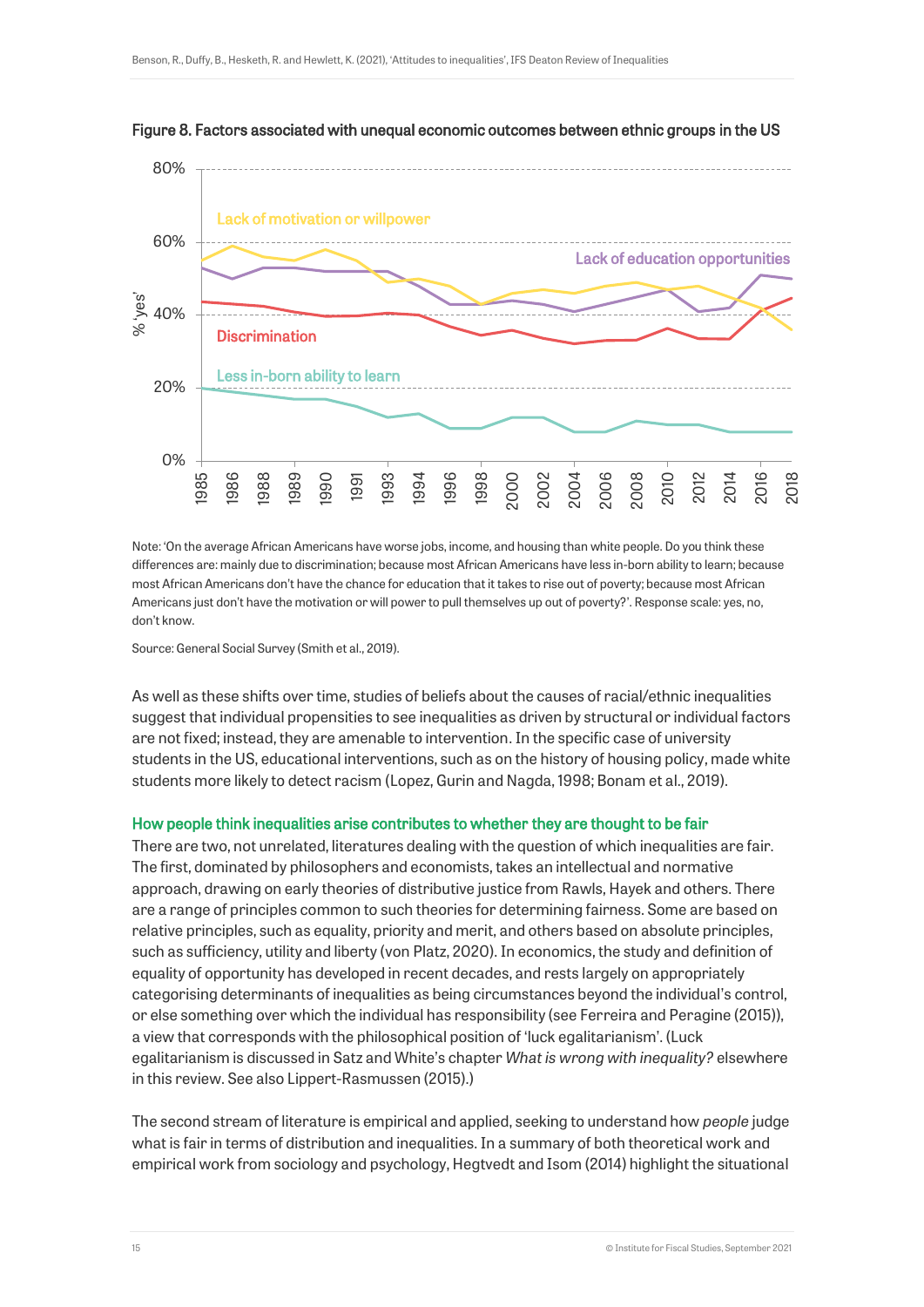and relational nature of judgements of fairness. Motivations, beliefs, social comparisons, cognitive processing, identity and emotion all contribute to perceptions of fairness, not merely principles or rules of distribution.

In a review of more recent empirical work, Trump (2020) concludes that there are typically underlying principles which are agreed to form the basis of a fair distribution. In general, inequalities that arise through merit or effort are more acceptable than those that arise through luck (Sachweh and Sthamer, 2019; Almås, Cappelen and Tungodden, 2020; Nettle and Saxe, 2020; Trump, 2020). Other studies also point to the strong and growing importance of 'merit' as a principle in how people view unequal distributions of income and wealth. Data from the International Social Survey Programme (ISSP) indicate that a majority of people believe they live in societies where hard work is the most important determinant of getting ahead, a trend observed across countries and increasing since the 1980s (Mijs, 2019). Conversely, people are less accepting of income inequality when it is seen to be undeserved (Clark and D'Ambrosio, 2015). They are more concerned when they perceive income inequality to be driven by structural barriers (such as family background) than by effort (Mijs, 2019).

Belief in meritocratic principles has been associated with a greater acceptance of income inequality. Indeed, people tend not to support pure equality of earnings. Bamfield and Horton (2009) find that, among UK focus-group participants, income inequality was largely seen as fair if it was believed to be the result of allocation by merit, though there was also some sympathy for ideas of needs-based allocation. Similarly, more recent qualitative research in the UK by Irwin (2018) finds that individuals attribute their own advancement to effort, but that they recognise the importance of wider social context in the existence of opportunities for progression.

Comparison with the rest of Europe indicates that UK respondents are more comfortable with large income differences. The European Social Survey shows substantial support for the meritocratic allocation of income in the UK, although attitudes have moved in a slightly more egalitarian direction in recent vears (see Figure 9).



Figure 9. Support for large differences in income to reward talent and effort

Note: 'Using this card, please say how much you agree or disagree with each of the following statements: large differences in people's incomes are acceptable to properly reward differences in talents and efforts.'.

Source: European Social Survey.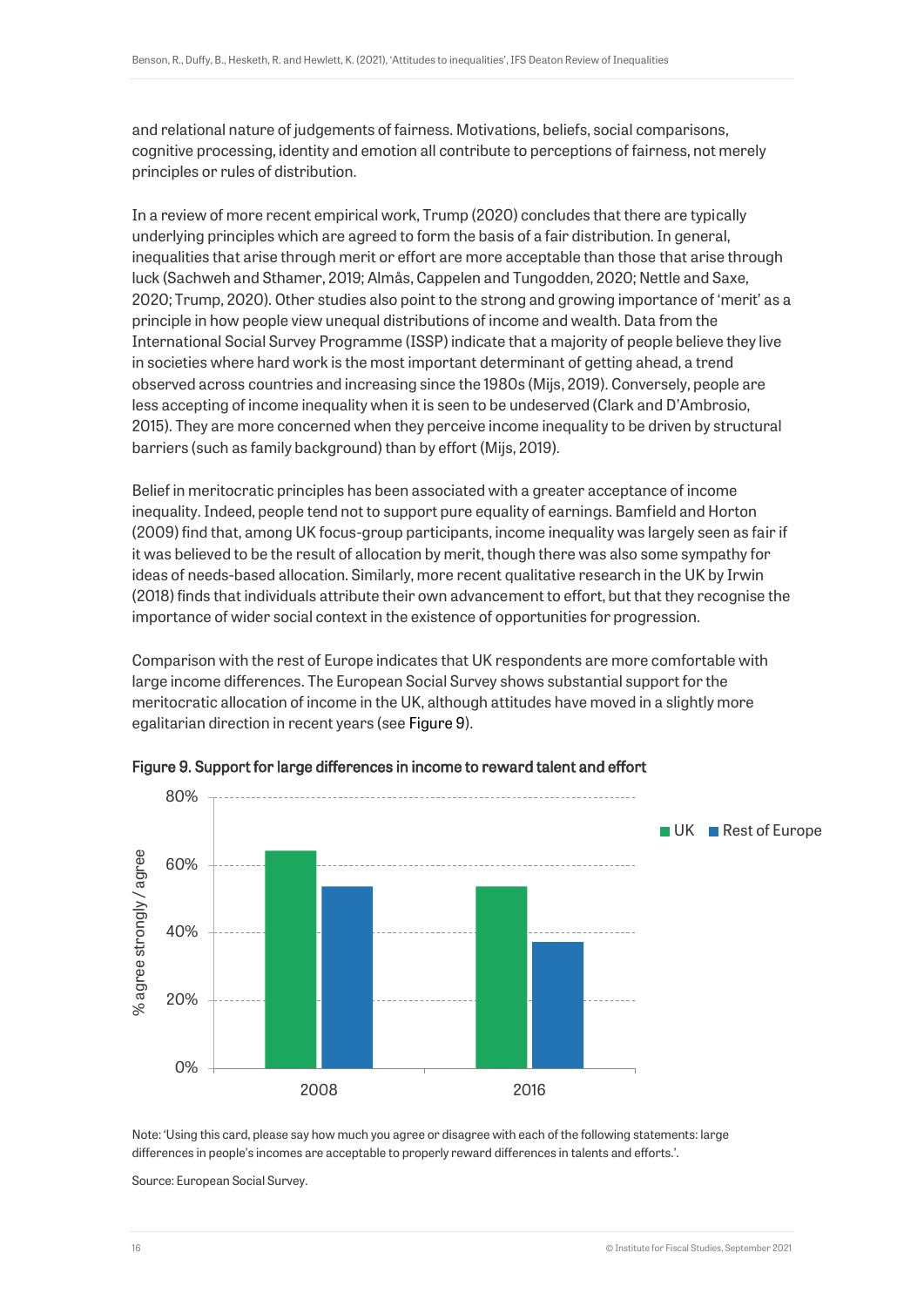This preference for meritocracy is evident in Britons' views of benefit recipients. In a comparative qualitative study conducted in the UK, Germany, Denmark and Slovenia, Heuer, Mau and Zimmermann (2018) observe that the UK is the only country of the four in which the distinction between 'deserving' working people and 'undeserving' benefits recipients is drawn. In the other countries included in the study, the main divide was seen as being between rich and poor. The authors suggest that this negative view of the disadvantaged in the UK reinforces acceptance of income inequality and limits support for redistribution. Bamfield and Horton (2009) also find evidence of much more positive attitudes towards the rich than towards the poor among UK focus-group participants, with a tendency to ascribe low income (at least in part) to lack of effort, and the belief that those in receipt of benefits would not go on to make a reciprocal contribution to society.

However, negative views of the deservingness of benefit recipients may be abating. Figure 10 shows that the proportion of people agreeing that many people who receive social security do not really deserve help has declined from 36% in 2010 to 15% in 2019, mirroring the trends seen in Figure 4 on whether benefits cause hardship.



Figure 10. Belief that many people receiving social security don't deserve help

Note: 'How much do you agree or disagree that … many people who get social security don't really deserve any help'. Neither agree nor disagree not shown.

Source: British Social Attitudes Survey (National Centre for Social Research, 2020).

As well as talent and effort, education also appears to be a consideration in the acceptability of unequal incomes. Looking at data from 26 countries in the 1999 wave of the ISSP, Duru-Bellat and Tenret (2012) found that over half of respondents across countries agreed that education or training should be essential or important in determining earnings, i.e. that those with higher educational attainment should be rewarded with higher pay. The authors also found a positive relationship between actual levels of inequalities in a country and support for this type of meritocracy based on levels of education.

In line with this meritocratic lens, people tend to take examples of social mobility as evidence that a system is functioning in a sufficiently meritocratic manner (Shariff, Wiwad and Aknin, 2016; Trump, 2020). Also in line with meritocratic views of fairness, people's support for redistribution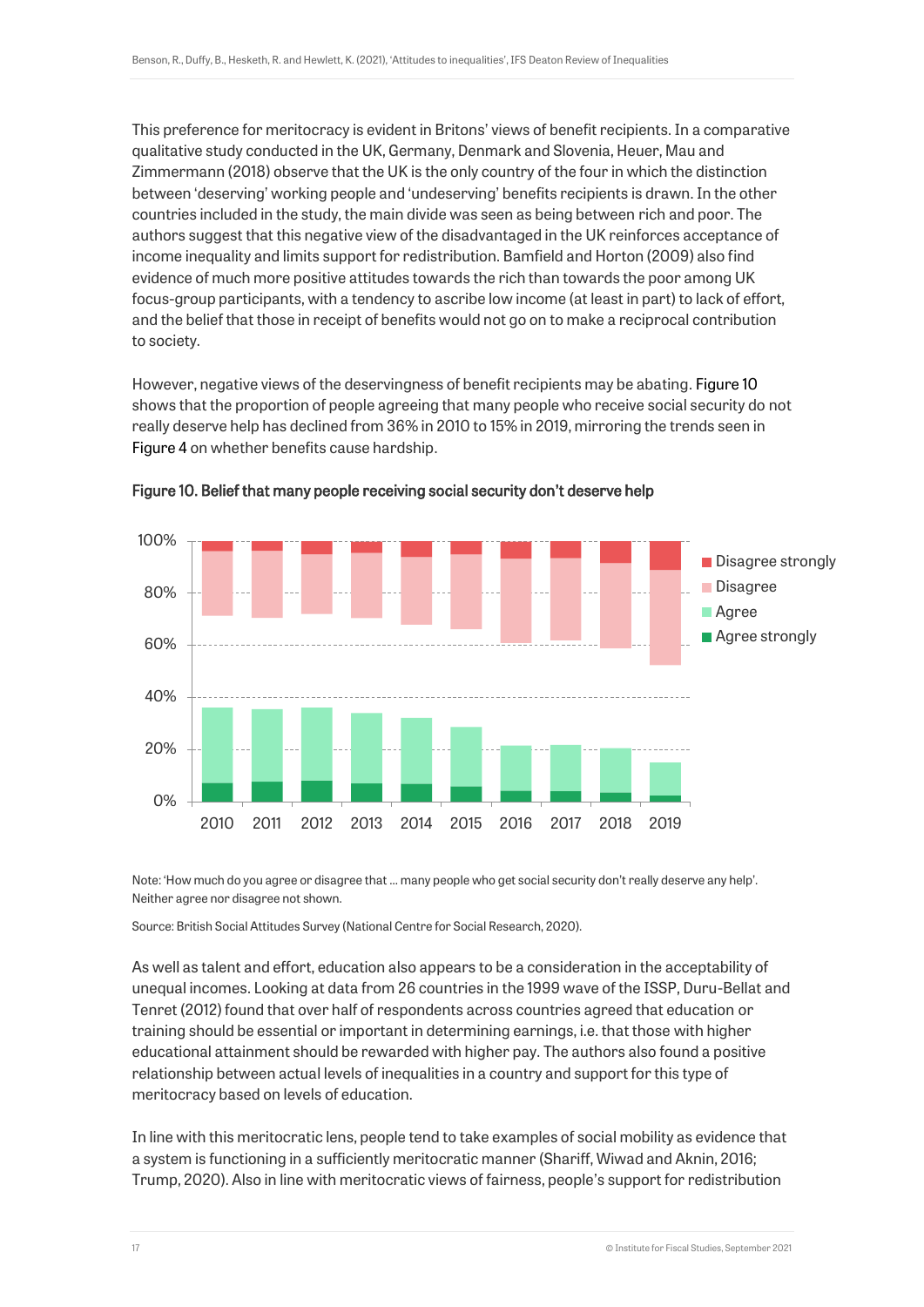tends to be conditional on the perceived deservingness of the recipients, with emphasis placed variously on recipients' effort, reciprocity and attitude (Trump, 2020).

Merit is not, however, the only principle that is important in thinking about the fairness of inequalities. Need is also an important consideration in the public's preferences for how resources are allocated. In their survey of Western European and US respondents, Pontusson et al. (2020) find that the allocation of resources according to individual effort or investment receives less support than allocation according to need, but more than allocation according to complete equality. In-group/out-group dynamics are also important, with unequal distributions favouring in-groups more likely to be perceived as fair (Becker, 2020; Trump, 2020).

However, like Hegtvedt and Isom (2014), Trump (2020) concludes that underlying principles are insufficient to explain judgements about fairness. She reports that conflicting views on the fairness in inequalities arise not from disagreements about what the rules should be, but from situations where interpretation is necessary to determine whether the rules have been properly applied. Applying abstract allocation rules to concrete situations results in ambiguities and conflicts between principles. Trump concludes that our judgements about the fairness of inequalities, therefore, are systematically affected by the information available to us, our economic self-interest and that of our group, and 'system justification'.

This idea of system justification is used to explain the somewhat paradoxical finding that has been repeated empirically in a range of contexts - that people who are disadvantaged by inequalities believe the status quo to be fair (Jost and Banaji, 1994). This is the opposite of what we would expect if perceptions of fairness were driven by self-interest. The key principle of system justification is that people want to see the world as fair because it benefits them to do so. Importantly, viewing the world as fair is not a passive internalisation, but a motivated act. Jost and others describe system justification as serving a palliative function: it is more comfortable to believe the world as fair. This motivated justification of the system, especially by those who are disadvantaged by the status quo, explains resistance to change such as redistribution, and has been conceptualised as an example of Engels's false consciousness. Empirical work has found that system justification is *stronger* when people are exposed to criticisms of the system or perceive it to be threatened, and when the status quo is thought to be inevitable or is the product of a long history (Jost, 2019).

A common feature of the empirical literature is that cognition, including cognitive biases, plays an important role in our assessments of the fairness of an inequality. Chief among these is the availability heuristic (Tversky and Kahneman, 1973). When making judgements about what is fair, we make comparisons with others (Adams, 1965; Folger, 1986) but the set of comparisons we can make is inherently limited by the situations of which we have knowledge (Smith et al., 2012; Ahrens, 2019; Dawtry, Sutton and Sibley, 2019).

#### Concluding remarks

We have established that people can perceive inequalities to be fair and legitimate even when they lose out. There is a consistent theme in the literature that inequalities that are seen to be based on deservingness – whether effort, talent, education or some other characteristic – are more acceptable than inequalities perceived to be based on luck or characteristics other than merit. This suggests that policymakers seeking to address inequalities will find more public support when reforms are framed in terms of making the system more meritocratic. However, the literature suggests that the meritocratic characteristics of a given situation do not on their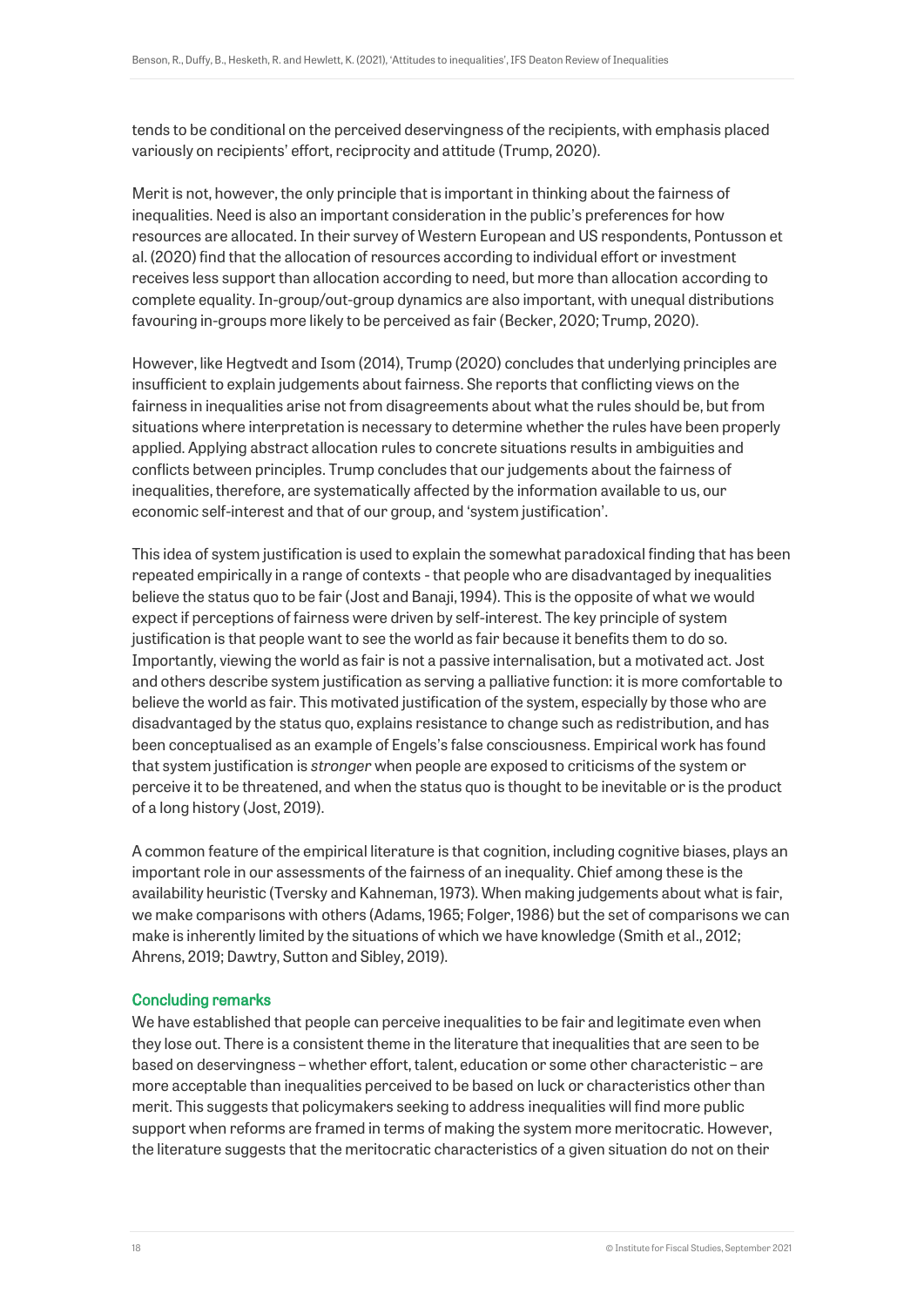own determine attitudes. Cognitive biases and self-interest affect perceptions too, and these may be more challenging for policymakers when seeking public support.

System justification theory has implications for the use of public attitudes in setting policy. The theory suggests that the public will tend to be biased towards the status quo, taking away political motivation to effect change. This may help to explain the relatively stable trends in perceptions of the level of inequalities and demands for action even when actual levels of inequalities are changing.

# 4. The Individualists versus the Structuralists: new evidence

The literature points to complexity in how we view inequalities, their causes and what is deemed to be fair. There is no agreement on a single cause of inequalities – structural barriers and discrimination are seen as important, but then so are individual effort and hard work.

What seems likely is that there is no one attitude or set of beliefs across the whole population: these are often divisive issues, that go to the heart of political and values-driven identities, and we therefore should expect to see sharp distinctions in perspectives. Against this background, we wanted to explore different attitudes to fairness and inequalities in our new survey data.

We used latent class analysis to divide the sample into groups, based on responses to questions about structural and individual causes of inequalities, fairness and perceptions of inequalities in the UK: what it takes to get ahead, the reasons for economic differences between black and white people, the equality of UK society prior to the coronavirus pandemic, and equality of opportunity in education, health and the application of law (full details of the model used are provided in the appendix).

Three distinct groups within the population emerged from this analysis:

- *'The Structuralists', 32% of the sample.* When it comes to what it takes to get ahead, this group recognises characteristics outside the individual's control, such as coming from a wealthy family, more than do other groups. Strong majorities in this group attribute economic differences between black and white people to discrimination and a lack of educational opportunities. This group is most likely to recognise inequalities and to describe UK society as unequal before the COVID-19 pandemic. Large majorities, around 75%, strongly agree that there is a different law for the rich and the poor and believe people with money are a lot better able to live healthy lives. This group also rates the fairness of educational opportunities in the UK lower than the rest of the sample.
- *'In the Middle', 39% of the sample.* This group tends not to use the extreme options when responding to our questions: almost nothing is 'essential' or 'not at all' important for getting ahead; almost no one in this group described society as 'very' equal or 'very' unequal. This group seems to recognise inequalities and a range of external and individualistic causes. From these data, it is not possible to tell whether this group is genuinely some intermediate mixture of the other two groups on questions of inequalities, or whether these are people less inclined to describe anything in the extreme.
- *'The Individualists', 29% of the sample.* This group is eager to see the world as fair. It gives the only near-unanimous response to any question across the three groups, with nearly all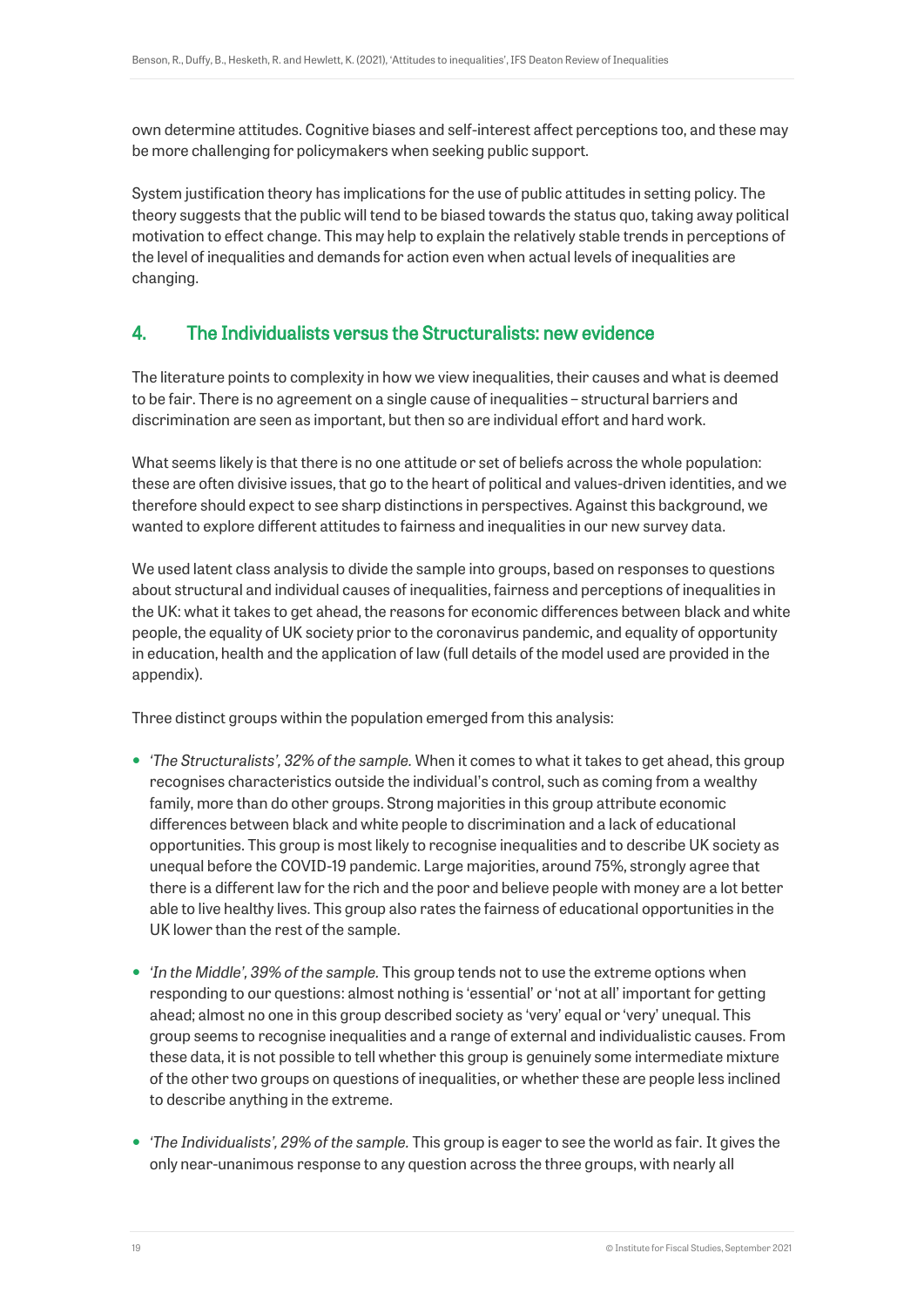describing the role of bribes in getting ahead as 'not important at all'. This group strongly rejects roles for coming from a wealthy family, race and religion in getting ahead, and generally does not consider factors beyond the individual's control to be important. Views are spread on whether there is a different law for rich and poor, whether money facilitates a healthier lifestyle, and whether society was equal before COVID-19 – in all these domains, there is a slight tendency to recognise the inequality, but there is also quite a lot of endorsement for responses that deny these inequalities.

These attitudinal segments capture something distinct from political identities: while, for example, just over half of the Structuralist group are Labour supporters, a large proportion support other parties. There are significant proportions of both Leave and Remain supporters in each group. The groups are also not that different from each other in age, social grade, geography and gender. The segmentation therefore seems to be capturing additional aspects of inequality perceptions, beyond these characteristics. There are, however, differences between educational groups: 38% of people with a degree are Structuralists compared with 22% who are Individualists, while 23% of people who do not have GCSEs are Structuralists compared with 44% who are Individualists.

It is important to recognise that while the distinctions between the groups are clear, they are often matters of degree. For example, while the Structuralists recognise the importance of characteristics beyond the individual's control, they still place *greater* importance on characteristics such as ambition and hard work. Among Individualists, characterised by their rejection of circumstances beyond the individual's control as important determinants of outcomes, the most endorsed explanation for black–white economic differences is still discrimination. However, as we shall see, their world view on inequalities is quite distinct in a number of important ways.

In the section that follows, we present the findings of our survey broken down into the views of the Structuralists, the Individualists and the In the Middle. In a few instances, where particularly revealing, we also present our results according to political party affiliation, which again points to powerful differences between groups. For a more complete description of our results on attitudes towards inequalities segmented according to political views (party affiliation and Brexit identity), please see our publication on the survey data, Duffy et al. (2021).

# 5. How Individualists, Structuralists and those In the Middle feel about inequalities in Britain today

#### Concern about inequalities and the prospect of rising inequalities

As already noted, it is very difficult from existing data to compare attitudes towards inequalities across different inequality types. To address this gap, we asked respondents to weigh up the relative seriousness of different forms of inequality in Britain today, allowing them to select up to four inequality types from a list of seven.

For the British public, inequalities between more and less deprived areas and economic inequalities are seen as the most serious (61% and 60% respectively) (see Figure 11). Unequal outcomes in education appear to resonate more with the public than those in health and life expectancy – despite fieldwork taking place at a time when the unequal health impacts of the coronavirus pandemic have been widely publicised.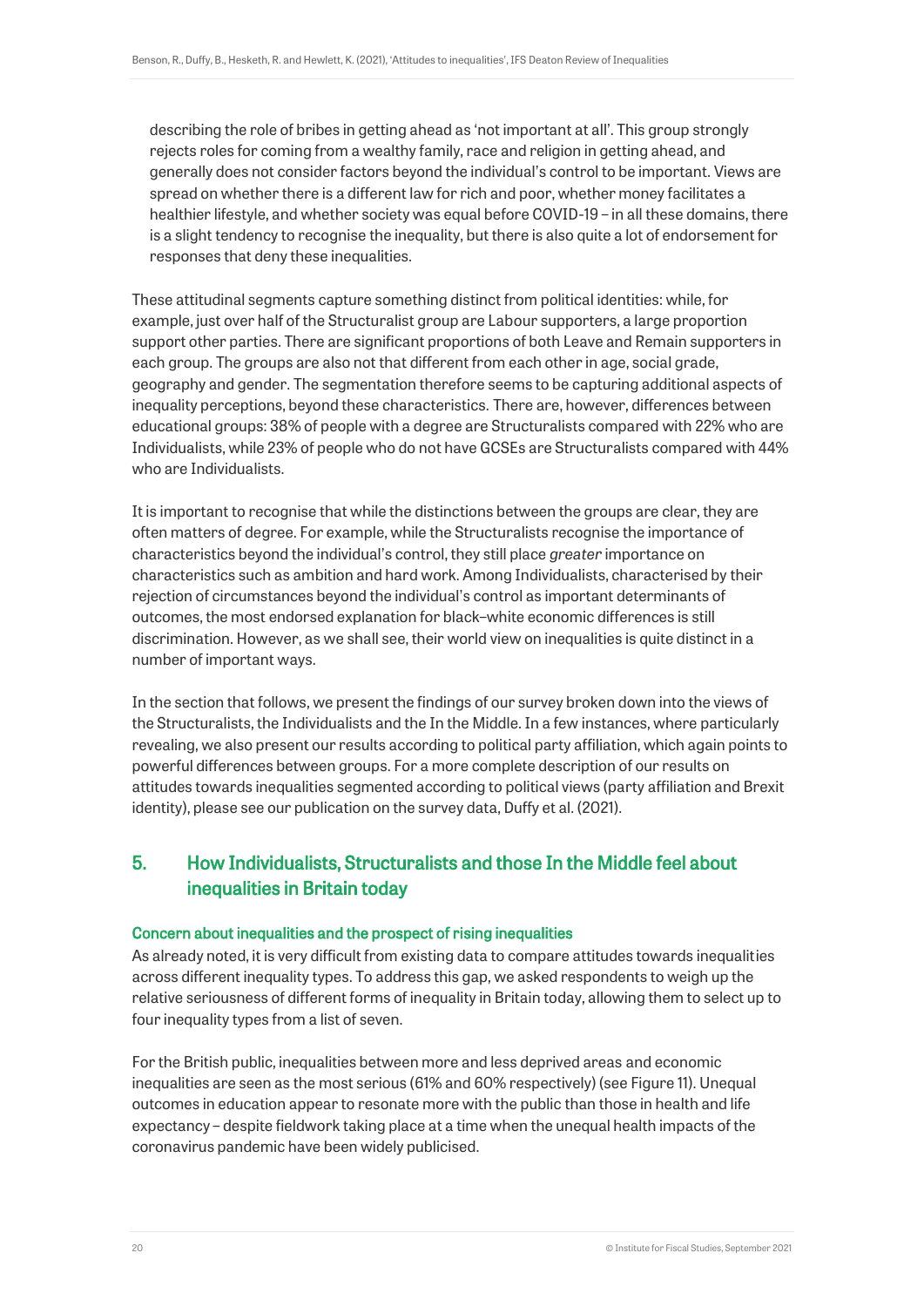

#### Figure 11. Public perceptions of the most serious inequalities in Britain

Note: 'Which three or four of the following types of inequality, if any, do you think are most serious in Britain?'.

Source: KCL/YouGov, 11–12 November 2020.

Inequalities between racial or ethnic groups also appear much higher in public concern than those between genders or generations: twice as many respondents said racial inequalities are one of the most serious types of inequality in Britain (45%) as said generational inequalities are (22%); and only one in four people place inequalities between genders as one of the most serious forms of inequalities in Britain (28%).

These surprisingly high levels of concern with area-based inequalities do prompt the question of exactly what sorts of places are in people's minds when they consider more and less deprived areas. It could call to mind the North–South divide or divides between the UK's nations and regions, while for others it could be interpreted more locally, as the differences between prosperous and less affluent neighbourhoods within the same town or city. Focus group research by Ipsos MORI for the Institute for Fiscal Studies provides some further insight on this. It finds that geographical inequalities call to mind both inequalities between regions *and* those within them – for example, between urban and rural areas. People also made clear links to differential access to good-quality public services, with those in affluent areas better served in terms of high-quality education and healthcare provision than those in more deprived areas (Garrett and Day, 2021; Pereira, McKeown and Gallacher, 2021).

There is also the possibility that the use of the term 'deprived' in the question could trigger people's concern, leading them to select this option when they might not ordinarily be especially concerned about area-based inequalities.

Looking at how the views of British people compare with those of the publics in other countries allows us to control for some of this possible effect of the question framing. We therefore fielded this question in 28 countries on the Ipsos MORI Global Advisor between December 2020 and January 2021, roughly two months after the YouGov poll (see Duffy and Kaur-Ballagan (2021) for full results). While concern in Britain about inequalities between more and less deprived areas (51%) was slightly below inequalities in income and wealth (56%) in this study, this type of inequality was viewed as serious by a considerably greater proportion of people living in Britain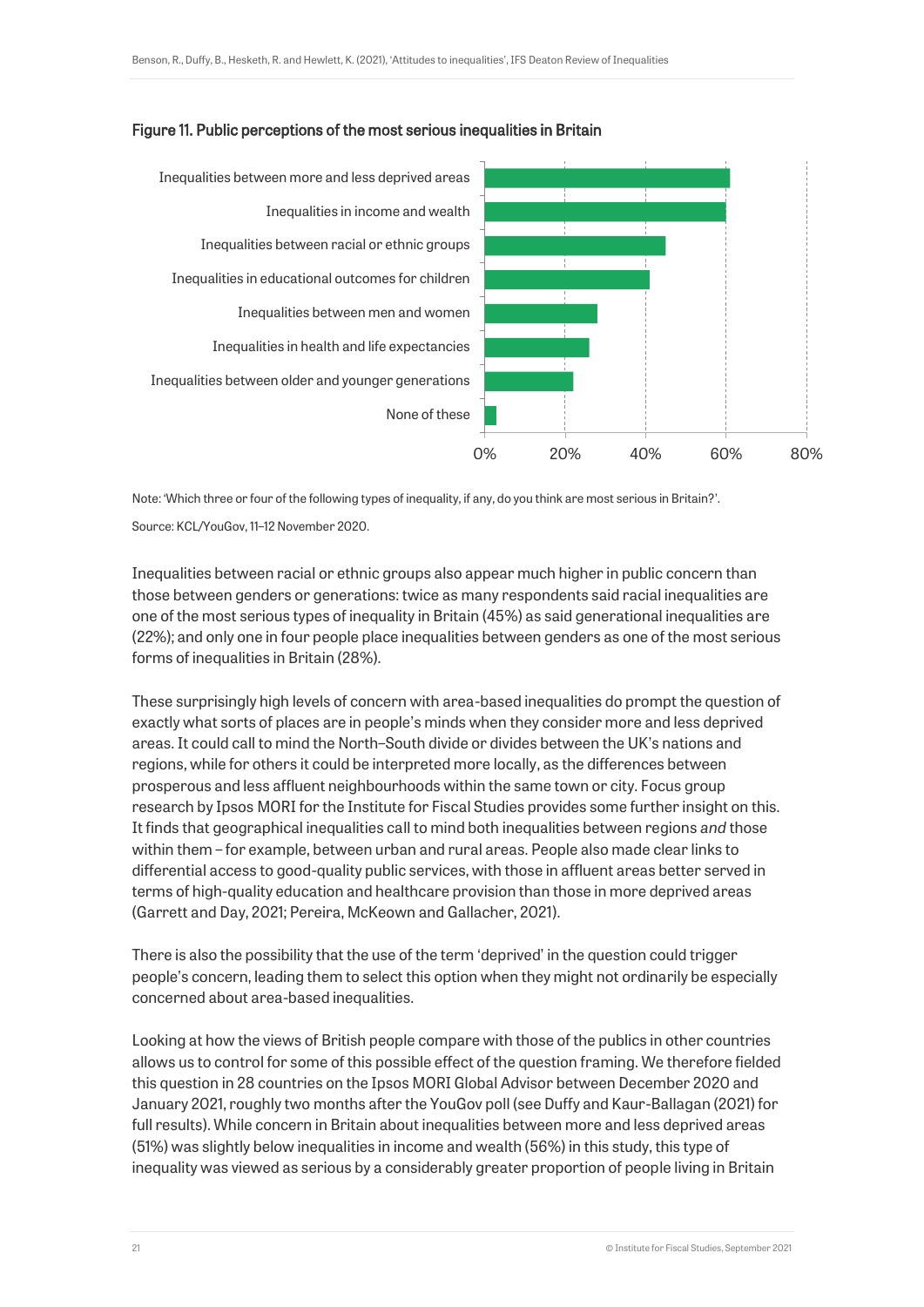than in Europe overall (51% in Britain, compared with 39% on average in the European countries in the study) (see Figure 12). Concern about area-based inequalities was also elevated in Britain compared with in other English-speaking advanced market economies such as the US, Australia and Canada, further lending weight to the interpretation that this is genuine national concern, rather than an artefact of the way the question is worded.



Figure 12. Inequalities *between more and less deprived areas* as one of the most serious inequalities

Note: 'Which three or four of the following types of inequality, if any, do you think are most serious in [country]?'. Source: KCL/Ipsos Global Monitor, 23 December 2020 – 8 January 2021.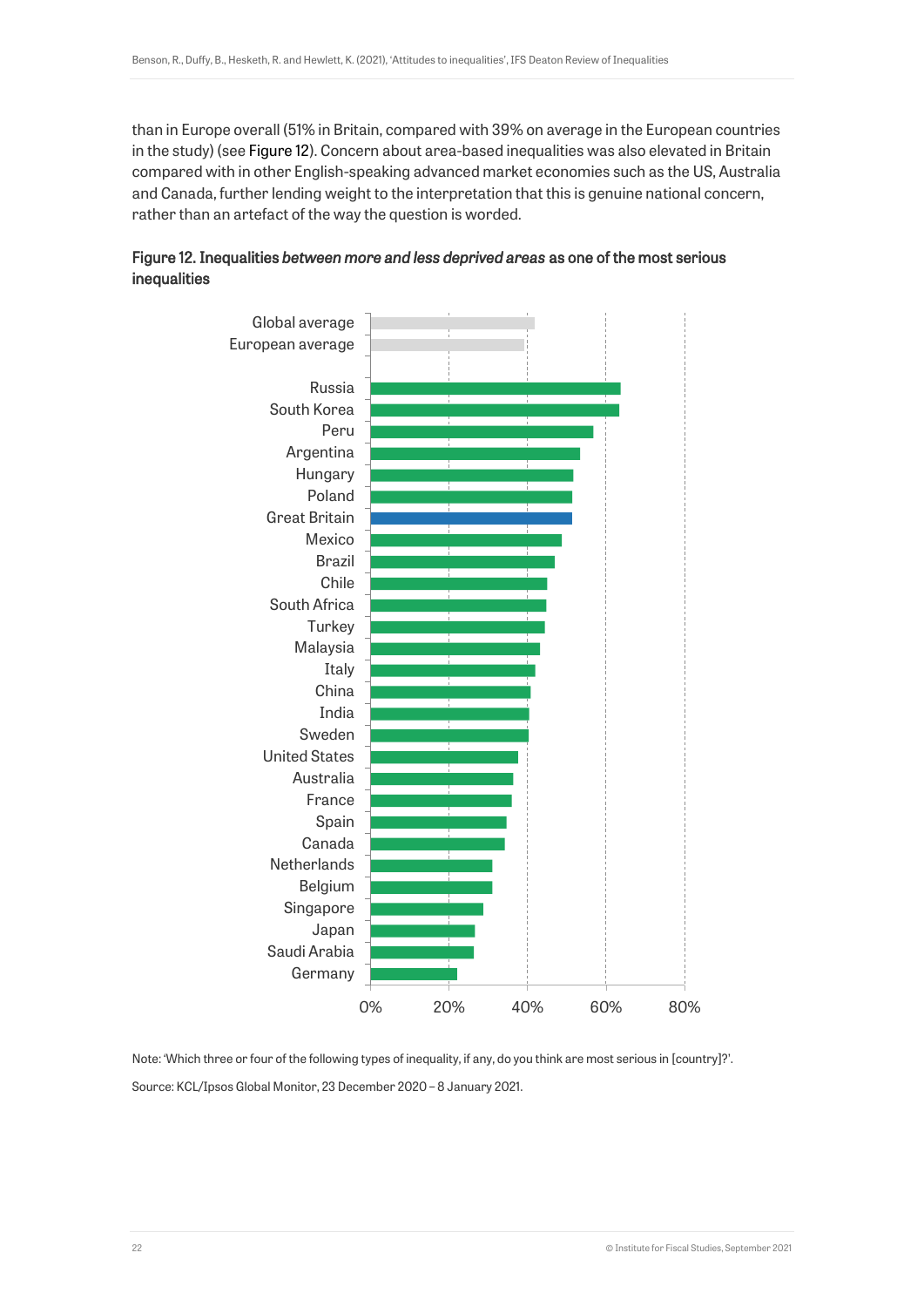#### Both Structuralists and Individualists prioritise inequalities in income and between places, but Individualists are generally less concerned about most types of inequality

Respondents in each of our three group are most likely to choose inequalities between more and less deprived areas, and inequalities in income and wealth, as being the most serious in Britain today (see Figure 13). Structuralists are most likely to express concern about these types of inequality, and are also markedly more concerned about racial and educational inequalities than the Individualist and In the Middle groups. This makes sense given Structuralists' sensitivity to inbuilt, systemic disadvantage, and this group's greater emphasis on life chances being shaped from early on in life.

What is interesting, however, is the lack of differentiation between the three groups when considering inequalities in health and between the genders and older and younger people. All groups are similarly unlikely to select these types of inequality as being among the most serious in Britain today, lending support to the idea that there is a relatively universal hierarchy of concern about inequalities in the country. This could have implications for policy – action on some types of inequality is likely to have broader-based support, while action on others is seen as a relatively lower priority irrespective of views on inequalities more generally.



#### Figure 13. Public perceptions of the most serious inequalities in Britain, by inequality world view

Note: 'Which three or four of the following types of inequality, if any, do you think are most serious in Britain?'. Source: KCL/YouGov, 11–12 November 2020.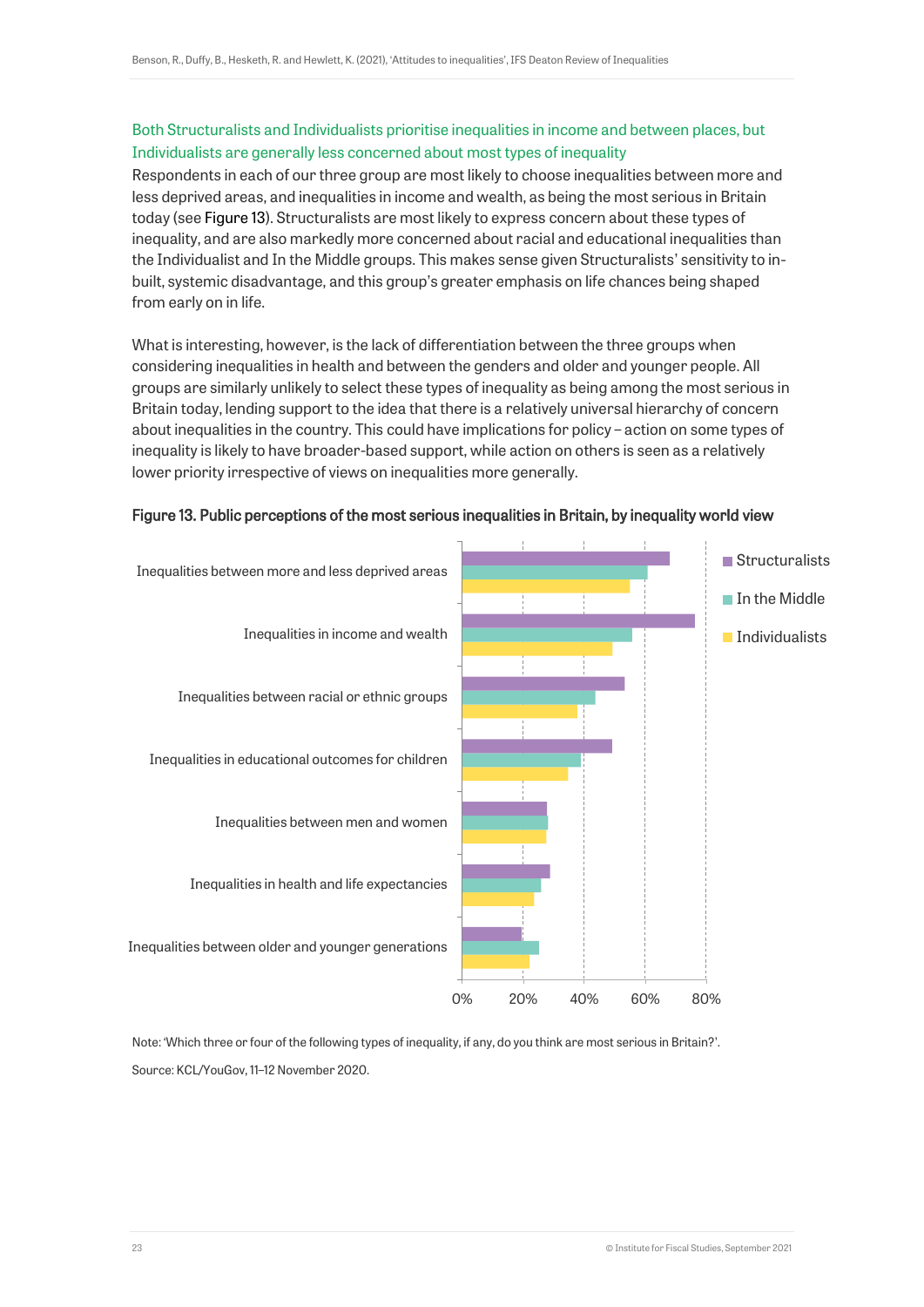

#### Figure 14. Reaction to a hypothetical increase in income and life expectancy gaps

Note: 'If the gap between the income/life expectancy of the following groups increases, would you consider this …?'.

Source: KCL/YouGov, 11–12 November 2020.

#### Figure 15. Reaction to a hypothetical increase in income gaps, by inequality world view



Note: 'If the gap between the income of the following groups increases, would you consider this …?'. Source: KCL/YouGov, 11–12 November 2020.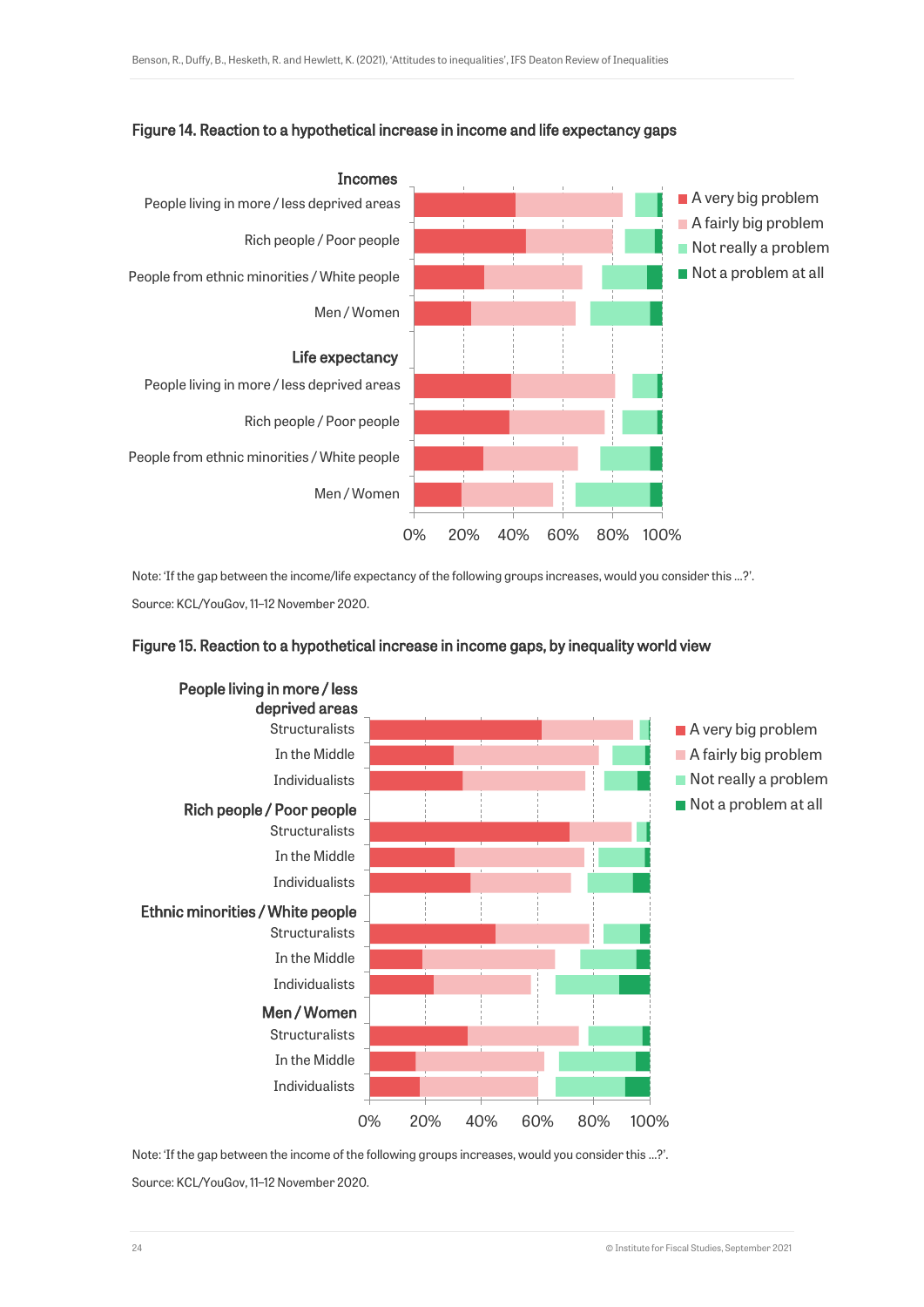#### People in Britain consider rising inequalities to be a problem – although increased gender inequalities are less troubling

Asking people how they would feel about rising differences in life expectancy and income indicates that majorities would consider these outcomes to be a (very or fairly) big problem. Figure 14 shows that 45% of respondents would consider an increase in income gaps between rich and poor to be a very big problem, while 38% say this about an increase in life expectancy gaps. People find increases in these inequalities between people living in more and less deprived areas equally problematic. Increasing inequalities in income and health outcomes between genders and ethnic groups are seen as less problematic – notably, almost a third of people (29%) do not consider a rise in the gender income gap to be a problem.

Structuralists are, as we would expect, most likely to object to rising inequalities. For inequalities both in income and in life expectancies, around twice as many Structuralists as Individualists said increases in inequalities between the groups listed would be a very big problem (see Figures 15 and 16). Just as for the sample as a whole, our groups do not seem to make a distinction between income inequalities and inequalities in life expectancies, but do think inequalities between people in different areas and between rich and poor people are more serious than those between men and women or between white people and people from ethnic minorities.

#### Figure 16. Reaction to a hypothetical increase in life expectancy gaps, by inequality world view



Note: 'If the gap between the life expectancy of the following groups increases, would you consider this …?'.

Source: KCL/YouGov, 11 –12 November 2020.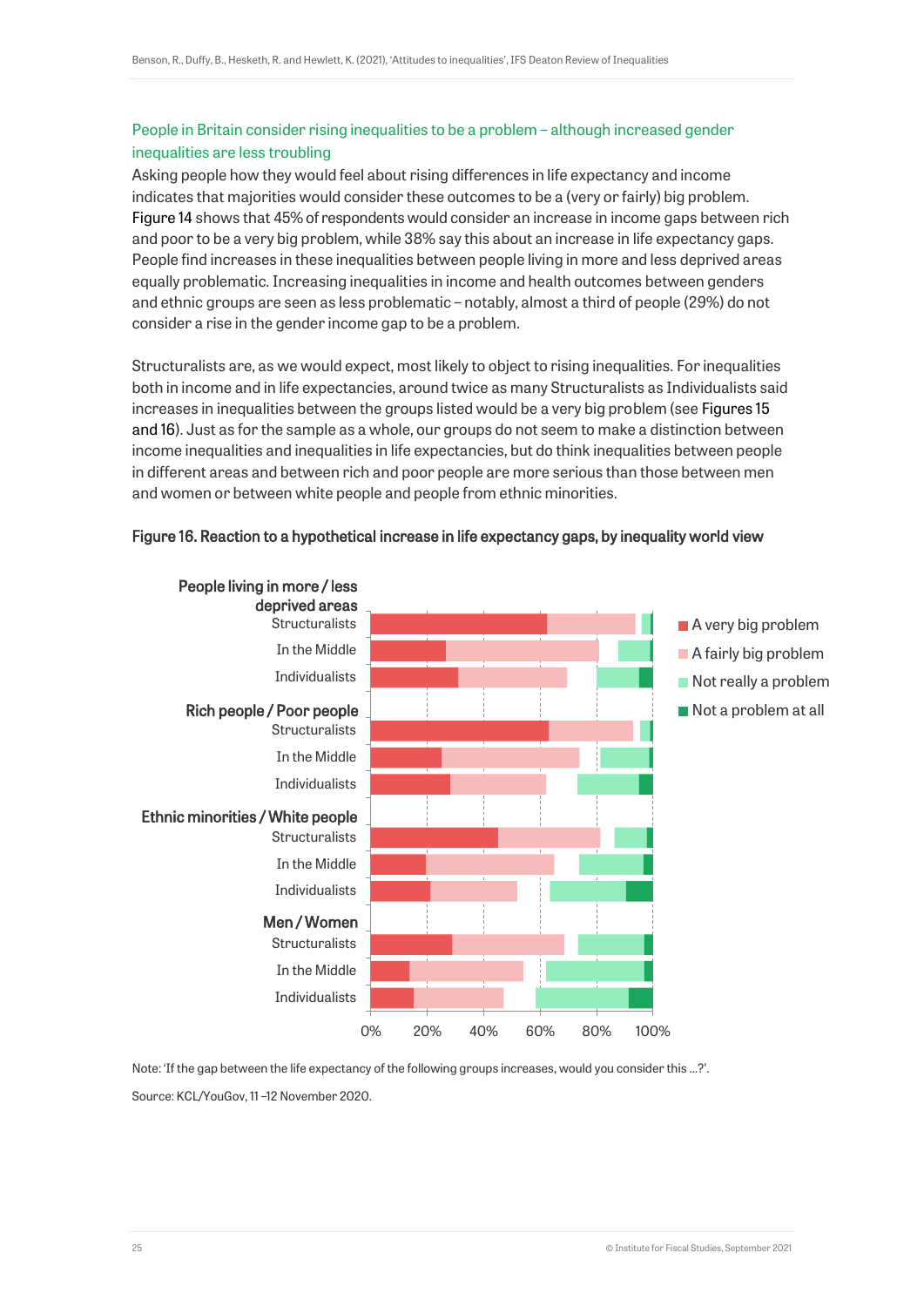#### Structuralists are most likely to believe the pandemic will deepen inequalities in Britain, and are most likely to consider this a problem

There has been a large amount of research outlining the many ways in which the COVID-19 crisis has hit disadvantaged groups hardest and deepened existing inequalities (for a review, see Nazroo et al. (2020)). But how people *think* the crisis is likely to affect inequalities also matters, particularly for considering the measures people are likely to support to address it. What we see is that the anticipated impact of COVID-19 on inequalities varies according to a person's inequality world view. A majority of Structuralists (63%) expect the pandemic to increase inequality, while the most common response of both the In the Middle group and Individualists is to expect it to make no difference (see Figure 17).



Figure 17. Expected effects of the coronavirus crisis on UK inequality, by inequality world view

Note: 'Do you think the coronavirus crisis will increase or decrease the level of inequality in Britain compared with before the pandemic, or will it make no difference?'.

Source: KCL/YouGov, 11–12 November 2020.

#### Figure 18. Views on a hypothetical increase in income gaps as a result of COVID-19, by inequality world view



Note: 'If the gap between the income of the following groups increases as a result of the coronavirus crisis, would you consider this …?'.

Source: KCL/YouGov, 11–12 November 2020.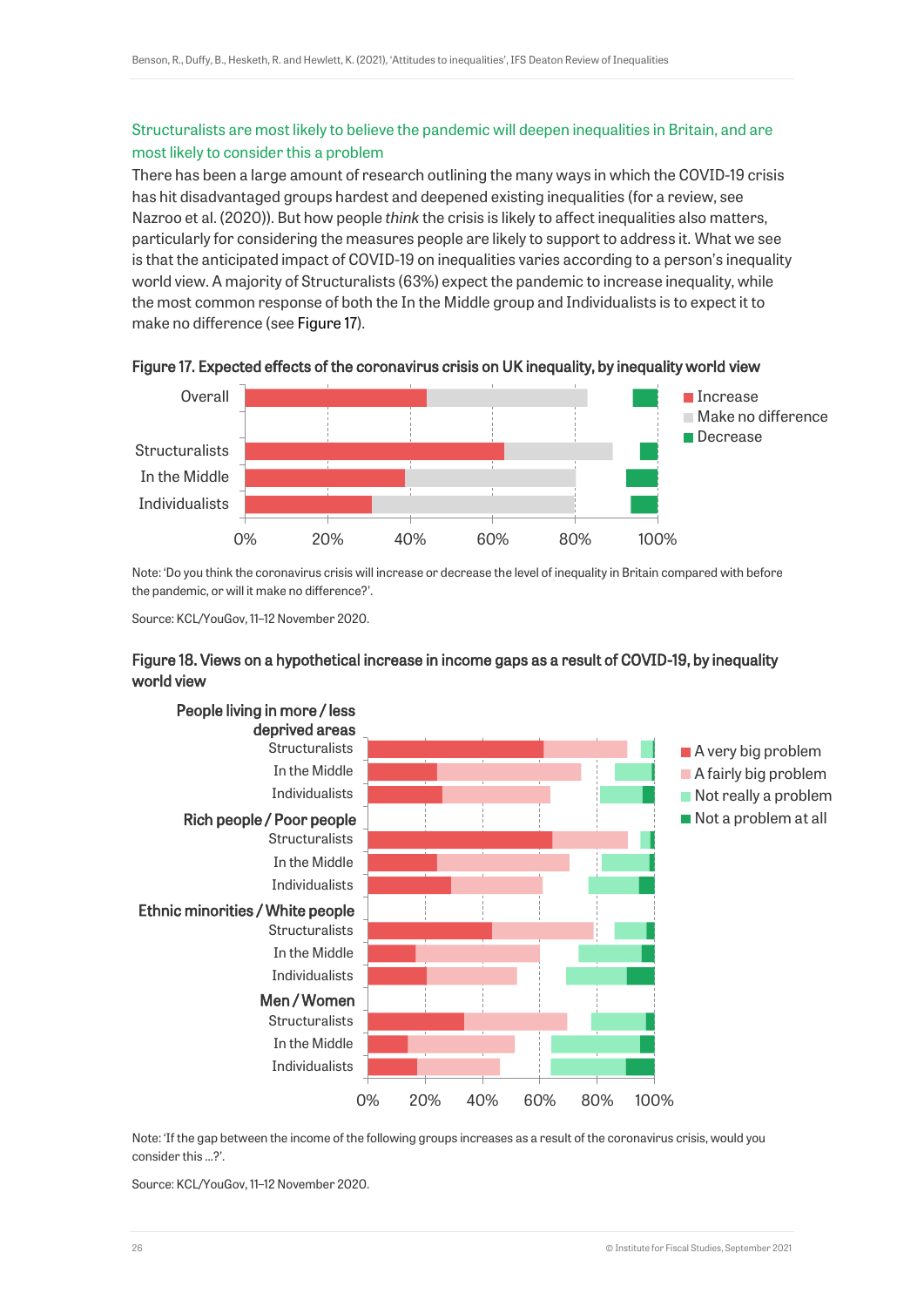Structuralists are not only most likely to expect inequalities to increase as a consequence of the pandemic, but to consider this a problem. The extent and strength of Structuralists' views in comparison with those of other groups is perhaps surprising though – looking first at an increase in income inequality between different groups, Structuralists are typically at least twice as likely to consider an increase in this inequality in the context of the pandemic to be a very big problem – the most serious expression of concern (see Figure 18).

This is not to say that Individualists and those In the Middle are untroubled by the prospect of COVID-19 expanding income inequality, though. Majorities in both of these groups consider rising income gaps between different groups in society to be a very or fairly big problem.

For all inequality world views, the degree to which rising income inequality would be a problem varies according to the groups whom the inequality is between. Looking at the choice of a 'very big problem', we see that while more than 60% of Structuralists consider rising income inequalities between places and between rich and poor to be a very big problem, just 34% feel this about rising income inequality between the genders. Similarly, while only around 5% of Individualists consider rising income inequalities between places and between rich and poor to be 'not a problem at all', this doubles to 10% when considering rising income inequalities between the genders and between different ethnicities.

#### Figure 19. Views on a hypothetical increase in life expectancy gaps as a result of COVID-19, by inequality world view



Note: 'If the gap between the life expectancy of the following groups increases as a result of the coronavirus crisis, would you consider this …?'.

Source: KCL/YouGov, 11–12 November 2020.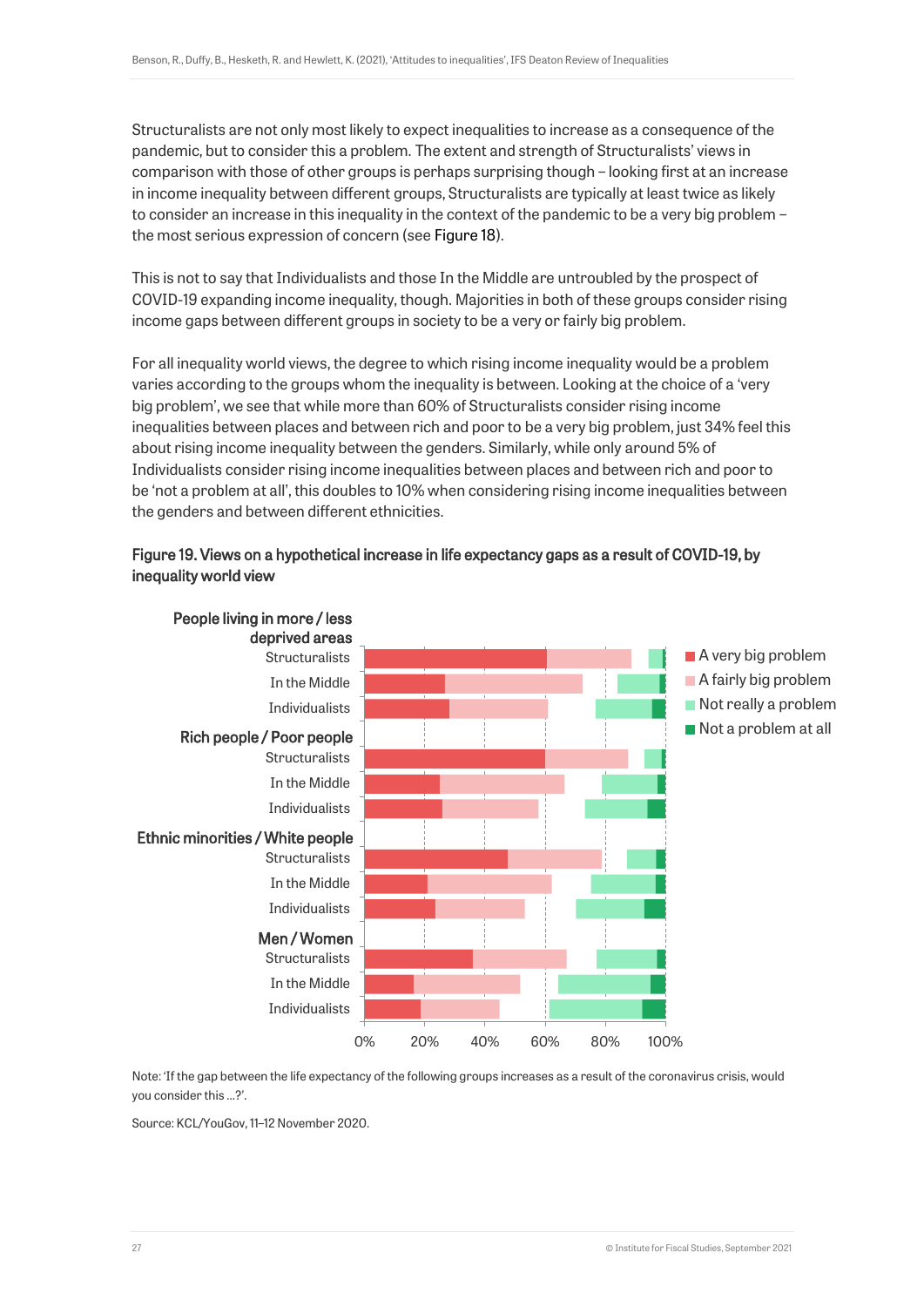We see similar patterns when considering health inequalities rather than income inequalities. All groups find increasing life expectancy gaps between more and less deprived areas and between rich and poor the most problematic, and increases in the life expectancy gap between the genders the least problematic (see Figure 19). Once again, Structuralists are much more likely to think rising health inequalities as a result of the pandemic are a 'very big problem' than Individualists and people In the Middle.

#### Belief in meritocracy and the perceived fairness of inequalities

The nuanced and multifaceted understanding of fairness among the public that we found in the literature reviewed in Section 3 is also reflected in our new survey. Looking first at the results from the public as a whole, the perceived importance of a meritocratic system in which effort is rewarded is clear, with 66% of people agreeing or strongly agreeing that society is fair when hard-working people earn more than others (see Figure 20). However, people consider it equally vital that a fair society provides for those in need, with 67% expressing agreement with the statement 'A society is fair when it takes care of those who are poor and in need, regardless of what they give back to society'.

#### Figure 20. What makes a society fair





#### A society is fair when …

Note: 'There are many different views as to what makes a society fair or unfair. How much do you agree or disagree with each of the following statements?'.

Source: KCL/YouGov, 11–12 November 2020.

What is also apparent is that people do not necessarily equate fairness with complete equality: 41% of people believe that society is fair when income and wealth are equally distributed among all people, while 30% disagree with this. Inherited privilege meets with unequivocal disapproval – just 8% of people agree that a fair society is one in which people from families with high social status enjoy privileges in their lives.

Looking at the results according to inequality world view provides further insight into how fairness is perceived in Britain. Importantly, all groups share a belief in the importance of hard work being rewarded, with 64% of Structuralists and Individualists and 70% of those In the Middle agreeing with this (see Figure 21). Similarly, there is shared support for society taking care of those in need, regardless of their contribution to society. Majorities of all groups express support for this principle, although support is highest by some margin among Structuralists, at 83% (with 44% strongly agreeing).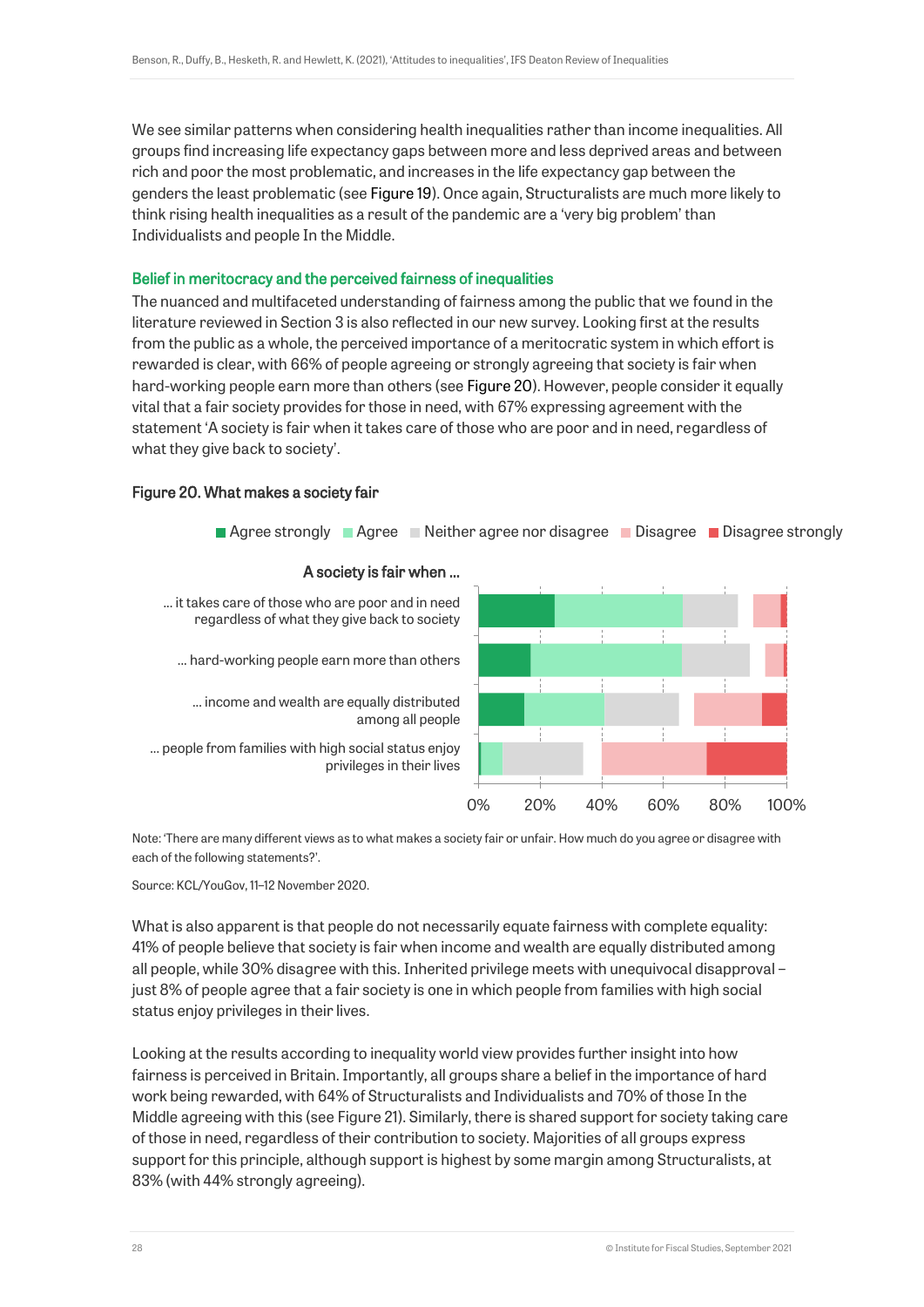

#### Figure 21. What makes a society fair, by inequality world view

Note: 'There are many different views as to what makes a society fair or unfair. How much do you agree or disagree with each of the following statements?'.

Source: KCL/YouGov, 11–12 November 2020.

A notable difference between groups is evident when looking at views on the fairness of total equality: 59% of Structuralists believe society is fair when income and wealth are equally distributed, compared with just 34% of Individualists and 33% of people In the Middle. Structuralists are also more likely to reject social status conferring privilege, and to do so strongly, than both other groups, although majorities of all groups disagree with the reward of unearned privilege.

#### Attitudes towards government action to address inequalities

If people are aware of inequalities in society and feel uncomfortable or concerned by them, we might expect them to support action by the state to address them, including by redistributing income from rich to poor. As we have seen, the existing literature and data suggest that this is not necessarily the case in practice, due to the myriad influences on the public's support for action. Our own analysis also shows the importance of people's inequality world view for their support for measures to remedy inequalities.

#### Structuralists have very different views of welfare benefits

In our data, agreement that unemployment benefits are too low and cause hardship was 37% (see Figure 22), a very similar proportion to that in the 2019 BSA data (see Figure 4). However, somewhat fewer people in our sample thought that benefits were too high and disincentivised work (28%, compared with 37% in BSA). It is possible that the pandemic context could have influenced responses here – people may have come into contact with the benefits system for the first time as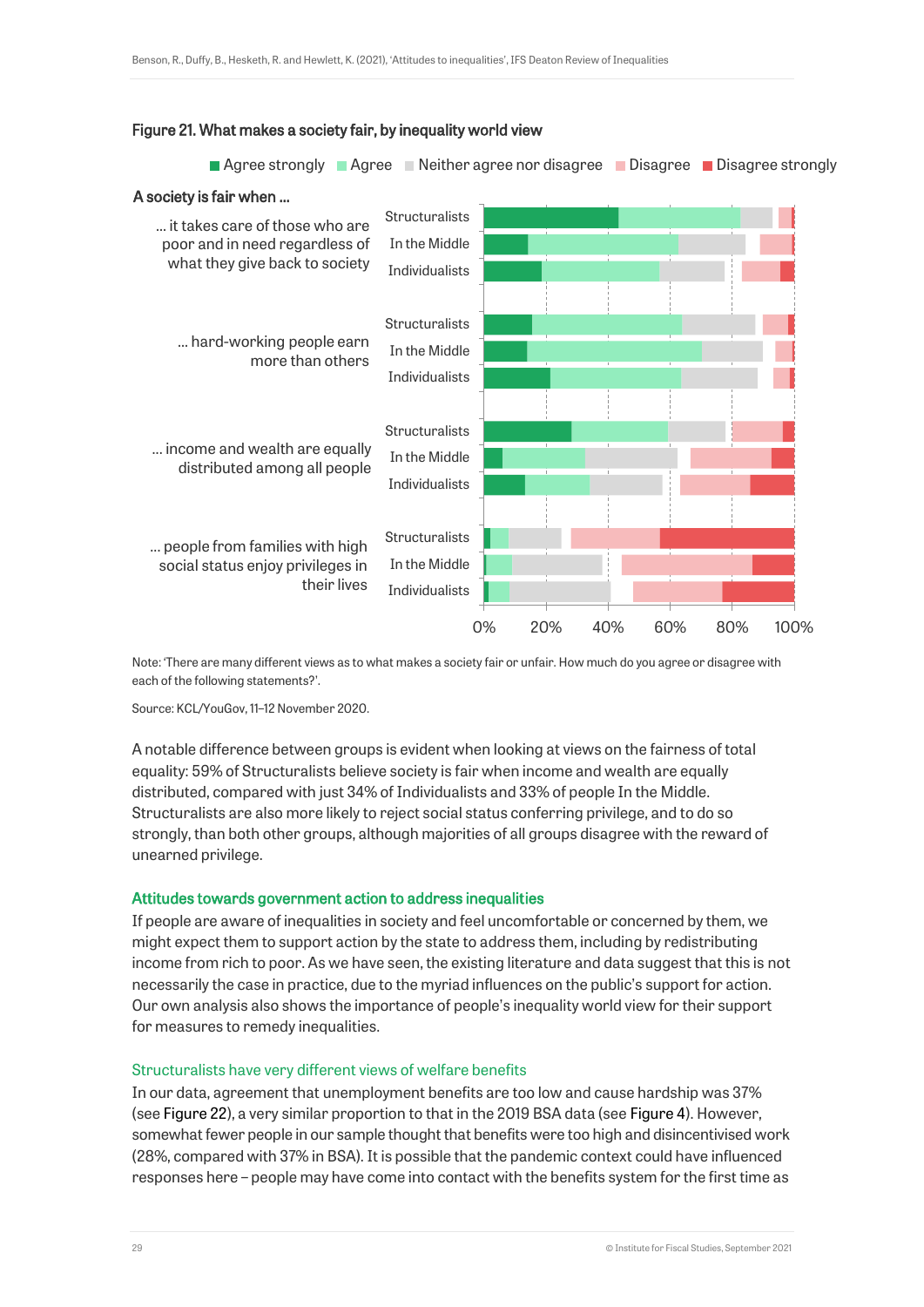a consequence of the pandemic, and the adequacy of benefit levels has received increased media coverage as anti-poverty charities campaign for a temporary increase in the rate of some benefits to be made permanent.





Note: 'Opinions differ about the level of benefits for unemployed people. Which of these two statements comes closest to your own view?'.

Source: KCL/YouGov, 11–12 November 2020.

As we might expect, we see substantial differences in views of benefit adequacy by inequality world view. A majority of Structuralists (57%) believe unemployment benefit levels are too low, while Individualists are most likely to believe benefit levels to be too high and a disincentive to job searching (38%). Structuralists are also a little more certain in their views, with fewer neither / don't know responses than either In the Middle or Individualists.

#### Support for furlough is very high, but the scheme is seen as distinct from other forms of state income support

In response to many people being unable to work due to coronavirus restrictions, the government introduced its Coronavirus Job Retention Scheme, or 'furlough' scheme, which paid up to 80% of employees' usual salaries. The scale of the furlough scheme has been huge – by April 2021, a total of 11.5 million unique jobs had been supported by the scheme, and £61.3 billion had been claimed in payments (HM Revenue & Customs, 2021). Given scepticism among the public towards redistribution and welfare that we have already noted, we might expect some criticism of this scheme. What we find, however, is near-universal support, with 82% of people agreeing that the furlough scheme is essential to protect people's livelihoods, and just 5% saying that the government should not be interfering in the labour market and should allow the economy to adiust by itself (see Figure 23).

Figure 23 also shows how our different groups responded to this question. This was a rare area of agreement; slightly more Structuralists than Individualists (86% versus 80%) were supportive of furlough, but overall support was high across all groups.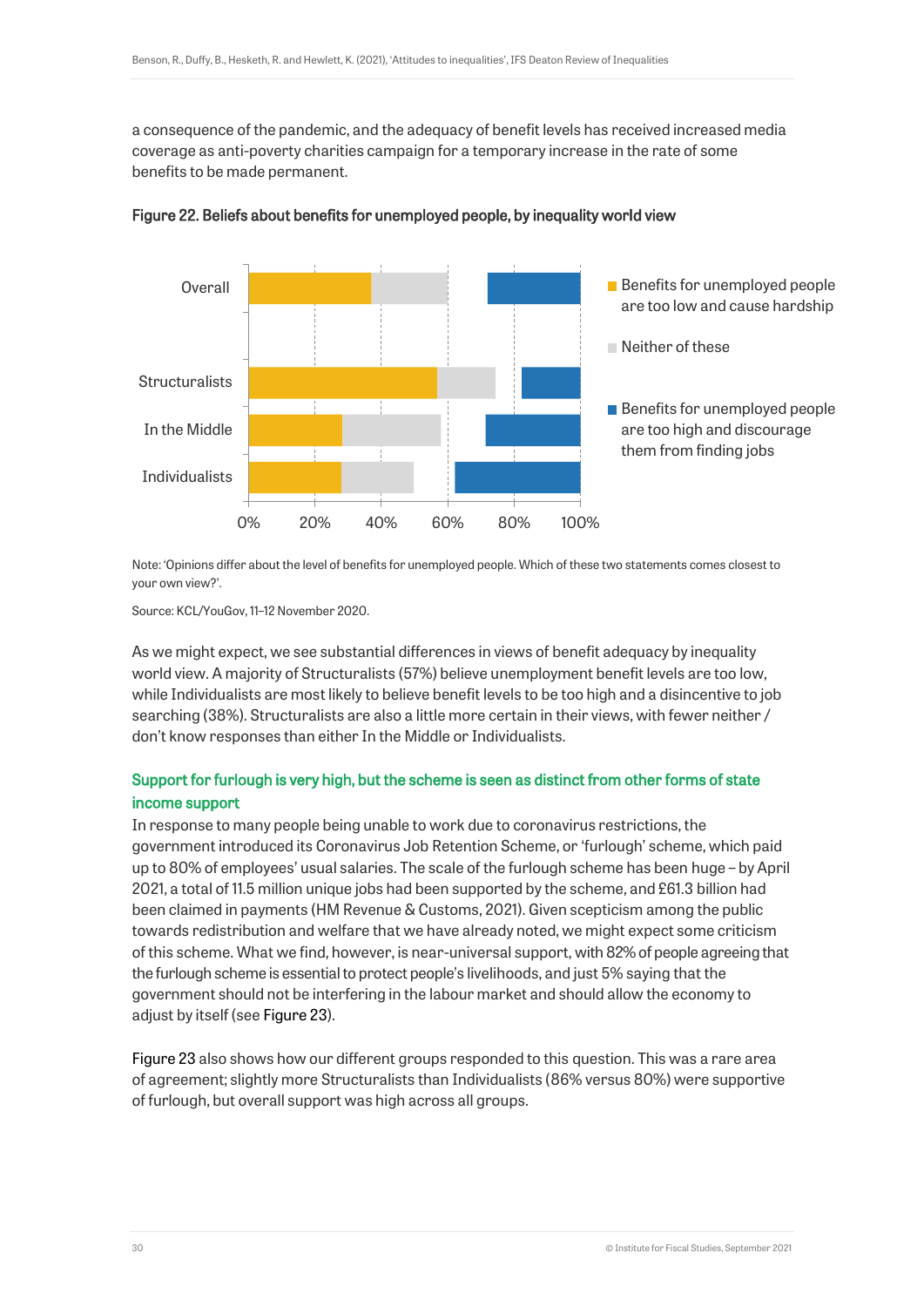

Figure 23. Beliefs about the Coronavirus Job Retention Scheme ('furlough'), by inequality world view

Note: 'Many people who have been unable to work due to the coronavirus crisis have had most of their wages paid by government under the Job Retention Scheme, or 'furlough' scheme. Which of the following statements comes closest to your view?'.

Source: KCL/YouGov, 11–12 November 2020.

#### Figure 24. Attitudes towards the furlough scheme

The furlough scheme helps to prevent child poverty ... helps to prevent child poverty and hunger ... helps people who are facing difficult times through no fault of their own **Strongly agree** Agree Neither agree nor disagree Disagree Strongly disagree The furlough scheme …

 $\ldots$  encourages reliance on the state

... discourages people from looking for new and more secure jobs

Note: 'Here are some statements of opinion about the furlough scheme. For each statement, please say to what extent you agree or disagree with it.'.

Source: KCL/YouGov, 11–12 November 2020.

Beyond general support for the furlough scheme, people also credit it with more specific positive outcomes, and are unlikely to associate it with potential downsides or unintended consequences: 90% agree the furlough scheme is helping people who are facing difficult times through no fault of their own and 77% say it helps prevent child poverty and hunger (see Figure 24). On the other hand, 25% believe the furlough scheme encourages reliance on the state, while 21% believe it discourages people from looking for new and more secure jobs.

0% 20% 40% 60% 80% 100%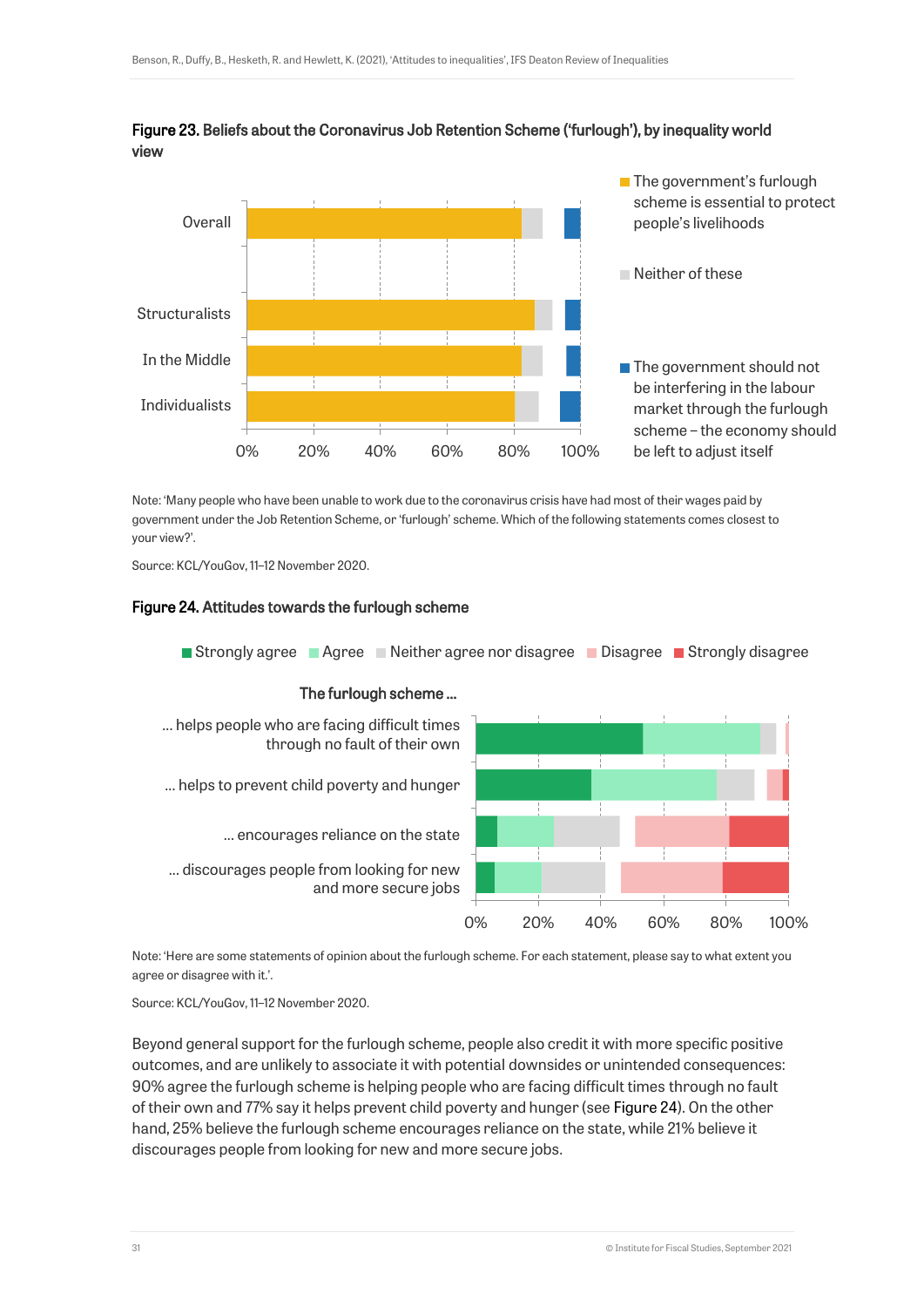

#### Figure 25. Attitudes towards unemployment benefits compared with the furlough scheme

Note: 'Here are some opinions people have expressed about unemployment benefits/furlough. For each of the following statements, please say to what extent you agree or disagree with it.'.

Source: KCL/YouGov, 11–12 November 2020.

Individualists are more likely to associate furlough with negative effects than Structuralists and those In the Middle, but these views are still the minority within the group: for example, 26% of Individualists agree or strongly agree that furlough discourages job seeking, while 48% disagree or strongly disagree. Large majorities of all groups see positive effects of the furlough scheme, with 90% of Individualists and 94% of Structuralists agreeing it helps people facing difficult times through no fault of their own, and 71% of Individualists and 84% of Structuralists agreeing it helps to prevent child poverty and hunger (see Figure 26).

The indications from our survey are that people view the furlough scheme quite differently from unemployment benefits. When we asked people for their views about unemployment benefits along the same four dimensions as used to elicit views about furlough (i.e. helping people who are facing difficult times through no fault of their own; helping to prevent child poverty and hunger; encouraging reliance on the state; and discouraging people from looking for new jobs), we found that people are less likely to associate unemployment benefits with positive outcomes and more likely to believe they have negative effects (see Figure 25).

Even Individualists, who are generally wary of state intervention and emphasise the role of individual effort in determining outcomes, are much more supportive of the furlough scheme than of unemployment benefits. For example, 53% of Individualists strongly agree that the furlough scheme helps people who are facing difficult times through no fault of their own (see Figure 26), while just 29% of the same group believe this about unemployment benefits (see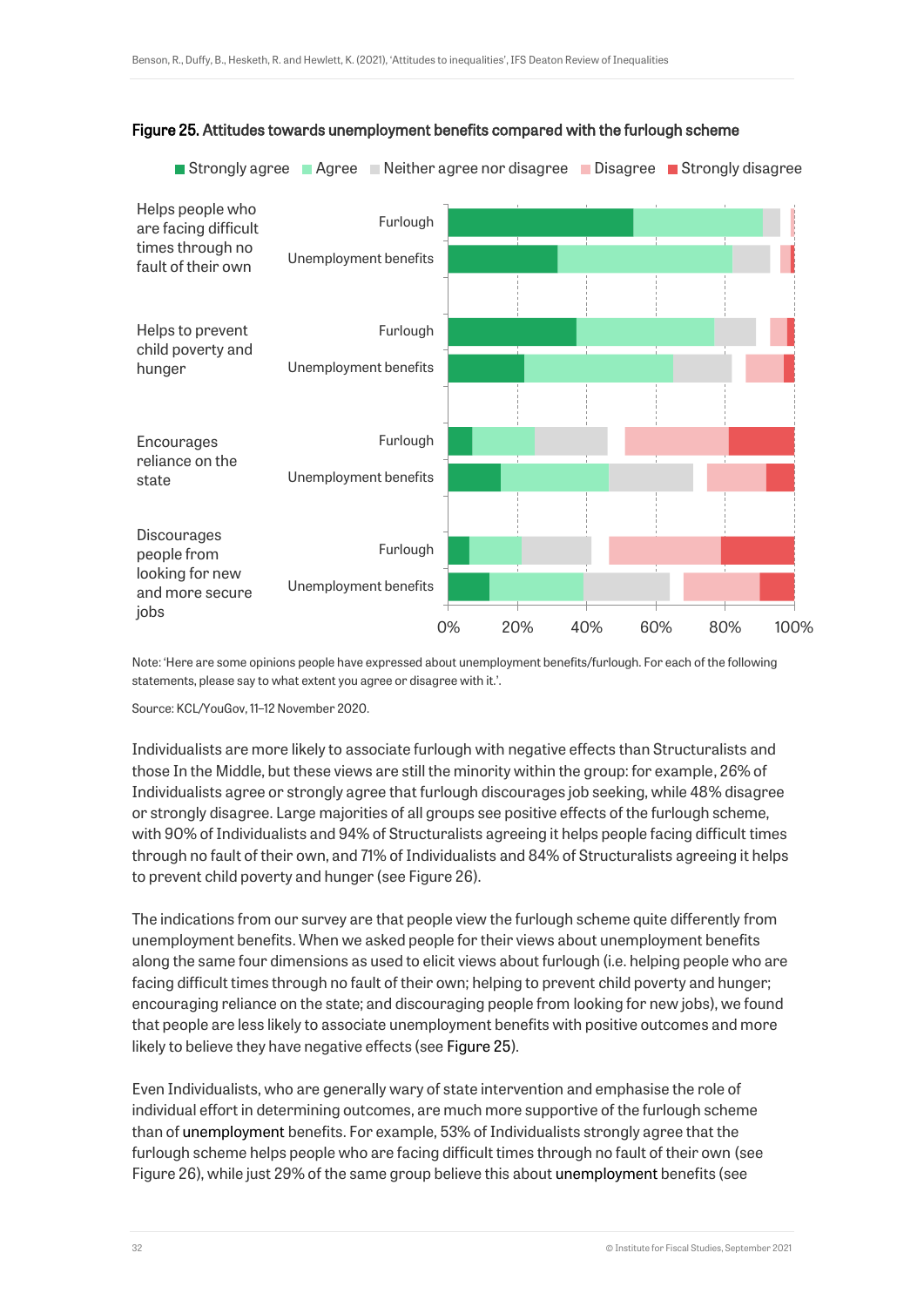Figure 27). Looking at the potential downsides of the two forms of state support reveals a similar pattern – while just 11% of Individualists strongly agree that furlough encourages reliance on the state, 24% believe this about unemployment benefits.

In contrast, Structuralists draw less sharp distinctions between furlough and unemployment benefits. Taking the same examples as above, 63% of Structuralists strongly agree that the furlough scheme helps people who are facing difficult times through no fault of their own, and 47% hold this view about unemployment benefits. Meanwhile, 5% of this group agree strongly that the furlough scheme encourages reliance on the state, rising only marginally to 11% when this question is asked about unemployment benefits.

The foregoing is not to say that Individualists are entirely negative in regard to benefits. Although far fewer strongly agree that unemployment benefits help people facing difficult times through no fault of their own, a strong majority of this group (81%) agree – whether strongly or not – with this statement. For comparison, 90% of the same group agreed with the statement with regard to furlough, and 87% of Structuralists agreed with regard to unemployment benefits.



#### Figure 26. Attitudes towards the furlough scheme, by inequality world view

Note: 'Here are some opinions people have expressed about furlough. For each of the following statements, please say to what extent you agree or disagree with it.'.

Source: KCL/YouGov, 11–12 November 2020.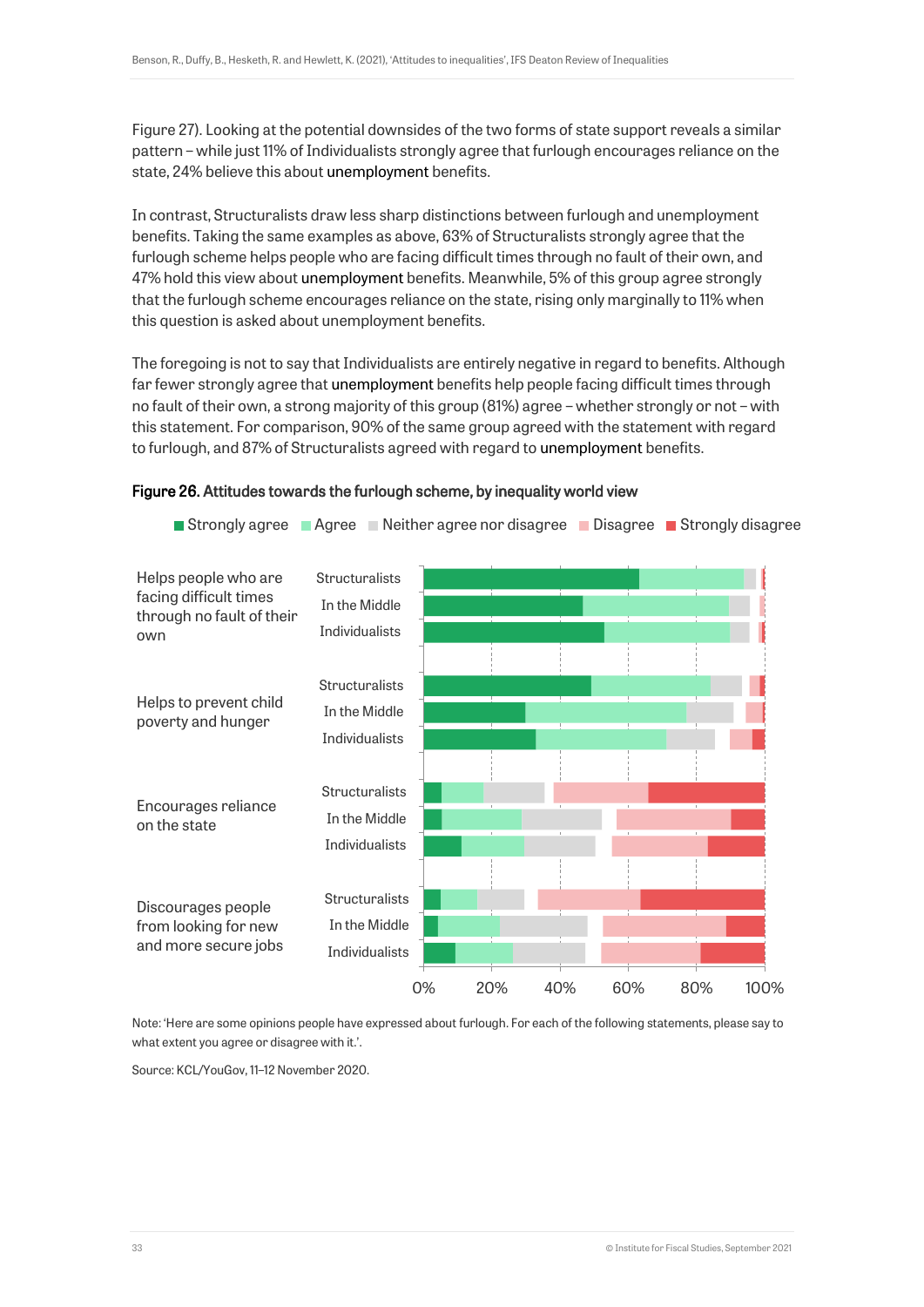

#### Figure 27. Attitudes towards unemployment benefits, by inequality world view

Note: 'Here are some opinions people have expressed about unemployment benefits. For each of the following statements, please say to what extent you agree or disagree with it.'.

Source: KCL/YouGov, 11–12 November 2020.

#### Framing effects and support for government action to tackle income inequality

Given the substantial and persistent gap observed in the data between concern about income differences and support for redistribution (see Figure 3), and the suggestion of some public aversion to the term 'redistribution' (Rowlingson, Orton and Taylor, 2010), we decided to investigate these attitudes further in our own survey.

In particular, we looked to test the impact of framing questions around government intervention to address inequalities in different ways, both including and excluding the term 'redistribution'. Our findings show that people are more supportive of government 'taking measures' to reduce differences in income levels than they are with redistribution. Around half of people (48%) agree or strongly agree that government should redistribute income from the better-off to the less well-off, while 62% agree or strongly agree with government taking measures to reduce differences in income (see Figure 28).

This pattern suggests people interpret 'redistribution' to be a stronger intervention than 'taking measures to reduce differences': if you agree with the former, you are likely to also agree with the latter. Redistribution also has the obvious connotations of one group gaining while others are made relatively worse off. It is possible that people are more supportive of 'taking measures' as they interpret this as being relatively costless, or at least without a direct cost to themselves. This framing could therefore win the support of those who may shy away from redistribution.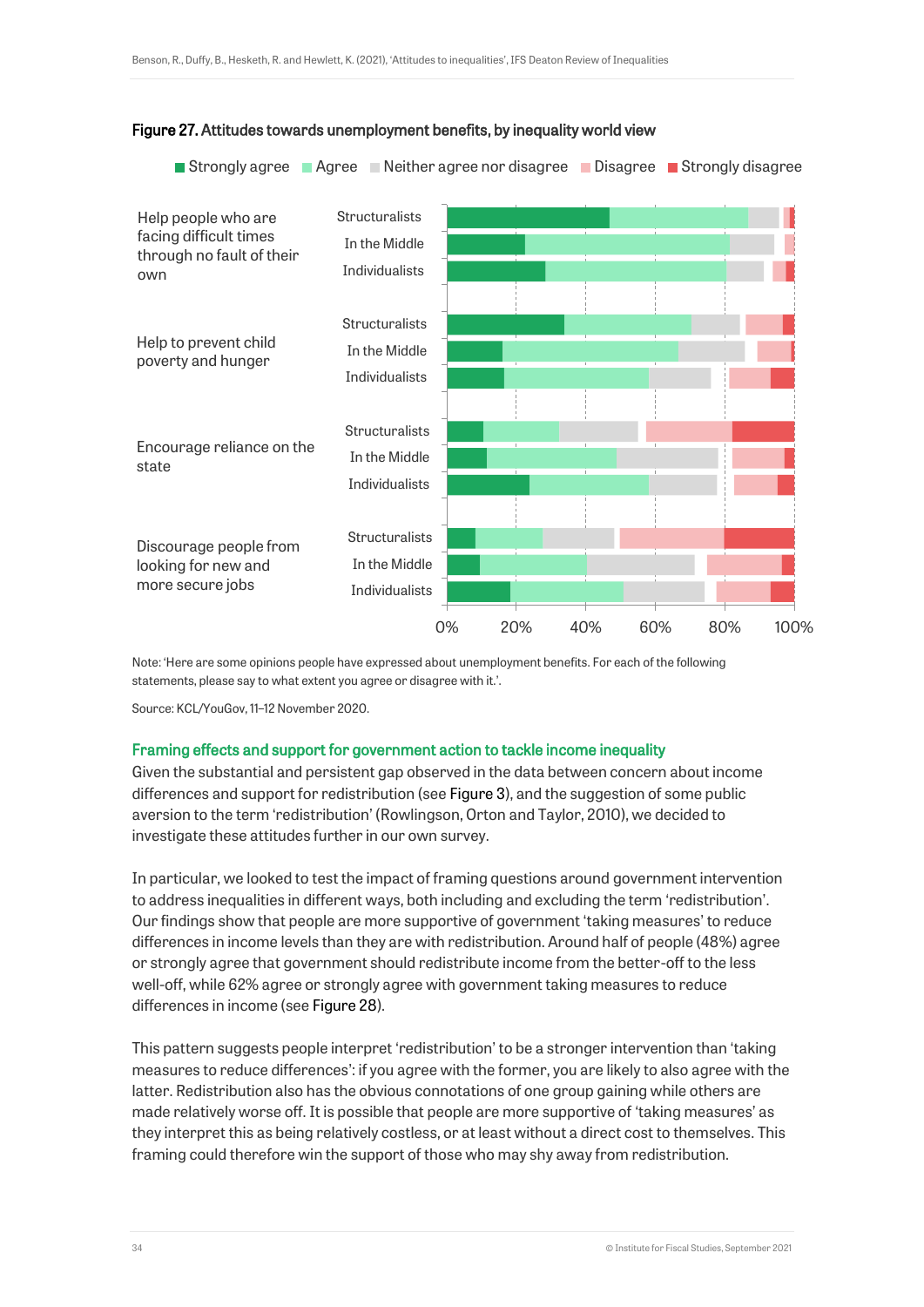We also see very stark differences in responses according to political party affiliation, which is likely to have important implications for political messaging. In particular, question framing exerts much more of an influence on the views of Conservatives than on Labour supporters. While just 26% of Conservatives express agreement with the government 'redistributing' income (and only 6% strongly agree), this rises to 46% agreement with government 'taking measures to reduce income differences', including 13% who express strong agreement. In comparison, the views of Labour voters change little between the two statements (see Figure 29).

#### Figure 28. Support for government measures to reduce differences in income levels versus redistribution



Note: Split sample; top line: n=1,100, 'Please say to what extent you agree or disagree with the following statement: "The government should take measures to reduce differences in income levels".'; bottom line: n=1,126, 'How much do you agree or disagree with the following statement: "Government should redistribute income from the better-off to those who are less well off"?'.

Source: KCL/YouGov, 11–12 November 2020.

#### Figure 29. Support for government measures to reduce differences in income levels versus redistribution, by party vote in 2019 General Election



Note: Split sample; top line: n=1,100, 'Please say to what extent you agree or disagree with the following statement: "The government should take measures to reduce differences in income levels".'; bottom line: n=1,126, 'How much do you agree or disagree with the following statement: "Government should redistribute income from the better-off to those who are less well off"?'.

Source: KCL/YouGov, 11–12 November 2020.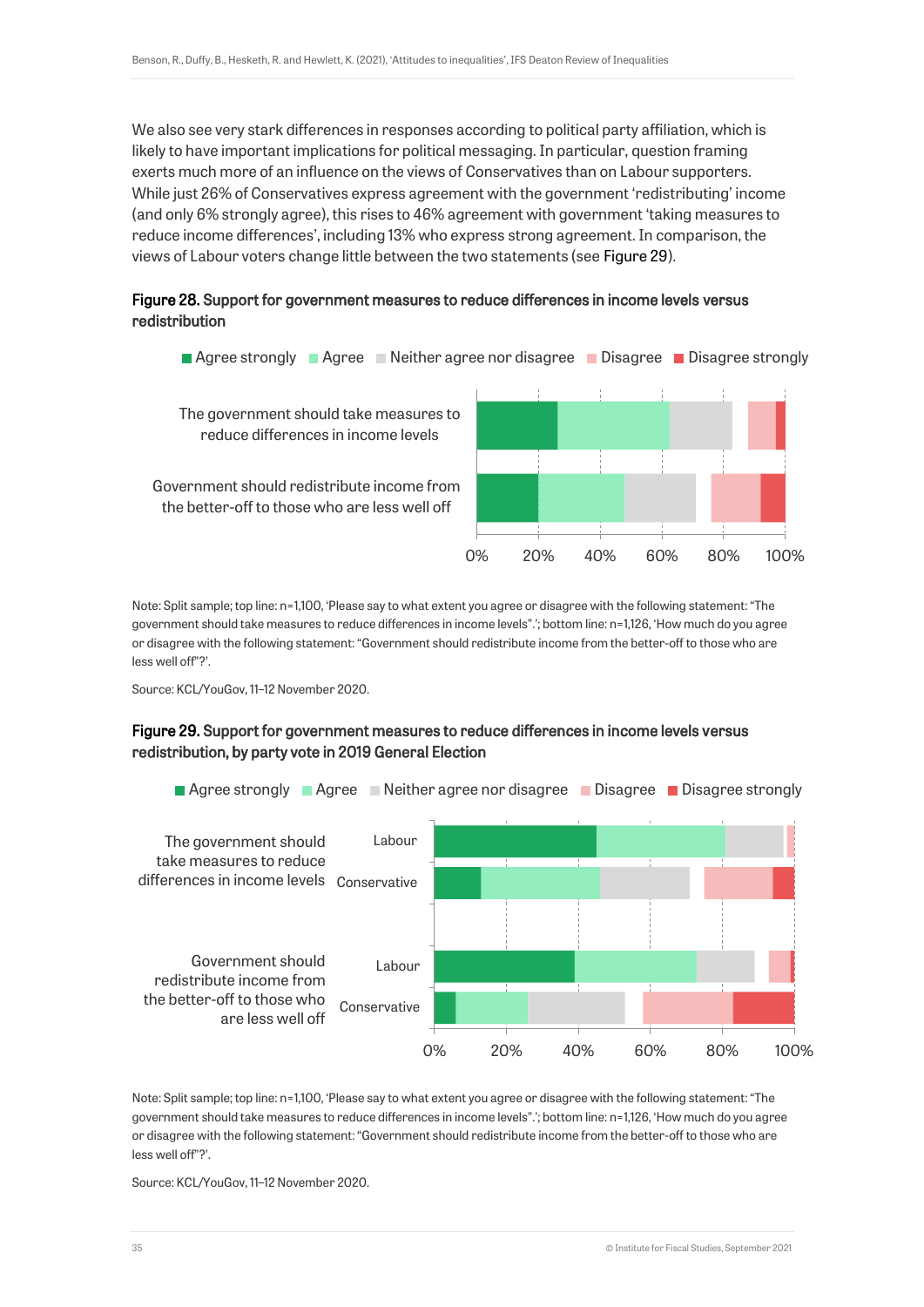#### Figure 30. Support for government measures to reduce differences in income levels versus redistribution, by inequality world view



Note: Split sample; top line: n=1,100, 'Please say to what extent you agree or disagree with the following statement: "The government should take measures to reduce differences in income levels".'; bottom line: n=1,126, 'How much do you agree or disagree with the following statement: "Government should redistribute income from the better-off to those who are less well off"?'.

Source: KCL/YouGov, 11–12 November 2020.

The effect of question framing differs according to the inequality world view of the respondent. Structuralists were a little more positive about 'taking measures' than 'redistributing' (86% agree or strongly agree versus 71%). The effect of adjusting the question framing was proportionately greater on the responses of Individualists and people In the Middle, though. For example, while 39% of those In the Middle agreed or strongly agreed with the government redistributing income, this rose to 57% when the framing of 'taking measures' was used (see Figure 30).

#### The impact of the COVID-19 pandemic on public support for redistribution

There is widespread belief that the pandemic strengthens the case for redistribution, with half of the public (51%) agreeing that the coronavirus crisis means there is more of a need for government to redistribute income, compared with 18% who disagree. Structuralists are much more likely to believe the coronavirus crisis strengthens the case for redistribution than either people In the Middle or Individualists (see Figure 31), but it is important to observe that there is a substantial support base for redistribution even among the Individualists. Over a third (37%) of Individualists agree that the coronavirus pandemic increases the need for government to redistribute income. Similar patterns were observed when the question asked about 'taking measures' rather than redistribution, with a smaller framing effect than described above without the COVID context.

It is not necessarily the case, though, that referencing the coronavirus crisis substantively affects people's underlying views on the need for redistribution. For example, a similar proportion of Individualists support redistribution in general (33%; see Figure 30) as believe the crisis strengthens the case for it (37%).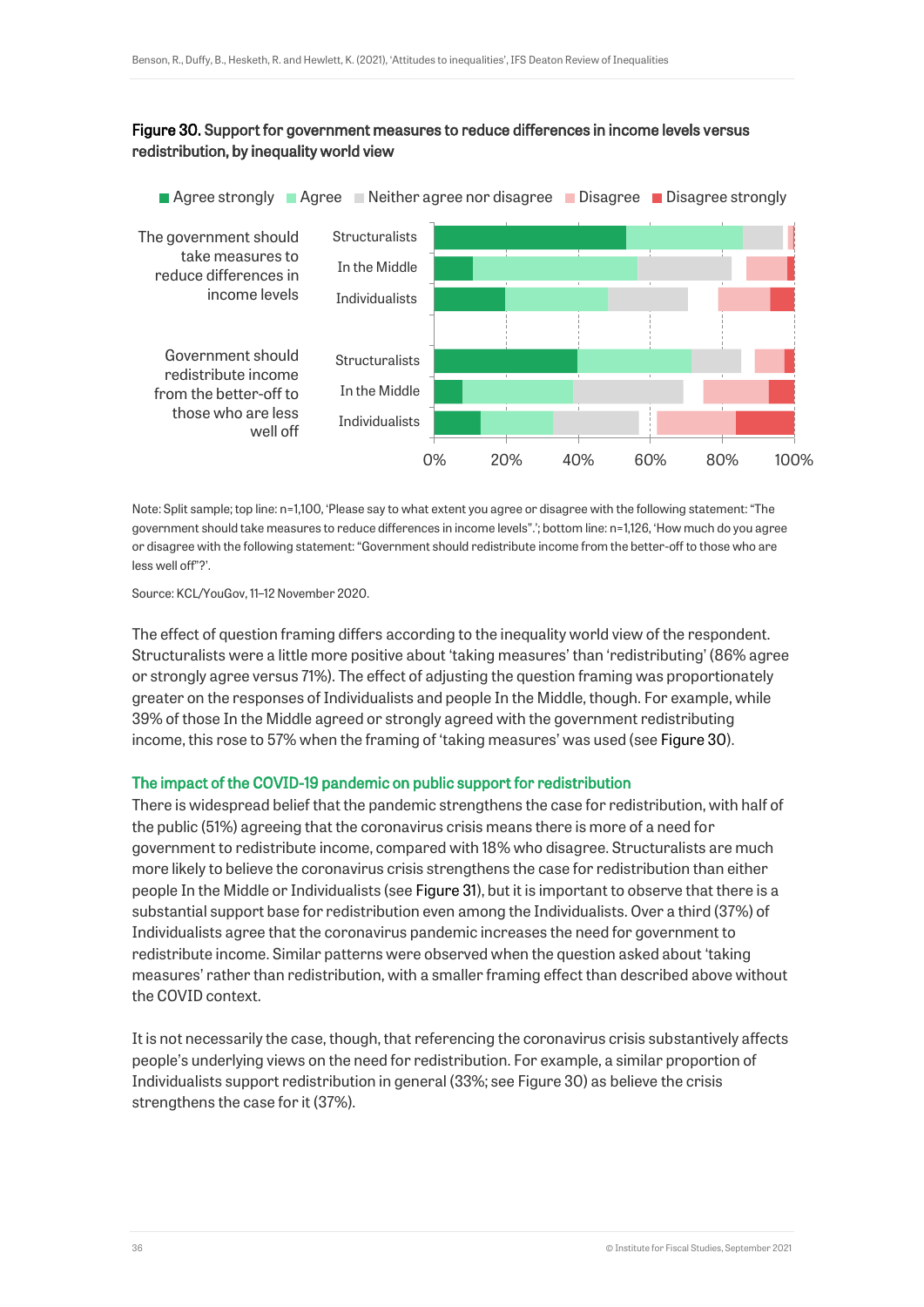



Note: 'To what extent do you agree with the following statement: "the coronavirus crisis means there is more of a need for government to redistribute income from the better-off to those who are less well off"?'.

Source: KCL/YouGov, 11–12 November 2020.





Note: n=1,126; left side: 'How much do you agree or disagree with the following statement: "Government should redistribute income from the better-off to those who are less well off"?'; right side: 'To what extent do you agree with the following statement: "the coronavirus crisis means there is more of a need for government to redistribute income from the better-off to those who are less well off"?'.

Source: KCL/YouGov, 11–12 November 2020.

This idea is further reinforced when we directly compare responses to these questions. Those who expressed support for the principle of redistribution by government were likely to agree that the pandemic strengthens the case for it, while those who opposed redistribution in general were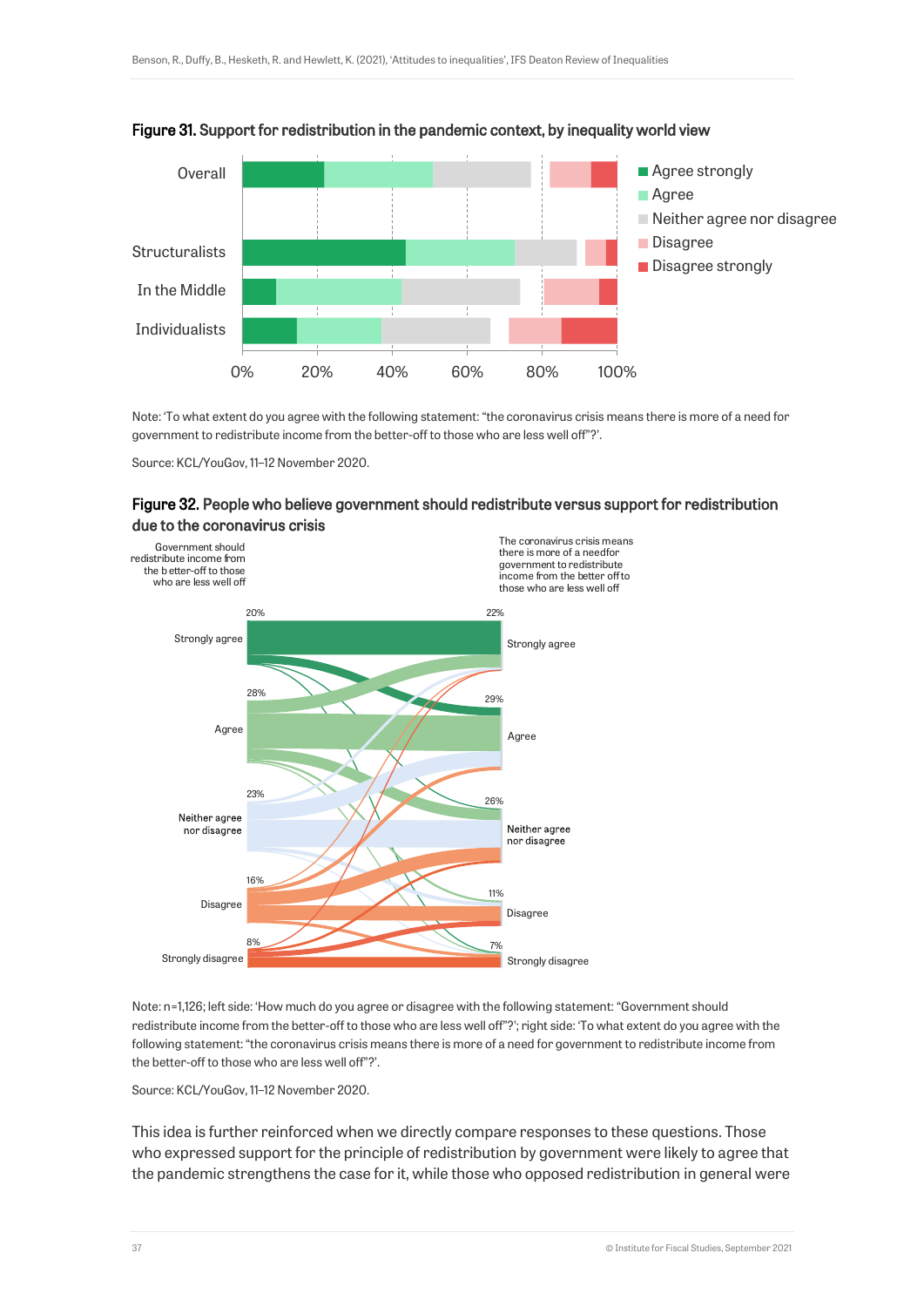very unlikely to believe that the pandemic strengthens the case for it (see Figure 32). For example, only 8% of those who disagree with government redistributing income in general go on to agree that there is more need for it now in light of the coronavirus crisis. This suggests that the pandemic has not been transformational in terms of its effect on our attitudes towards inequalities, and that bringing the crisis to the front of people's minds has a limited impact on how they respond.

One reason the COVID crisis does not appear to have generated support for redistribution may be that many people take a meritocratic view of reasons for job loss during the pandemic. When asked about how important luck and performance respectively were to people losing jobs during the pandemic, a majority of the sample said that performance was very or fairly important, while fewer people said the same about luck. As Figure 33 shows, even among Structuralists, more people perceive performance as being important than perceive luck as important.<sup>1</sup>



#### Figure 33. Beliefs about the causes of job loss during the pandemic, by inequality world view

Note: Bottom line, 'Some people have already lost their jobs as a result of the coronavirus crisis, and others are likely to in the coming months. How important do you think luck is in determining whether people lose their jobs at this time?'. Top line, 'And how important do you think how well people are performing at their jobs is in determining whether people lose their jobs at this time?'.

Source: KCL/YouGov, 11–12 November 2020.

#### The role of government after the pandemic

The comparison above, and the fact that our survey results on support for redistribution or reductions in gaps are comparable to those from surveys conducted before the pandemic, suggest no sea change in views of government intervention, even following a once-in-ageneration crisis. However, other findings suggest it is at least possible that the experience of furlough, and the other direct interventions of government in response to the crisis, could lead significant proportions of the population to rethink the role of government, and the acceptable scope of its involvement in a market economy.

<sup>&</sup>lt;sup>1</sup> These questions were among those used to identify the groups, and so direct comparisons between the groups on this question would be tautological.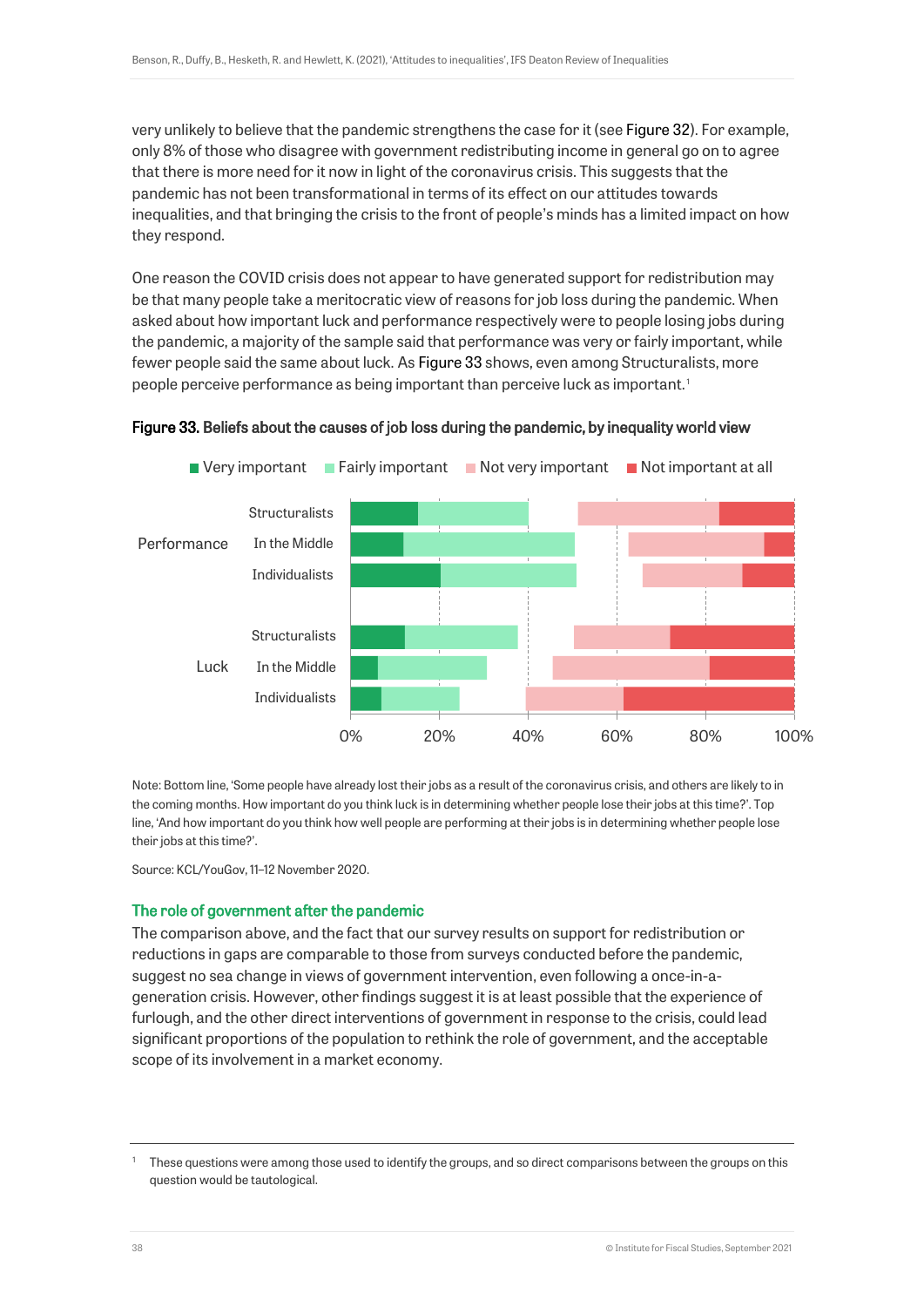Overall, we find that people are split on whether the government's support for workers and businesses during the coronavirus crisis strengthens the case for more government intervention in the economy in the future: 45% believe that the government should play a more active role in the economy, while 36% believe the kinds of government intervention observed in response to the crisis should be a one-off (see Figure 34).

As we would expect, this is related to existing inequality world views. Structuralists are noticeably more likely to say the coronavirus crisis has strengthened the case for government intervention in the economy than the average respondent, while this is a minority view (albeit substantial minorities) among both Individualists and the In the Middle group (see Figure 35). However, this still reflects significant minorities, even of the Individualist group, who say that the crisis has shifted their perspective.

#### Figure 34. Public views on the future role of government in the economy



Note: 'Which of the following statements comes closest to your view?'.

Source: KCL/YouGov, 11–12 November 2020.

#### Figure 35. Public views on the future role of government in the economy

% agree 'Government support for people and businesses during the coronavirus crisis strengthens the case for government playing a more active role in the economy in the future'



Note: 'Which of the following statements comes closest to your view? Government support for people and businesses during the coronavirus crisis strengthens the case for government playing a more active role in the economy in the future; or Government support for people and business during the coronavirus crisis should be a one-off'.

Source: KCL/YouGov, 11–12 November 2020.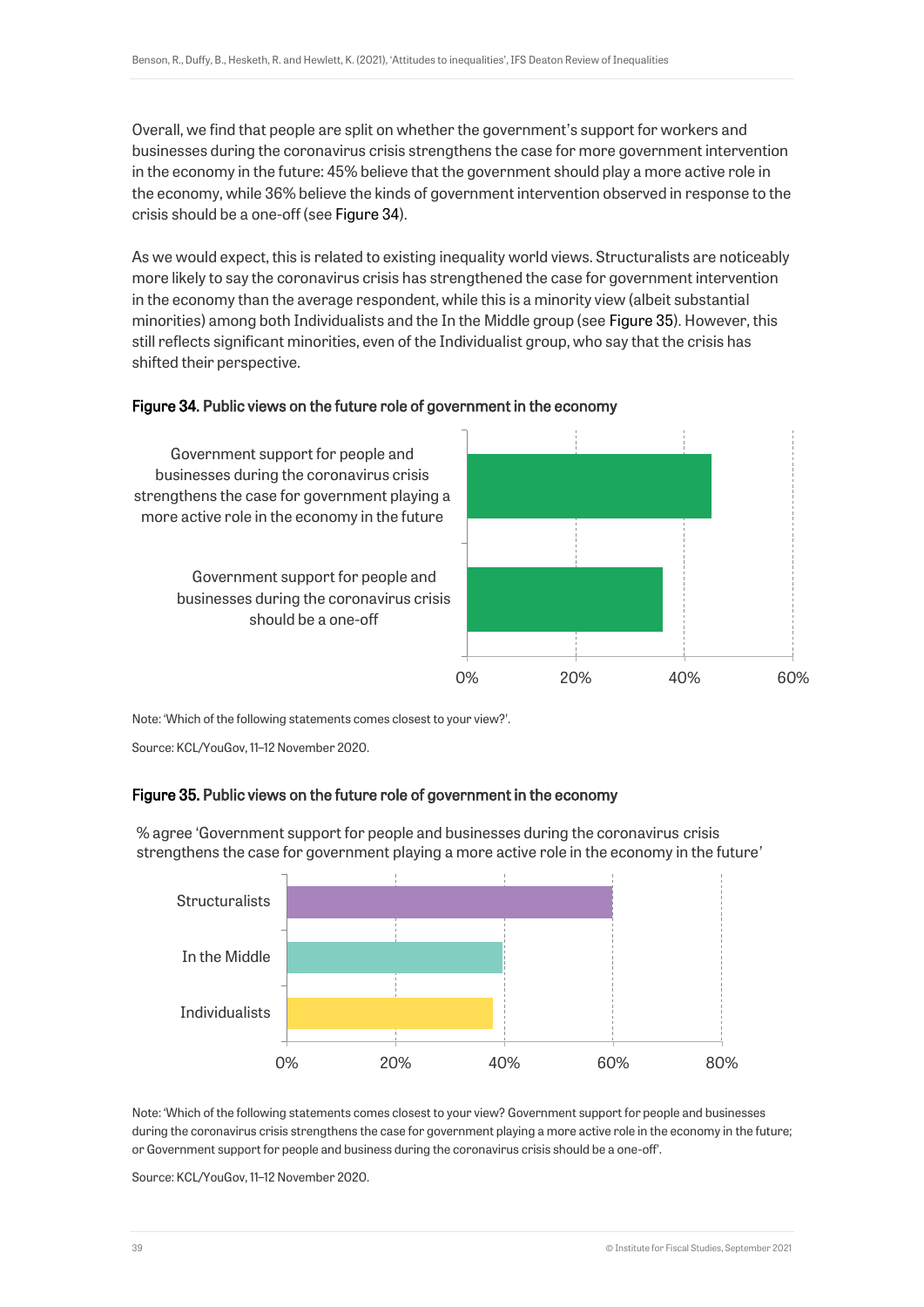#### Concluding remarks

What these new data show very clearly is that there is not just one set of public attitudes to inequalities – our beliefs are an expression of an underlying world view about inequality, fairness and the causes of unequal outcomes, and there are multiple world views within society.

We find that those with a Structuralist world view are more likely to be concerned about inequalities of all types, and to believe that the COVID-19 pandemic will deepen inequalities, than those with Individualist world views or those who are 'In the Middle'. The groups also have different ideas about 'fair' inequalities – the equal distribution of income and wealth, and support for those in need, are relatively more important for Structuralists than for the two other groups. On actions to address inequalities, Individualists are more likely to be critical of the welfare system, and to be hostile to the term 'redistribution'. Individualists and those In the Middle are also less likely than Structuralists to believe that the COVID-19 pandemic strengthens the case for redistribution, or that it justifies a more active role for the state in the economy in the future.

Despite their differences, there are also beliefs that unite these groups. The importance of hard work being rewarded (and family privilege *not* being rewarded) for society to be fair are among these. The three groups also appear to have a shared prioritisation of inequality types, with inequalities between rich and poor and between more and less deprived areas of concern to all groups, and inequalities between the genders and generations seen as relatively less important. This may point to at least some common ground on priorities for policy action.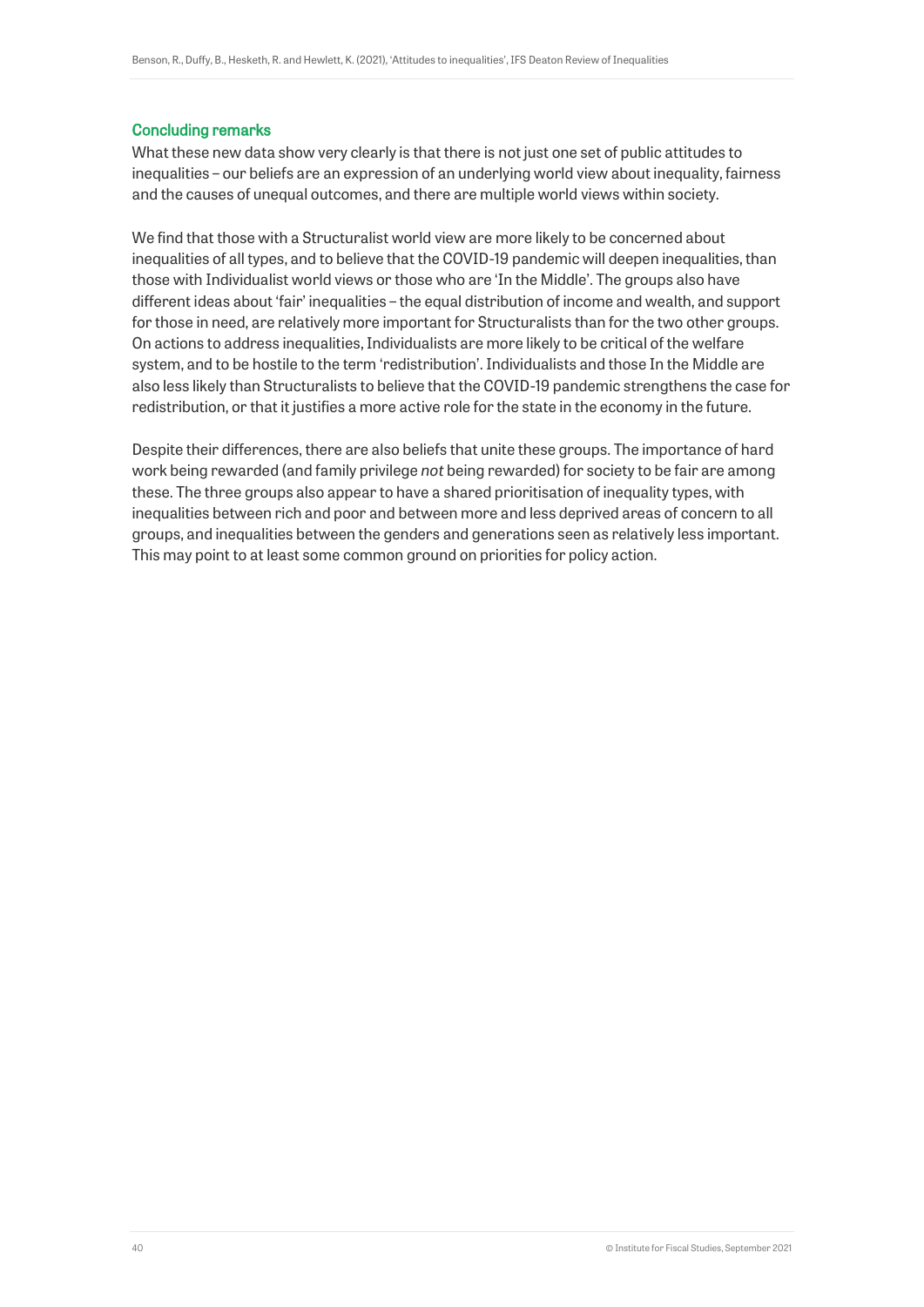# **Conclusions**

Attitudes to inequalities have real-world implications, so tracking them and trying to understand them matters. As we have demonstrated, this can be difficult to do with the available evidence, which is often limited and skewed towards attitudes to economic inequalities.

Our review of the existing literature and data, plus the analysis of our own survey findings, does however point towards new and important insights for policymakers.

#### 1. There is no one national set of attitudes towards inequalities. Instead, a few distinct world views are discernible

While attitudes towards inequalities are usually assessed in the aggregate, there are different inequality world views. We identify three major groups – the Structuralists, the Individualists and those In the Middle, with the Structuralists more aware of inequalities and more likely to see them as the result of forces outside of an individual's control. By contrast, Individualists are less aware of and concerned by inequalities, and more likely to see them as a product of individuals' own decisions and efforts. These groups cut across traditional political party affiliations, indicating that we cannot rely on voting patterns as a complete proxy for attitudes to inequalities. It also suggests that action to address inequalities can garner cross-party support, if framed and targeted correctly.

#### 2. Some inequalities worry us more than others

There is, for example, a particular, and relatively distinct, concern in Britain with area-based inequalities (between more and less deprived areas). It comes top of our list of priorities, on a par with income and wealth inequalities, and we stand out in our concern when comparing our views with those of Western Europeans and North Americans. We are also notably worried about the potential for COVID-19 to exacerbate these inequalities. These findings provide a strong endorsement for 'levelling up', and for this to be a central component of the coronavirus recovery strategy. In particular, qualitative research suggests that addressing differential access to good-quality public services, notably education and health, is a crucial part of this. For comparison, there is much less concern in Britain with inequalities between the genders, between old and young and in health outcomes. And, crucially, this concern with area-based inequalities is seen pretty equally across our three groups of Structuralists, Individualists and those In the Middle, and supporters of different political parties.

#### 3. Our views of *fair* inequalities are nuanced – merit matters, but so does need

The stereotype suggests that Britain shares the US's obsession with meritocracy, and the reward of talent and hard work. In this vision, inequalities are not just inevitable, but desirable in that they create incentives to work harder and better one's situation. The evidence is more nuanced. While all groups (Individualists, Structuralists and those In the Middle) emphasise the importance of a fair society rewarding hard work, there is also a shared belief that those who are in need should be taken care of, irrespective of their reciprocal contribution to society. This implies that the case against inequalities can be persuasively made on fairness grounds in Britain.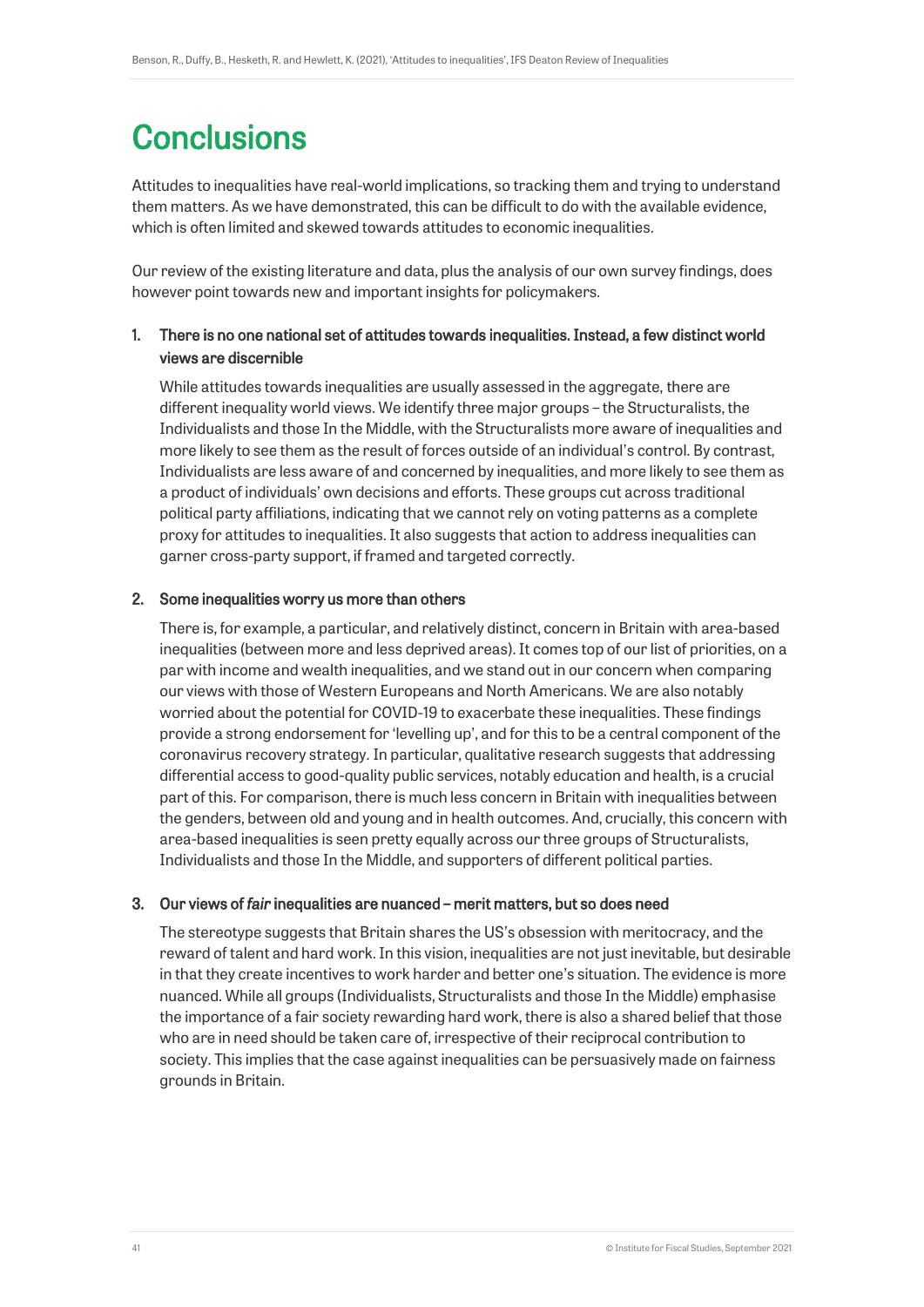#### 4. Though there is some wariness of the term 'redistribution', there is clearer support for government action to address inequalities

Though we express concern about inequalities, we are more reticent to support action to address them, particularly when the element of redistribution is made explicit. This aversion to redistribution is not universal, however – while it is evident among Individualists, those In the Middle and (to look at the population in a different way) Conservative voters, it is not shared by Structuralists and Labour voters. What is also clear, however, is that the way action to address inequalities is framed can help to win over these sceptical groups. Notably, their support is markedly higher when intervention is framed as 'taking measures' to address inequalities, rather than redistribution specifically. Understanding what these 'measures' are should be a key area for further testing.

#### 5. Our attitudes are not necessarily fixed, and the coronavirus crisis may provide an opening for a more active approach to tackling inequalities

While our identification of inequality world views does suggest that individuals have a relatively well-established set of views about inequalities, this does not mean they can never be changed. Time-series data attest to this – we see support for redistribution oscillating over time, and quite pronounced shifts in attitudes towards benefits, for example. Moreover, there are indications that the pandemic has in some ways provided a window for change – more than a third of each group (rising to three-quarters of Structuralists) believe the COVID-19 crisis increases the need for government to redistribute income from rich to poor. Further, we also seem more willing to rethink the scope of state intervention – almost half of us believe the experience of the pandemic has strengthened the case for a more active role for government in the future.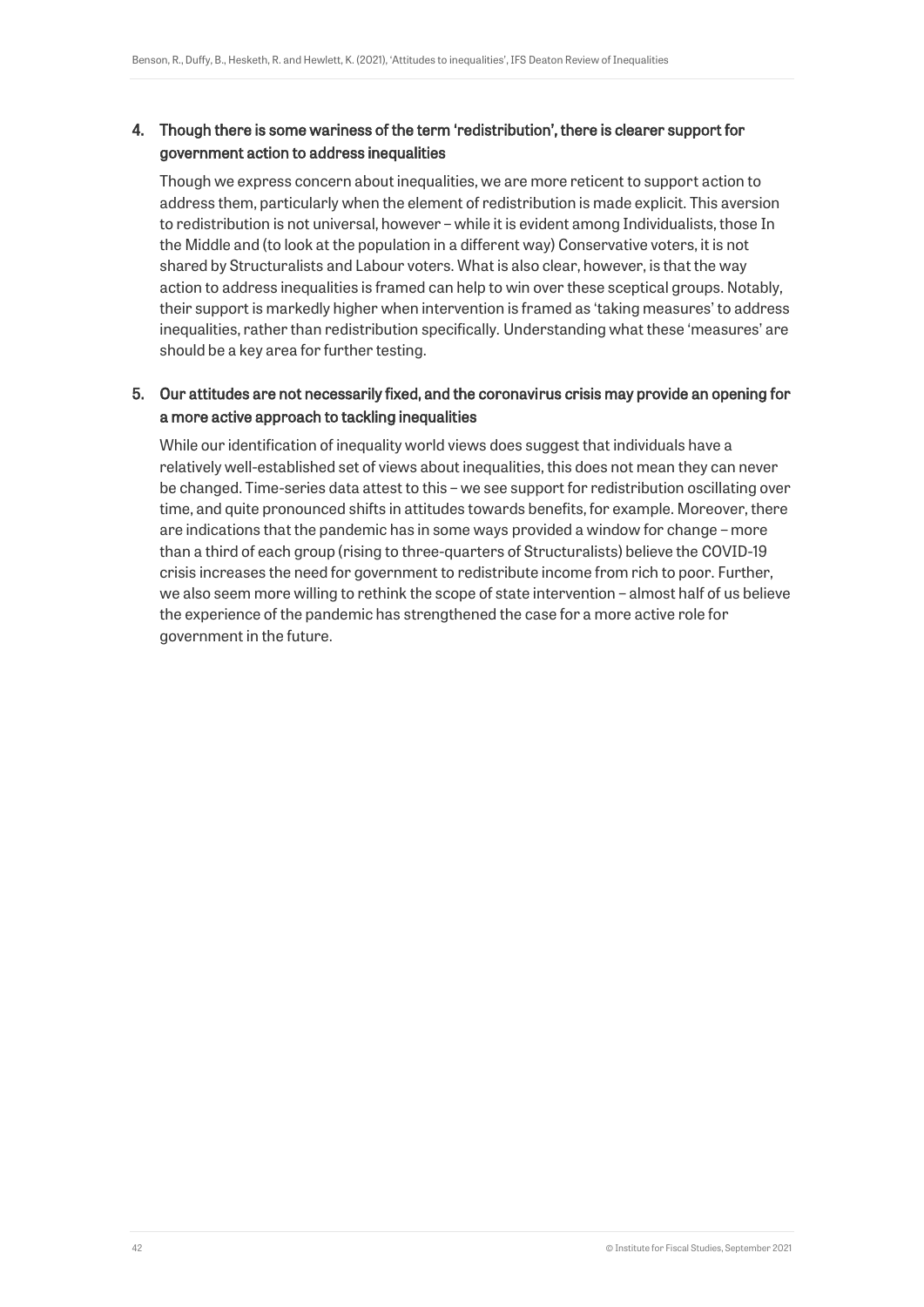# **References**

Adams, S. (1965), 'Inequity in Social Exchange', in L. Berkowitz (ed.), *Advances in Experimental Social Psychology*, 2, Academic Press.

Ahrens, L. (2019), 'Theorizing the Impact of Fairness Perceptions on the Demand for Redistribution', *Political Research Exchange*, 1, 1–17, [https://doi.org/10.1080/2474736X.2019.1617639.](https://doi.org/10.1080/2474736X.2019.1617639)

Aldama, A., Bicchieri, C., Freundt, J., Mellers, B., and Peters, E. (2021), 'How perceptions of autonomy relate to beliefs about inequality and fairness', *PLoS ONE*, 16, e0244387, [https://doi.org/10.1371/journal.pone.0244387.](https://doi.org/10.1371/journal.pone.0244387)

Alesina, A., Stantcheva, S., and Teso, E. (2018), 'Intergenerational Mobility and Preferences for Redistribution', *American Economic Review*, 108, 521–54, [https://doi.org/10.1257/aer.20162015.](https://doi.org/10.1257/aer.20162015)

Almås, I., Cappelen, A. W., and Tungodden, B. (2020), 'Cuthroat Capitalism versus Cuddly Socialism: Are Americans More Meritocratic and Efficiency-Seeking than Scandinavians?', *Journal of Political Economy*, 128, 1753–88, [https://doi.org/10.1086/705551.](https://doi.org/10.1086/705551)

Bamfield, L., and Horton, T. (2009), *Understanding Attitudes to Tackling Economic Inequality*, Joseph Rowntree Foundation[, https://www.jrf.org.uk/report/understanding-attitudes-tackling](https://www.jrf.org.uk/report/understanding-attitudes-tackling-economic-inequality)[economic-inequality.](https://www.jrf.org.uk/report/understanding-attitudes-tackling-economic-inequality)

Bardsley, D., Hinchliffe, S., Montagu, I., McLean, J., and Reid, S. (2016), 'Public Attitudes to Inequality: Scottish Social Attitudes 2016', ScotCen, [https://www.ssa.natcen.ac.uk/media/38913/ssa-2016-attitudes-to-inequality.pdf.](https://www.ssa.natcen.ac.uk/media/38913/ssa-2016-attitudes-to-inequality.pdf)

Becker, B. (2020), 'Mind the Income Gaps? Experimental Evidence of Information's Lasting Effect on Redistributive Preferences,' *Social Justice Research*, 33, 137–94, [https://doi.org/10.1007/s11211-](https://doi.org/10.1007/s11211-019-00343-7) [019-00343-7.](https://doi.org/10.1007/s11211-019-00343-7)

Blaxter, M. (1997), 'Whose Fault Is It? People's Own Conceptions of the Reasons for Health Inequalities', *Social Science & Medicine*, 44, 747–56, https://doi.org[/10.1016/s0277-](https://doi.org/10.1016/s0277-9536(96)00192-x) [9536\(96\)00192-x.](https://doi.org/10.1016/s0277-9536(96)00192-x)

Bloodworth, J. (2016), *The Myth of Meritocracy: Why Working-Class Kids Still Get Working-Class Jobs*, Biteback Publishing.

Bobzien, L. (2020), 'Polarized Perceptions, Polarized Preferences? Understanding the Relationship between Inequality and Preferences for Redistribution', *Journal of European Social Policy*, 30, 206–24, [https://doi.org/10.1177/0958928719879282.](https://doi.org/10.1177%2F0958928719879282)

Bonam, C. M., Nair Das, V., Coleman, B. R., and Salter, P. (2019), 'Ignoring History, Denying Racism: Mounting Evidence for the Marley Hypothesis and Epistemologies of Ignorance', *Social Psychological and Personality Science*, 10, 257–65, [https://doi.org/10.1177/1948550617751583.](https://doi.org/10.1177%2F1948550617751583)

Britain Thinks (2016), 'Intergenerational Fairness: A Citizens' View', [https://britainthinks.com/wp](https://britainthinks.com/wp-content/uploads/2021/06/Intergenerational-fairness-a-citizens-view.pdf)[content/uploads/2021/06/Intergenerational-fairness-a-citizens-view.pdf.](https://britainthinks.com/wp-content/uploads/2021/06/Intergenerational-fairness-a-citizens-view.pdf)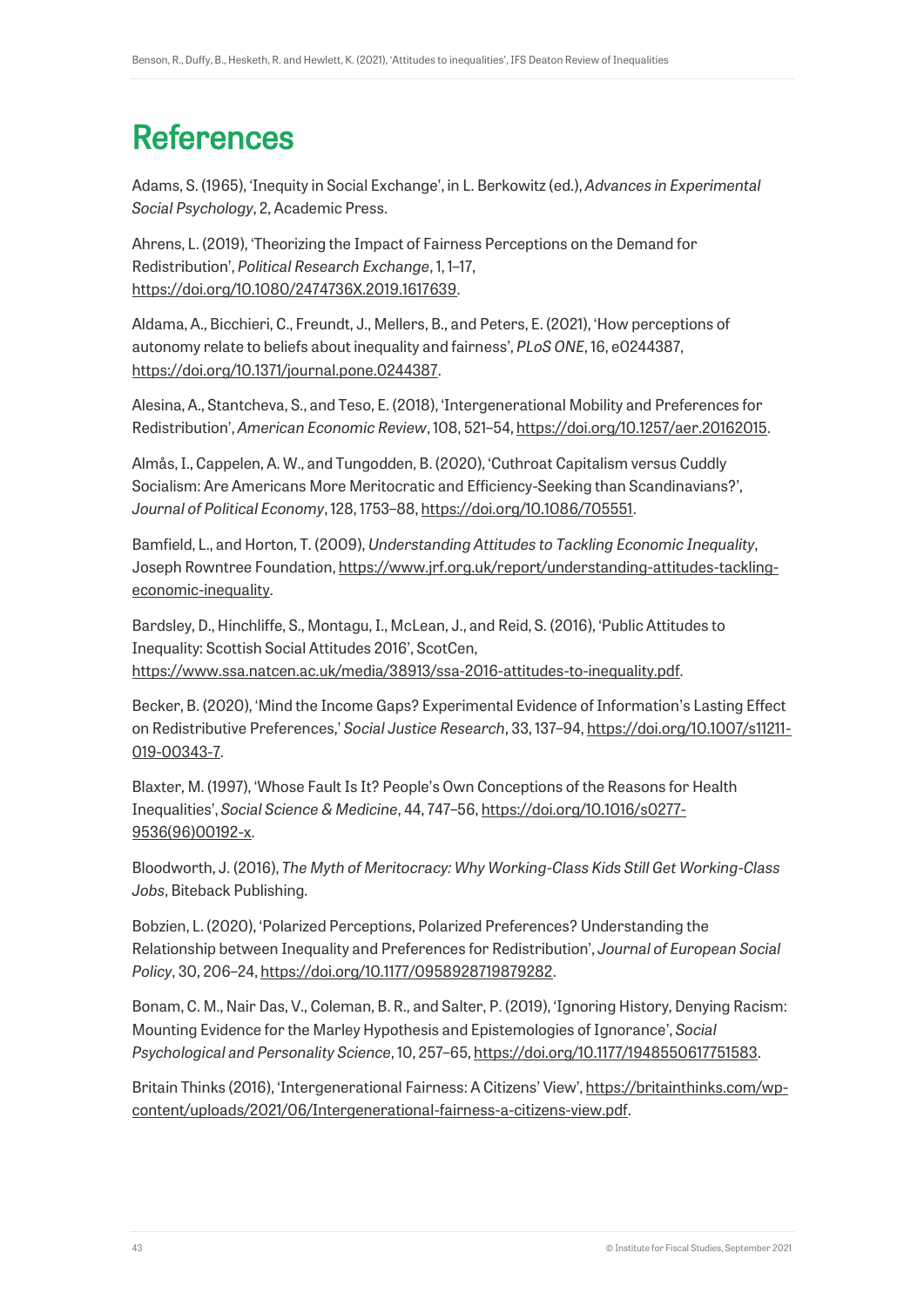Castillo, J. C., Palacios, D., Joignant, A., and Tham, M. (2015), 'Inequality, Distributive Justice and Political Participation: An Analysis of the Case of Chile'*, Bulletin of Latin American Research*, 34, 486–502, [https://doi.org/10.1111/blar.12369.](https://doi.org/10.1111/blar.12369)

Clark, A. E., and D'Ambrosio, C. (2015), 'Attitudes to Income Inequality: Experimental and Survey Evidence', in A. B. Atkinson and F. Bourguignon (eds), *Handbook of Income Distribution*, 2, Elsevier.

Condon, M., and Wichowsky, A. (2020), 'Inequality in the Social Mind: Social Comparison and Support for Redistribution', *Journal of Politics*, 82, 149–61, [https://epublications.marquette.edu/polisci\\_fac/81.](https://epublications.marquette.edu/polisci_fac/81)

Croll, P. R. (2013), 'Explanations for Racial Disadvantage and Racial Advantage: Beliefs about Both Sides of Inequality in America', *Ethnic and Racial Studies*, 36, 47–74, [https://doi.org/10.1080/01419870.2011.632426.](https://doi.org/10.1080/01419870.2011.632426)

Dallinger, U. (2010), 'Public Support for Redistribution: What Explains Cross-National Differences?', *Journal of European Social Policy*, 20, 333–49, [https://doi.org/10.1177/0958928710374373.](https://doi.org/10.1177%2F0958928710374373)

Davidson, R., Kitzinger, J., and Hunt, K. (2006), 'The Wealthy Get Healthy, the Poor Get Poorly? Lay Perceptions of Health Inequalities', *Social Science & Medicine*, 62, 2171–82, https://doi.org[/10.1016/j.socscimed.2005.10.010.](https://doi.org/10.1016/j.socscimed.2005.10.010)

Dawtry, R. J., Sutton, R. M., and Sibley, C. G. (2019), 'Social Sampling, Perceptions of Wealth Distribution, and Support for Redistribution', in J. Jetten and K. Peters (eds), *The Social Psychology of Inequality*, Springer International Publishing.

Deaton, A. (2013), *The Great Escape: Health, Wealth and the Origins of Inequality*, Princeton University Press.

DiTomaso, N., Parks-Yancy, R., and Post, C. (2011), 'White Attitudes toward Equal Opportunity and Affirmative Action', *Critical Sociology*, 37, 615–29, [https://doi.org/10.1177/0896920510380070.](https://doi.org/10.1177/0896920510380070)

Duffy, B., Hewlett, K., Hesketh, R., Benson, R., and Wager, A. (2021), 'Unequal Britain: Attitudes to Inequalities after Covid-19', Policy Institute & UK in a Changing Europe.

Duffy, B., and Kaur-Ballagan, K. (2021), 'Inequalities around the Globe: What the World Sees as Most Serious', Policy Institute and Ipsos Mori.

Duru-Bellat, M., and Tenret, E. (2012), 'Who's for Meritocracy? Individual and Contextual Variations in the Faith', *Comparative Education Review*, 56, 223–47, [https://doi.org/10.1086/661290.](https://doi.org/10.1086/661290)

European Social Survey Cumulative File, ESS 1-9 (2020), Data file edition 1.0. NSD - Norwegian Centre for Research Data, Norway - Data Archive and distributor of ESS data for ESS ERIC. [doi:10.21338/NSD-ESS-CUMULATIVE.](http://dx.doi.org/10.21338/NSD-ESS-CUMULATIVE)

Ferreira, F. H. G., and Peragine, V. (2015), *Equality of Opportunity: Theory and Evidence*, World Bank, Policy Research Working Paper 7217.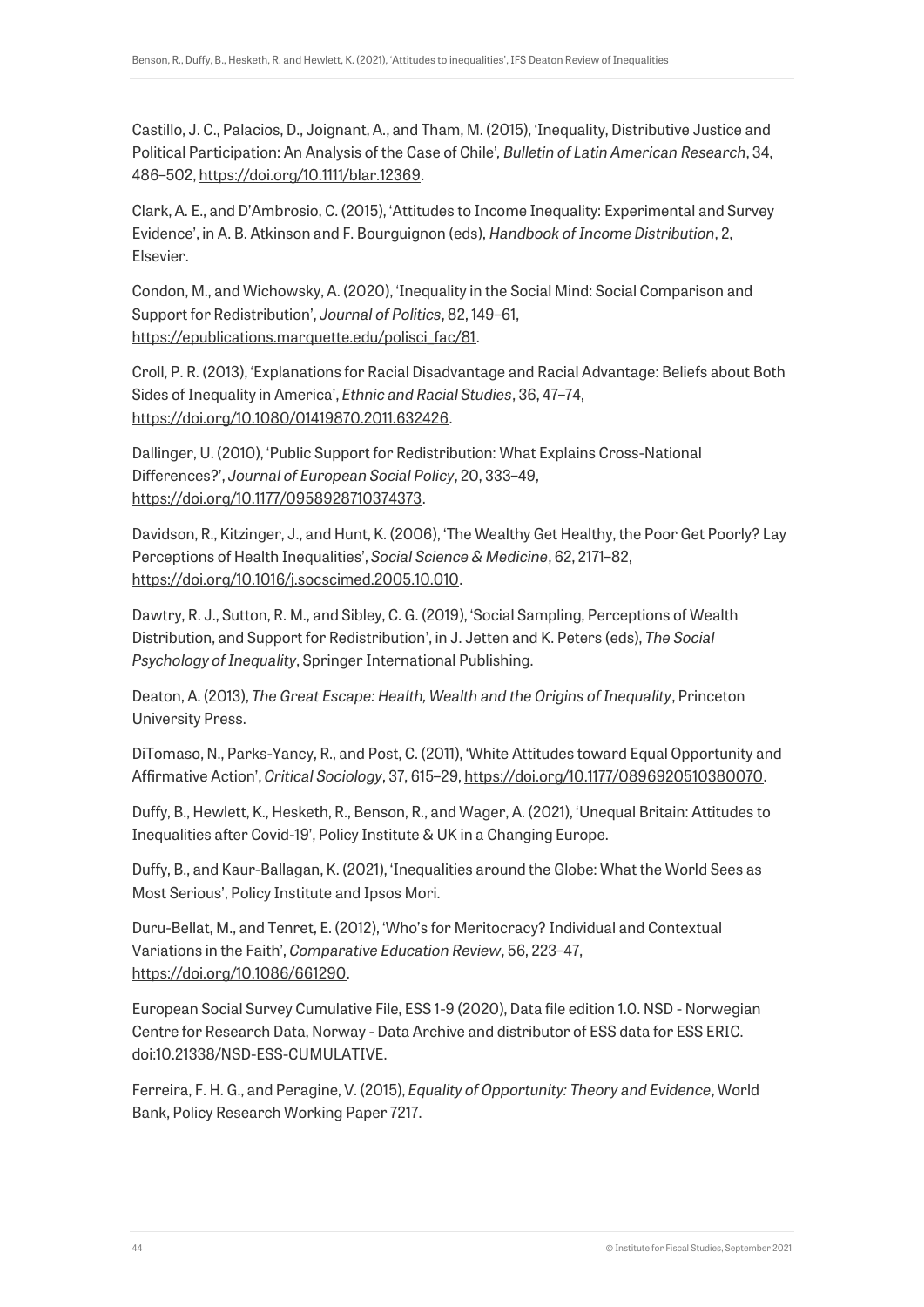Folger, R. (1986), 'Rethinking Equity Theory', in H. W. Bierhoff, R. L. Cohen and J. Greenberg (eds), *Justice in Social Relations: Critical Issues in Social Justice*, Springer, [https://doi.org/10.1007/978-](https://doi.org/10.1007/978-1-4684-5059-0_8) [1-4684-5059-0\\_8.](https://doi.org/10.1007/978-1-4684-5059-0_8)

Garrett, C., and Day, H. (2021), 'Perceptions of Inequality in the UK: Quantitative Survey for the IFS Deaton Review', Ipsos MORI[, https://ifs.org.uk/inequality/perceptions-of-inequality-in-the-uk](https://ifs.org.uk/inequality/perceptions-of-inequality-in-the-uk-quantitative-survey-for-the-ifs-deaton-review/)[quantitative-survey-for-the-ifs-deaton-review/.](https://ifs.org.uk/inequality/perceptions-of-inequality-in-the-uk-quantitative-survey-for-the-ifs-deaton-review/)

Garthwaite, K., and Bambra, C. (2017), '"How the Other Half Live": Lay Perspectives on Health Inequalities in an Age of Austerity', *Social Science & Medicine*, 187, 268–75, https://doi.org[/10.1016/j.socscimed.2017.05.021.](https://dx.doi.org/10.1016%2Fj.socscimed.2017.05.021)

Georgiadis, A., and Manning, A. (2012), 'Spend It Like Beckham? Inequality and Redistribution in the UK, 1983–2004', *Public Choice*, 151, 537–63, [https://doi.org/10.1007/s11127-010-9758-7.](https://doi.org/10.1007/s11127-010-9758-7)

Gimpelson, V., and Treisman, D. (2018), 'Misperceiving Inequality', *Economics & Politics*, 30, 27–54, [https://doi.org/10.1111/ecpo.12103.](https://doi.org/10.1111/ecpo.12103)

GIWL and Ipsos MORI (2019), 'International Women's Day 2019: Global Attitudes towards Gender Equality', Global Institute for Women's Leadership and Ipsos MORI, [https://www.ipsos.com/sites/default/files/ct/news/documents/2019-03/international-womens-](https://www.ipsos.com/sites/default/files/ct/news/documents/2019-03/international-womens-day-2019-global-attitudes-towards-gender-equality.pdf)

[day-2019-global-attitudes-towards-gender-equality.pdf.](https://www.ipsos.com/sites/default/files/ct/news/documents/2019-03/international-womens-day-2019-global-attitudes-towards-gender-equality.pdf)

GIWL and Ipsos MORI (2020), 'Global Views on Acceptable Behaviour and Equality in the Workplace: International Women's Day 2020', Global Institute for Women's Leadership and Ipsos MORI, [https://www.ipsos.com/sites/default/files/ct/news/documents/2020-03/international](https://www.ipsos.com/sites/default/files/ct/news/documents/2020-03/international-women-day-2020-ipsos.pdf)[women-day-2020-ipsos.pdf.](https://www.ipsos.com/sites/default/files/ct/news/documents/2020-03/international-women-day-2020-ipsos.pdf)

Guilluy, C. (2018), 'France Is Deeply Fractured. Gilets Jaunes Are Just a Symptom', *Guardian*, 2 December.

Hauser, O. P., and Norton, M. I. (2017), '(Mis)Perceptions of Inequality', *Current Opinion in Psychology*, 18, 21–5, [https://doi.org/10.1016/j.copsyc.2017.07.024.](https://doi.org/10.1016/j.copsyc.2017.07.024)

Hegtvedt, K. A., and Isom, D. (2014), 'Inequality: A Matter of Justice?', in J. D. McLeod, E. J. Lawler and M. Schwalbe (eds), *Handbook of the Social Psychology of Inequality*, Springer.

Heuer, J-O., Mau, S., and Zimmermann, K. (2018), 'Attitudes to Inequalities: Citizen Deliberation About the (Re-)Distribution of Income and Wealth in Four Welfare State Regimes', in P. Taylor-Gooby and B. Leruth (eds), *Attitudes, Aspirations and Welfare*, Palgrave Macmillan.

HM Revenue & Customs (2021), 'Coronavirus Job Retention Scheme Statistics: 6 May 2021', [https://www.gov.uk/government/statistics/coronavirus-job-retention-scheme-statistics-6-may-](https://www.gov.uk/government/statistics/coronavirus-job-retention-scheme-statistics-6-may-2021/coronavirus-job-retention-scheme-statistics-6-may-2021#cumulative-totals)[2021/coronavirus-job-retention-scheme-statistics-6-may-2021#cumulative-totals.](https://www.gov.uk/government/statistics/coronavirus-job-retention-scheme-statistics-6-may-2021/coronavirus-job-retention-scheme-statistics-6-may-2021#cumulative-totals)

Hudson, N., Grollman, C., Kolbas, V., and Taylor, I. (2020), 'British Social Attitudes 37: Key Time Series', Natcen[, https://www.bsa.natcen.ac.uk/media/39399/bsa37\\_key-time-series.pdf.](https://www.bsa.natcen.ac.uk/media/39399/bsa37_key-time-series.pdf)

Ipsos MORI Issues Index (1974–present), [https://www.ipsos.com/ipsos-mori/en-uk/issues-index](https://www.ipsos.com/ipsos-mori/en-uk/issues-index-archive)[archive.](https://www.ipsos.com/ipsos-mori/en-uk/issues-index-archive)

Irwin, S. (2018), 'Lay Perceptions of Inequality and Social Structure', *Sociology*, 52, 211–27, [https://doi.org/10.1177/0038038516661264.](https://doi.org/10.1177%2F0038038516661264)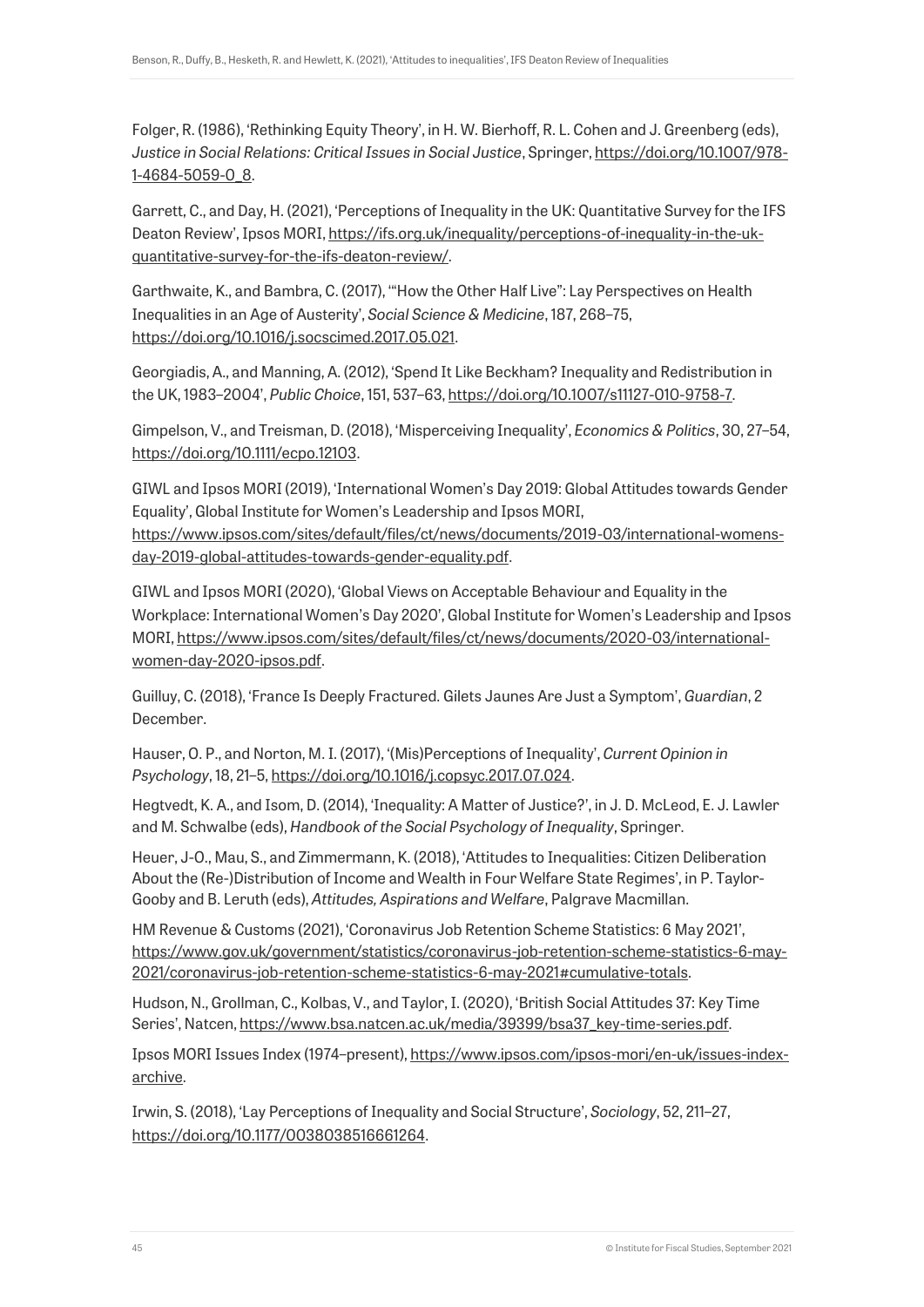Janmaat, J. G. (2013), 'Subjective Inequality: A Review of International Comparative Studies on People's Views about Inequality', *European Journal of Sociology / Archives Européennes de Sociologie*, 54, 357–89, [https://doi.org/10.1017/S0003975613000209.](https://doi.org/10.1017/S0003975613000209)

Jo, J. I. (2016), 'Weapons of the Dissatisfied? Perceptions of Socioeconomic Inequality, Redistributive Preference, and Political Protest: Evidence from South Korea', *International Area Studies Review*, 19, 285–300, [https://doi.org/10.1177/2233865916666960.](https://doi.org/10.1177%2F2233865916666960)

Jo, J. I., and Choi, H. J. (2019), 'Enigmas of Grievances about Inequality: Effects of Attitudes toward Inequality and Government Redistribution on Protest Participation', *International Area Studies Review*, 22, 348–68, [https://doi.org/10.1177/2233865919833973.](https://doi.org/10.1177%2F2233865919833973)

Jost, J. T. (2019), 'A Quarter Century of System Justification Theory: Questions, Answers, Criticisms, and Societal Applications', *British Journal of Social Psychology*, 58, 263–314, [https://doi.org/10.1111/bjso.12297.](https://doi.org/10.1111/bjso.12297)

Jost, J. T., and Banaji, M. R. (1994), 'The Role of Stereotyping in System-Justification and the Production of False Consciousness', *British Journal of Social Psychology*, 33, 1–27, [https://doi.org/10.1111/j.2044-8309.1994.tb01008.x.](https://psycnet.apa.org/doi/10.1111/j.2044-8309.1994.tb01008.x)

Joyce, R., and Xu, X. (2019), 'Inequalities in the Twenty-First Century: Introducing the IFS Deaton Review', Institute for Fiscal Studies, [https://ifs.org.uk/inequality/chapter/briefing-note/.](https://ifs.org.uk/inequality/chapter/briefing-note/)

Kallio, J., and Niemelä, M. (2014), 'Who Blames the Poor?', *European Societies*, 16, 112–35, [https://doi.org/10.1080/14616696.2013.787435.](https://doi.org/10.1080/14616696.2013.787435)

Kuhn, A. (2019), 'The Subversive Nature of Inequality: Subjective Inequality Perceptions and Attitudes to Social Inequality', *European Journal of Political Economy*, 59, 331–44, [https://doi.org/10.1016/j.ejpoleco.2019.04.004.](https://doi.org/10.1016/j.ejpoleco.2019.04.004)

Kuziemko, I., Norton, M. I., Saez, E., and Stantcheva, S. (2015), 'How Elastic Are Preferences for Redistribution? Evidence from Randomized Survey Experiments', *American Economic Review*, 105, 1478–508, [https://doi.org/10.1257/aer.20130360.](https://doi.org/10.1257/aer.20130360)

Lei, Y-W. (2020), 'Revisiting China's Social Volcano: Attitudes toward Inequality and Political Trust in China', *Socius*, 6, 1–21, [https://doi.org/10.1177/2378023120915382.](https://doi.org/10.1177%2F2378023120915382)

Lepianka, D., Gelissen, J., and van Oorschot, W. (2010), 'Popular Explanations of Poverty in Europe: Effects of Contextual and Individual Characteristics across 28 European Countries', *Acta Sociologica*, 53, 53–72, [https://doi.org/10.1177/0001699309357842.](https://psycnet.apa.org/doi/10.1177/0001699309357842)

L'Hote, E., Fond, M., and Volmert, A. (2018), 'Seeing Upstream: Mapping the Gaps between Expert and Public Understandings of Health in the United Kingdom', Health Foundation, [https://www.health.org.uk/sites/default/files/2018-](https://www.health.org.uk/sites/default/files/2018-11/health_foundation_mtg_report_2018_final.pdf) [11/health\\_foundation\\_mtg\\_report\\_2018\\_final.pdf.](https://www.health.org.uk/sites/default/files/2018-11/health_foundation_mtg_report_2018_final.pdf)

Lippert-Rasmussen, K. (2015), *Luck Egalitarianism*, Bloomsbury.

Lopez, G. E., Gurin, P., and Nagda, B. A. (1998), 'Education and Understanding Structural Causes for Group Inequalities', *Political Psychology*, 19, 305–29, [https://doi.org/10.1111/0162-895X.00106.](https://psycnet.apa.org/doi/10.1111/0162-895X.00106)

Macintyre, S., McKay, S., and Ellaway, A. (2005), 'Are Rich People or Poor People More Likely to Be Ill? Lay Perceptions, by Social Class and Neighbourhood, of Inequalities in Health', *Social Science & Medicine*, 60, 313–17, https://doi.org[/10.1016/j.socscimed.2004.08.001.](https://doi.org/10.1016/j.socscimed.2004.08.001)

Markovits, D. (2019), *The Meritocracy Trap*, Penguin UK.

Meltzer, A. H., and Richard, S. F. (1981), 'A Rational Theory of the Size of Government', *Journal of Political Economy*, 89, 914–27, [https://www.jstor.org/stable/1830813.](https://www.jstor.org/stable/1830813)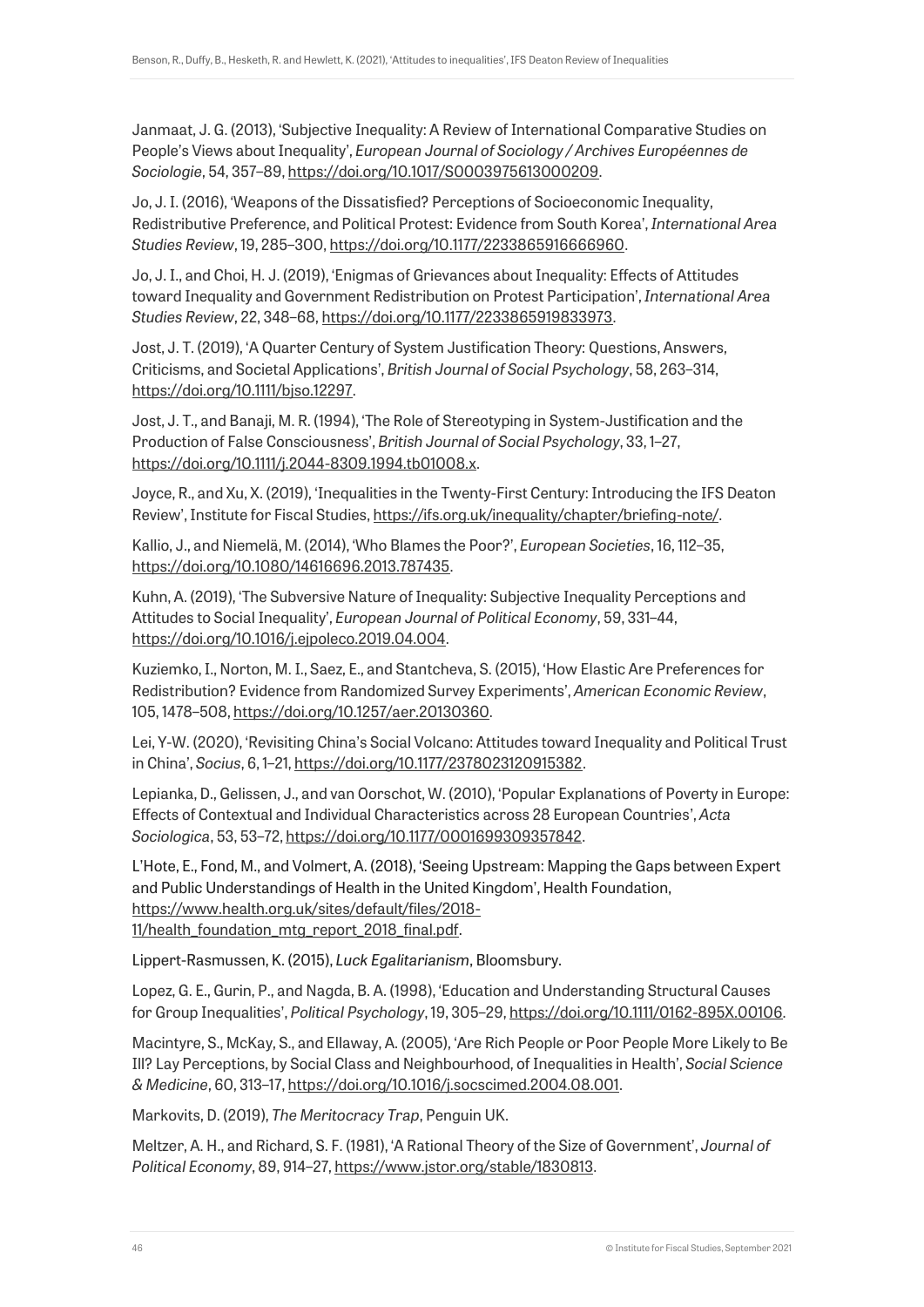Mijs, J. J. B. (2019), 'The Paradox of Inequality: Income Inequality and Belief in Meritocracy Go Hand in Hand', *Socio-Economic Review*, 19, 7–35[, https://doi.org/10.1093/ser/mwy051.](https://doi.org/10.1093/ser/mwy051)

National Centre for Social Research. (2020), British Social Attitudes Survey, 1983-2019. [data collection]. UK Data Service.

Nazroo, J., Murray, K., Taylor, H., Bécares, L., Field, Y., Kapadia, D., and Rolston, Y. (2020), *Rapid Evidence Review: Inequalities in relation to COVID-19 and Their Effects on London*, British Academy.

Nettle, D., and Saxe, R. (2020), 'Preferences for Redistribution Are Sensitive to Perceived Luck, Social Homogeneity, War and Scarcity', *Cognition*, 198, 104234, [https://doi.org/10.1016/j.cognition.2020.104234.](https://doi.org/10.1016/j.cognition.2020.104234)

Niehues, J. (2014), 'Subjective Perceptions of Inequality and Redistributive Preferences: An International Comparison', Cologne Institute for Economic Research, IW-TRENDS Discussion Paper 2.

Number Cruncher Politics (2020), 'ITV Has Britain Changed Poll'. (Ethnic minority respondent data availabl[e here.](https://www.ncpolitics.uk/wp-content/uploads/sites/5/2020/07/itv-has-britain-changed-tabs-ethnic-minority.pdf) White respondent data availabl[e here.](https://www.ncpolitics.uk/wp-content/uploads/sites/5/2020/07/itv-has-britain-changed-tabs-white.pdf))

Orton, M., and Rowlingson, K. (2007), 'Public Attitudes to Eeconomic Inequality', Joseph Rowntree Foundation, [https://www.jrf.org.uk/report/public-attitudes-economic-inequality.](https://www.jrf.org.uk/report/public-attitudes-economic-inequality)

Pastor, L., and Veronesi, P. (2019), 'Populism: Why in Rich Countries and in Good Times', VoxEU, [https://voxeu.org/article/populism-why-rich-countries-and-good-times.](https://voxeu.org/article/populism-why-rich-countries-and-good-times)

Pereira, I., McKeown, A., and Gallacher, I. (2021), 'Public Perceptions of Inequality in the UK: Summary of Key Findings from the Qualitative Research', Ipsos MORI, [https://ifs.org.uk/inequality/public-perceptions-summary/.](https://ifs.org.uk/inequality/public-perceptions-summary/)

Pontusson, H. J., Giger, N., Rosset, J., and Lascombes, D-K. (2020), 'Introducing the Inequality and Politics Survey: Preliminary Findings', [https://archive-ouverte.unige.ch/unige:135683.](https://archive-ouverte.unige.ch/unige:135683)

Rowlingson, K., Orton, M., and Taylor, E. (2010), 'Do We Still Care about Inequality?', University of Birmingham, [https://www.birmingham.ac.uk/Documents/college-social-sciences/social](https://www.birmingham.ac.uk/Documents/college-social-sciences/social-policy/CHASM/do-we-still-care-about-inequality.pdf)[policy/CHASM/do-we-still-care-about-inequality.pdf.](https://www.birmingham.ac.uk/Documents/college-social-sciences/social-policy/CHASM/do-we-still-care-about-inequality.pdf)

Sachweh, P., and Sthamer, E. (2019), 'Why Do the Affluent Find Inequality Increasingly Unjust? Changing Inequality and Justice Perceptions in Germany, 1994–2014', *European Sociological Review*, 35, 651–68, [https://doi.org/10.1093/esr/jcz024.](https://doi.org/10.1093/esr/jcz024)

Samson, F. L., and Bobo, L. D. (2014), 'Ethno-Racial Attitudes and Social Inequality', in J. McLeod, E. Lawler and M. Schwalbe (eds), *Handbook of the Social Psychology of Inequality*, Springer.

Sandel, M. J. (2020), *The Tyranny of Merit: What's Become of the Common Good?*, Penguin UK.

Shariff, A. F., Wiwad, D., and Aknin, L. B. (2016), 'Income Mobility Breeds Tolerance for Income Inequality: Cross-National and Experimental Evidence', *Perspectives on Psychological Science*, 11, 373–80, https://doi.org[/10.1177/1745691616635596.](https://doi.org/10.1177/1745691616635596)

Shrimpton, H., Skinner, G., and Hall, S. (2017), 'The Millennial Bug: Public Attitudes to the Living Standards of Different Generations', Resolution Foundation,

[https://www.resolutionfoundation.org/publications/the-millennial-bug-public-attitudes-on-the](https://www.resolutionfoundation.org/publications/the-millennial-bug-public-attitudes-on-the-living-standards-of-different-generations/)[living-standards-of-different-generations/.](https://www.resolutionfoundation.org/publications/the-millennial-bug-public-attitudes-on-the-living-standards-of-different-generations/)

Smith, H. J., Pettigrew, T. F., Pippin, G. M., and Bialosiewicz, S. (2012), 'Relative Deprivation: A Theoretical and Meta-Analytic Review', *Personality and Social Psychology Review*, 16, 203–32, [https://doi.org/10.1177/1088868311430825.](https://doi.org/10.1177%2F1088868311430825)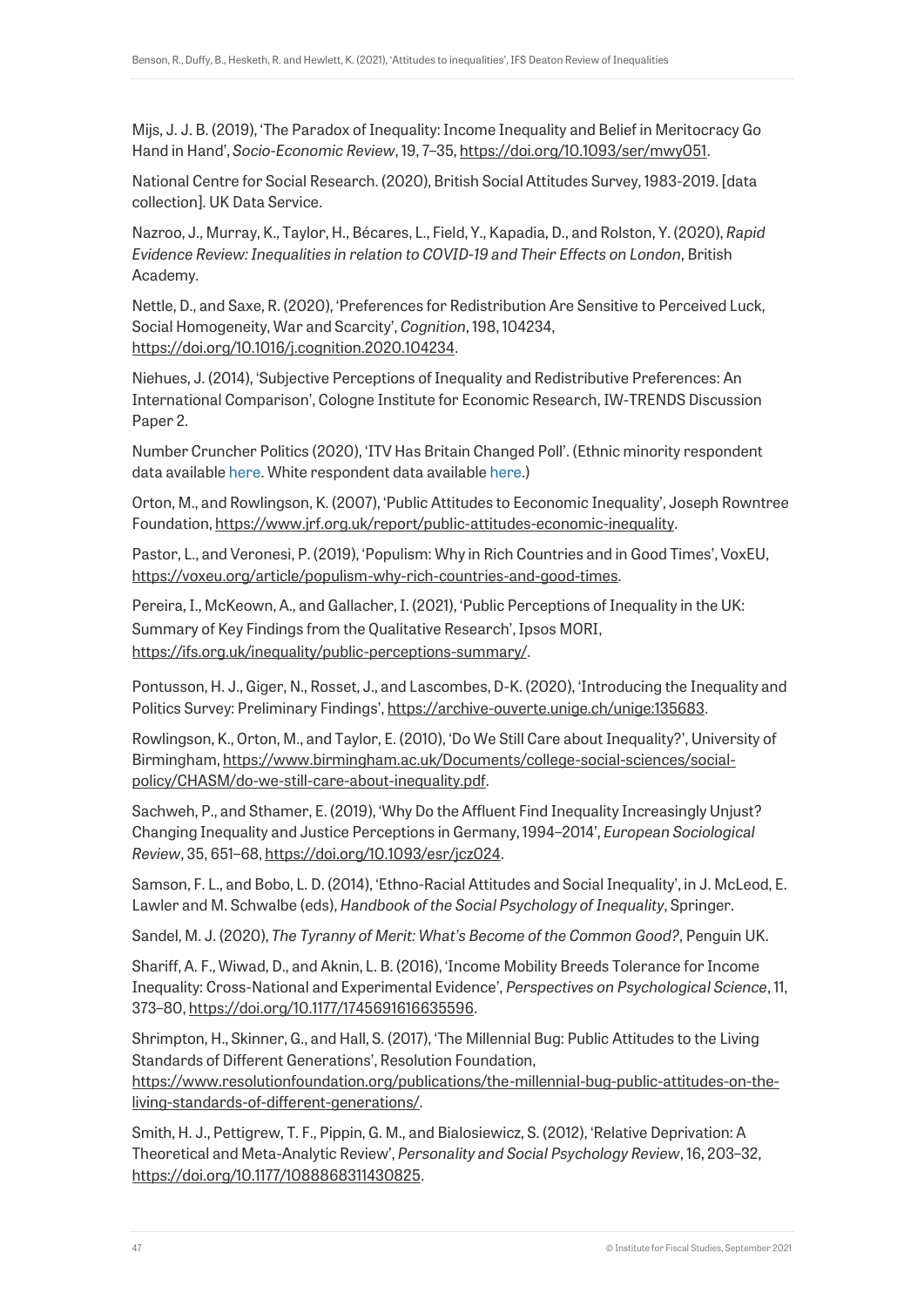Smith, K. B. (1985), 'I Made It because of Me: Beliefs about the Causes of Wealth and Poverty', *Sociological Spectrum*, 5, 255–67, [https://doi.org/10.1080/02732173.1985.9981756.](https://doi.org/10.1080/02732173.1985.9981756)

Smith, K. B. (2010), 'Seeing Justice in Poverty: The Belief in a Just World and Ideas about Inequalities', *Sociological Spectrum*, 5, 17–29[, https://doi.org/10.1080/02732173.1985.9981739.](https://doi.org/10.1080/02732173.1985.9981739)

Smith, T. W., Davern, M., Freese, J., and Morgan, S. L., *General Social Surveys, 1972-2018* [machine-readable data file] /Principal Investigator, Smith, Tom W.; Co-Principal Investigators, Michael Davern, Jeremy Freese and Stephen L. Morgan; Sponsored by National Science Foundation. --NORC ed.-- Chicago: NORC, 2019.

Taylor‐Gooby, P. (2013), 'Why Do People Stigmatise the Poor at a Time of Rapidly Increasing Inequality, and What Can Be Done about It?', *Political Quarterly*, 84, 31–42, [https://doi.org/10.1111/j.1467-923X.2013.02435.x.](https://doi.org/10.1111/j.1467-923X.2013.02435.x)

Trump, K-S. (2018), 'Income Inequality Influences Perceptions of Legitimate Income Differences', *British Journal of Political Science*, 48, 929–52, [https://doi.org/10.1017/S0007123416000326.](https://doi.org/10.1017/S0007123416000326)

Trump, K-S. (2020), 'When and Why Is Economic Inequality Seen as Fair', *Current Opinion in Behavioral Sciences*, 34, 46–51, [https://doi.org/10.1016/j.cobeha.2019.12.001.](https://psycnet.apa.org/doi/10.1016/j.cobeha.2019.12.001)

Tversky, A., & Kahneman, D. (1973), 'Availability: A Heuristic for Judging Frequency and Probability', *Cognitive Psychology*, 5, 207–32, [https://doi.org/10.1016/0010-0285\(73\)90033-9.](https://doi.org/10.1016/0010-0285(73)90033-9)

von Platz, J. (2020), *Theories of Distributive Justice*, Routledge.

YouGov (2015), 'The ethnicity pay gap is the difference in average earnings across a company between people of different ethnicities. Do you think firms should or should not be required to reveal what this pay gap is?', [https://yougov.co.uk/topics/politics/survey](https://yougov.co.uk/topics/politics/survey-results/daily/2018/10/11/ed3c1/1)[results/daily/2018/10/11/ed3c1/1.](https://yougov.co.uk/topics/politics/survey-results/daily/2018/10/11/ed3c1/1)

YouGov (2017), How much of a problem, if at all, do you think racial inequality is in Britain today?', [https://yougov.co.uk/topics/politics/survey-results/daily/2017/10/10/33abc/1.](https://yougov.co.uk/topics/politics/survey-results/daily/2017/10/10/33abc/1)

YouGov (2021a), 'How fair is inheritance tax?', [https://yougov.co.uk/topics/politics/trackers/how](https://yougov.co.uk/topics/politics/trackers/how-fair-is-inheritance-tax)[fair-is-inheritance-tax.](https://yougov.co.uk/topics/politics/trackers/how-fair-is-inheritance-tax)

YouGov (2021b), 'Do Brits support different entry requirements for university applicants from underperforming state schools?', [https://yougov.co.uk/topics/education/trackers/do-brits](https://yougov.co.uk/topics/education/trackers/do-brits-support-differeing-entry-requirements-for-university-applicants-from-underperforming-state-schools)[support-differeing-entry-requirements-for-university-applicants-from-underperforming-state](https://yougov.co.uk/topics/education/trackers/do-brits-support-differeing-entry-requirements-for-university-applicants-from-underperforming-state-schools)[schools.](https://yougov.co.uk/topics/education/trackers/do-brits-support-differeing-entry-requirements-for-university-applicants-from-underperforming-state-schools)

Young, M. (1994), *The Rise of the Meritocracy*, 2<sup>nd</sup> edition, Routledge.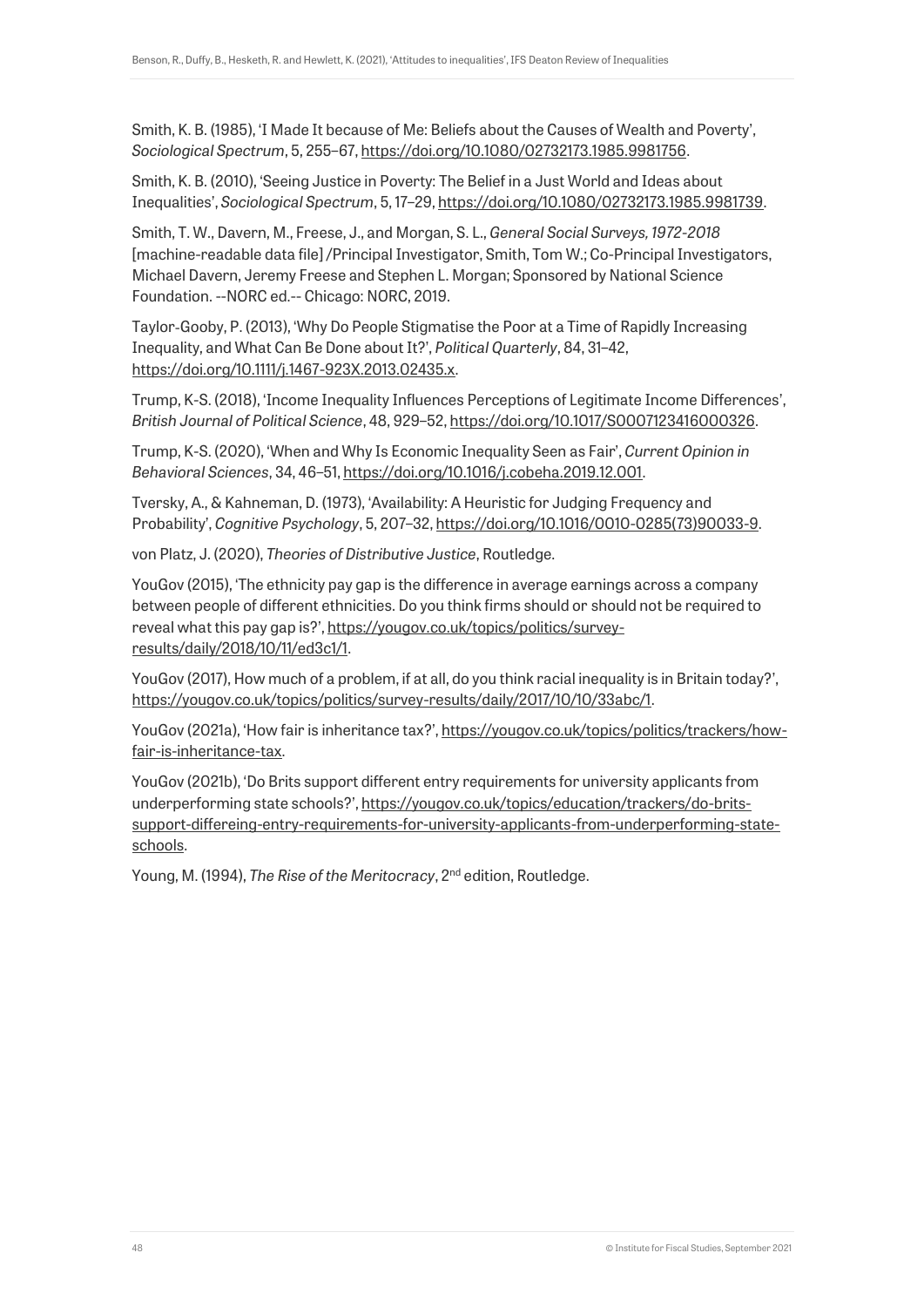# Appendix

# **Methods**

A review of the literature: We conducted an extensive review of academic and policy research into attitudes towards and perceptions of inequalities, including both general searches (i.e. not domain-specific) and targeted searches on perceptions of / attitudes to unequal outcomes in health, education and political participation, and inequalities between genders, areas, generations, and ethnic, racial and religious groups and inequalities based on immigration status. Relevant literature was identified through journal database searches (including ProQuest Social Science Database, British Library Explore and Scopus) and searches in Google and Google Scholar, as well as by asking experts to recommend studies and snowballing from the references of relevant papers. We focused largely on the most recent literature, published since 2010.

Analysis of public opinion data: We also analysed existing public opinion data, identifying relevant questions from major survey series and one-off surveys conducted in Britain and the UK. We have sought to present trend data where possible to show how perceptions might have shifted over time, drawing on survey sources including the European Social Survey, US General Social Survey and Ipsos MORI studies – but particularly relying on the British Social Attitudes Survey (BSA), which has collected data for a number of indicators of interest over many years.

Collection of new survey data: We fielded a new survey on attitudes to inequalities among 2,226 British respondents in November 2020. This survey allowed us to address a gap in the evidence by examining views on inequalities in multiple domains simultaneously. It also enabled us to take a snapshot of public opinion during the COVID-19 pandemic, to provide an insight into how attitudes towards inequalities may be shifting in response.

# Primary data collection

Our data were collected via a YouGov online omnibus survey between 11 November 2020 and 12 November 2020. Supplied weights make the sample representative in terms of EU referendum vote, age–gender–education, attention paid to politics, and region–2019-election-vote. It is important to note that this weighting does not account for ethnicity. Participants from ethnic minority backgrounds are under-represented in this sample, and therefore the results cannot be considered representative of the British population.

# Identifying groups

To identify the three groups referred to throughout this chapter, we performed latent class analysis (LCA), using the gsem suite of commands in Stata 16.1. The variables that went into defining latent classes were a mix of ordinal and binary measures, and a measure asking participants to choose a rating between 0 and 11 which we treated as continuous. For some of the ordinal measures, we combined two response categories where there were very few responses in a given category. We allowed the variance of the continuous measure to differ between classes. The variables included in the LCA are as shown in Table A1.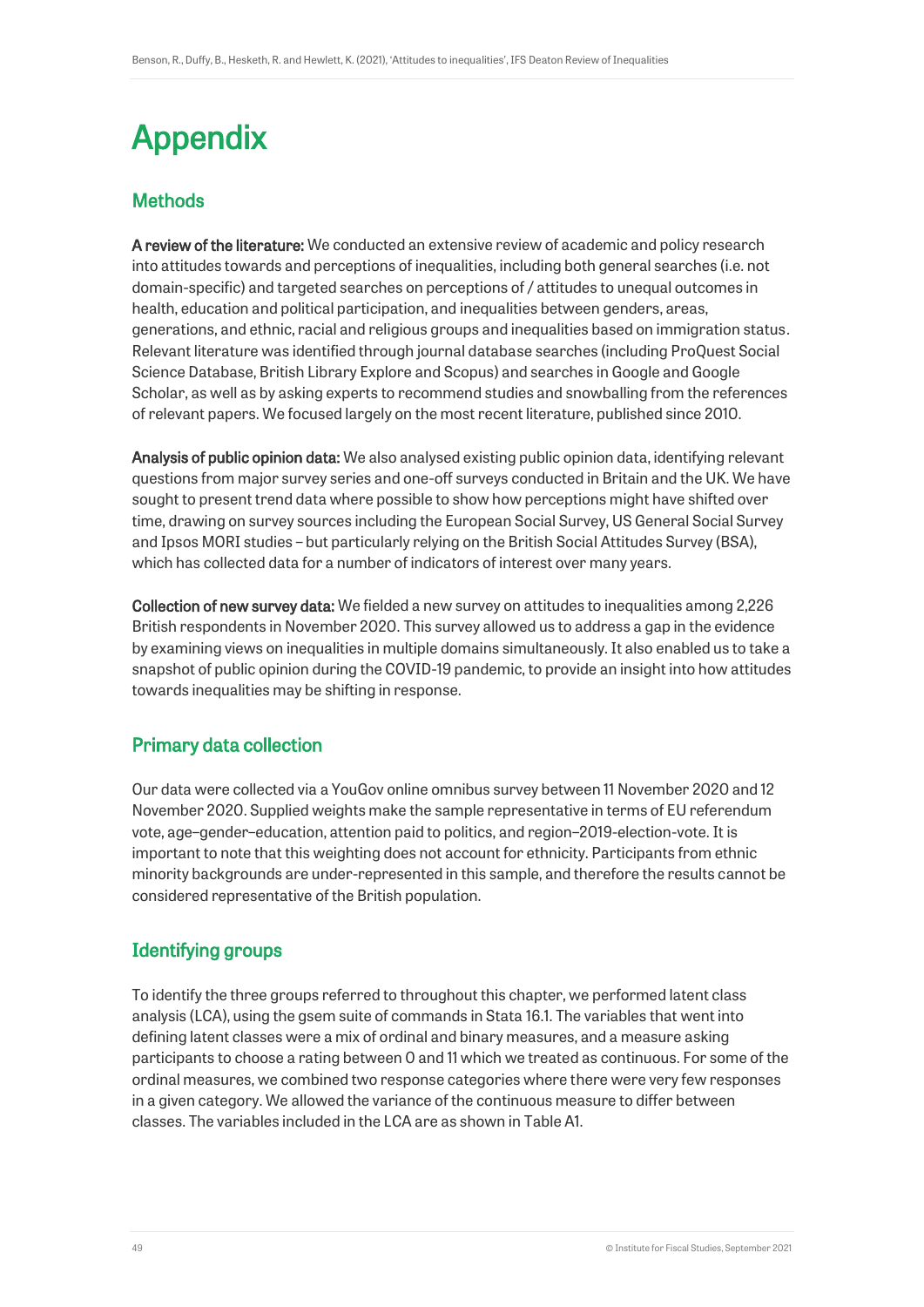| Table Al. Survey questions used in latent class analysis<br><b>Question text</b>                                                                                                                                                                                                                                                                                                   | Original responses                                                                                          | <b>Recoded responses</b>                                                                                                                                                                                                                                                                                                                                                                                                                                                                                                                                                       |
|------------------------------------------------------------------------------------------------------------------------------------------------------------------------------------------------------------------------------------------------------------------------------------------------------------------------------------------------------------------------------------|-------------------------------------------------------------------------------------------------------------|--------------------------------------------------------------------------------------------------------------------------------------------------------------------------------------------------------------------------------------------------------------------------------------------------------------------------------------------------------------------------------------------------------------------------------------------------------------------------------------------------------------------------------------------------------------------------------|
| How important is each of the<br>following for getting ahead in<br>life?<br>coming from a wealthy<br>1.<br>family<br>2. having well-educated<br>parents<br>3. having a good education<br>having ambition<br>4.<br>5. hard work<br>6. knowing the right people<br>having political connections<br>7.<br>giving bribes<br>8.<br>9. person's religion<br>10. being born a man or woman | essential<br>very important<br>fairly important<br>not very important<br>not important at all<br>don't know | all: don't know $\rightarrow$ missing<br>1. 'essential' and 'very<br>important' combined<br>2. 'not very important' and<br>'not important at all'<br>combined<br>3. 'not very important' and<br>'not important at all'<br>combined<br>4. 'not very important' and<br>'not important at all'<br>combined<br>5. 'not very important' and<br>'not important at all'<br>combined<br>6. 'not very important' and<br>'not important at all'<br>combined<br>7. n/a<br>8. 'essential' and 'very<br>important' combined<br>9. 'essential' and 'very<br>important' combined<br>10. $n/a$ |
| Do you think [economic<br>differences between Black and<br>White people] are<br>because of discrimination?<br>1.<br>2. because most Black people<br>don't have the chance for<br>education that it takes to<br>rise out of poverty?<br>3. because most Black people<br>don't have the motivation or<br>will power to pull themselves<br>up out of poverty?                         | yes<br>no<br>don't know<br>prefer not to say                                                                | all: don't know $\rightarrow$ missing<br>all: prefer not to say $\rightarrow$ missing                                                                                                                                                                                                                                                                                                                                                                                                                                                                                          |
| Some people have already lost<br>their jobs as a result of the<br>coronavirus crisis, and others<br>are likely to in the coming<br>months. How important do you<br>think [the following are] in<br>determining whether people<br>lose their jobs at this time?<br>1. luck<br>how well people are<br>2.<br>performing at their jobs                                                 | very important<br>fairly important<br>fairly unimportant<br>very unimportant<br>don't know                  | all: don't know $\rightarrow$ missing                                                                                                                                                                                                                                                                                                                                                                                                                                                                                                                                          |

#### Table A1. Survey questions used in latent class analysis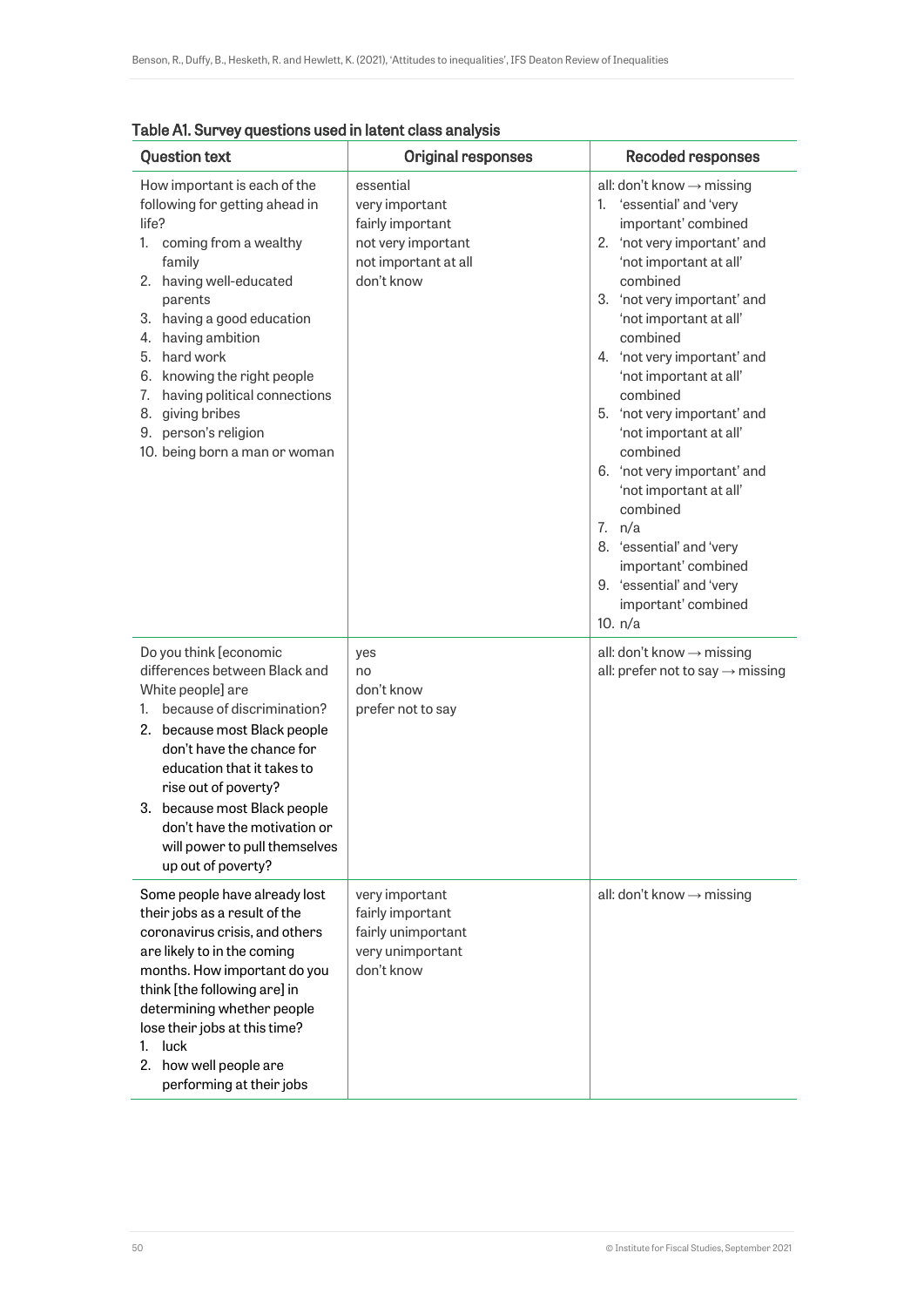| <b>Question text</b>                                                                                                                                                                                                                  | Original responses                                                                                                                                                                                                 | <b>Recoded responses</b>         |
|---------------------------------------------------------------------------------------------------------------------------------------------------------------------------------------------------------------------------------------|--------------------------------------------------------------------------------------------------------------------------------------------------------------------------------------------------------------------|----------------------------------|
| How much do you agree or<br>disagree with the following<br>statement? There is one law for<br>the rich and one for the poor                                                                                                           | agree strongly<br>agree<br>neither agree nor disagree<br>disagree<br>disagree strongly<br>don't know                                                                                                               | don't know $\rightarrow$ missing |
| How equal or unequal do you<br>think Britain was before the<br>coronavirus outbreak?                                                                                                                                                  | very equal<br>somewhat equal<br>neither equal nor unequal<br>somewhat unequal<br>very unequal<br>don't know                                                                                                        | don't know $\rightarrow$ missing |
| To what extent do you think this<br>statement applies in Britain?<br>Overall, everyone in Britain has<br>a fair chance of getting the<br>education they seek                                                                          | O (does not apply at all)<br>1<br>$\overline{2}$<br>3<br>$\overline{4}$<br>5<br>6<br>$\overline{7}$<br>8<br>9<br>10 (applies completely)<br>don't know                                                             | don't know $\rightarrow$ missing |
| Some people think that those in<br>Britain with more money are<br>better able than those in Britain<br>with less money to live healthy<br>lives. Others disagree. How<br>about you? Would you say that<br>people with more money are: | a lot better able to live healthy lives<br>a little better able to live healthy lives<br>it makes no difference<br>a little less able to live healthy lives<br>a lot less able to live healthy lives<br>don't know | don't know $\rightarrow$ missing |

For some classes, the probability of the class choosing a particular response was close to 0 or 1. This caused the estimated parameter to tend toward extreme values, preventing convergence. In these cases, we constrained the parameter estimates at either 15 or –15, the inverse logit of 1 and 0 respectively. The need to constrain too many parameters suggests a model is unidentified, but we are aware of no basis for determining how many is 'too many'.

To facilitate convergence, we accepted models in which convergence was found in non-concave regions of the likelihood function by allowing a maximum to be detected on the basis of the first derivative rather than the second. The risk of this approach is that any maximum detected may be local rather than global. To mitigate this, we used at least 100 randomly selected starting values to perform the analysis and inspected the reported log likelihoods to satisfy ourselves that a global maximum was being detected.

With no a priori reason to believe there were a particular number of classes, we used an iterative process. Beginning with two latent classes, we followed the procedure above, and repeated it adding one additional class at a time until we believed the model to be unidentified, which